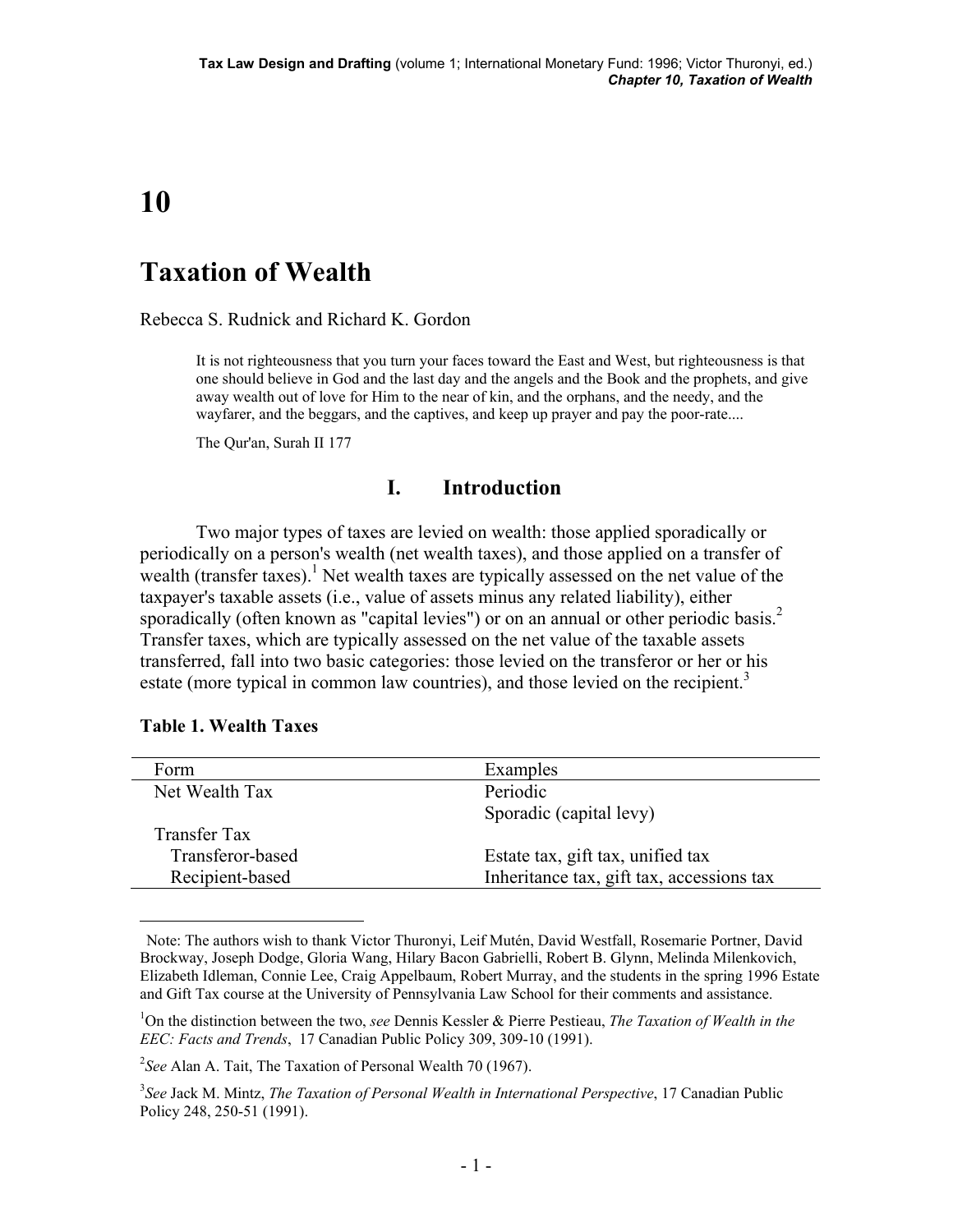#### **Tax Law Design and Drafting** (volume 1; International Monetary Fund: 1996; Victor Thuronyi, ed.) *Chapter 10, Taxation of Wealth*

 Transferor-based taxes can be levied separately on inter vivos transfers (gift tax) and on transfers at death (estate tax), or together in a single integrated tax.<sup>4</sup> Recipientbased taxes can also be levied on inter vivos transfers (gift tax), on transfers at death (inheritance tax), and on an integrated basis (accessions tax). Other taxes relating to property and wealth that are not levied on a net basis are not discussed in this chapter.<sup>5</sup>

 Generally, the tax base for taxes on wealth can include either the worldwide net assets owned by, transferred to, received (depending on the type of tax) or given away by a taxpayer who has a sufficient connection with the jurisdiction, or those assets situated in a jurisdiction regardless of the taxpayer's connection with it.

Taxes on wealth are typically applied at graduated rates.<sup>6</sup> The applicable rates for net wealth taxes may be determined by the wealth of the taxpayer alone or may involve aggregation of the wealth of members of a family. The rate of those transfer taxes levied on the transferor is typically based on the cumulative amount transferred by gift, bequest, or both, although some exemptions are based on relationship to the transferee.<sup>7</sup> The rate of taxes levied on the recipient is typically based both on the amount received by each separate recipient and on the relationship of the recipient to the transferor. $8$ 

 The distinction between transferor-based and recipient-based taxes is not black and white. In the case of transferor-based taxes, the existence of various exemptions, exclusions, and deductions based on the status of the recipient can make the tax liability

<sup>4</sup> *See* Tait, *supra* note 2, at 137-40. The former U.K. Capital Transfer Tax, which was in effect from 1975 to 1986, was levied on a cumulative basis on all transfers during lifetime and at death. *See* M.R. Moore, *United Kingdom Inheritance Tax*, 34 European Taxation 421 (1994). An integrated tax was established in the United States in 1976. *See generally* Joint Committee on Taxation, General Explanation of the Tax Reform Act of 1976 525-32 (1976). The U.S. tax is still in effect.

<sup>&</sup>lt;sup>5</sup>Taxes on immovable property are sometimes described as a type of wealth tax; these taxes are discussed in ch. 9. Assets taxes serving as a minimum income tax are discussed in ch. 12. A number of miscellaneous taxes are also sometimes described as forms of wealth taxes, such as taxes on some types of personal property (such as automobile excise taxes), or stamp duties on registration of deeds to immovable property. However, each of these taxes is typically applied to the gross value of assets, without accounting for any liabilities. Hence, they are not taxes whose base is measured on a *net* basis, and are not covered here. Capital transfers may also give rise to income tax or value-added tax liability; these issues are discussed in chs. 6 and 7 and, in vol. 2, chs. 14 and 16.

 $6$ Wealth taxes often have an exempt amount, or an amount that is taxed at the rate of 0 percent. Such wealth taxes, even if they have only a single positive rate, actually have two rates, thereby resulting in a progressive rate schedule. *Cf.* vol. 2, ch. 14 (discussion of progressive rate schedule for income tax). For example, in Germany physical persons are subject to only a single rate of tax, at 0.5 percent. DEU VStG art. 10(1)1. However, various tax-free amounts result in a 0 percent rate for those tax-free amounts. DEU VStG art. 6.

<sup>&</sup>lt;sup>7</sup>See, e.g., USA IRC § 2001(c)(1). However, unlike most transferor-based tax systems, the United Kingdom has only a few rates, 0 percent on an exempt amount, 20 percent for *inter vivos* transfers, and 40 percent on testamentary transfers, with a sliding scale if death takes place in the fourth, fifth, or sixth year following an *inter vivos* transfer. *See* Moore, *United Kingdom Inheritance Tax*, *supra* note 4, at 424.

<sup>8</sup> *See, e.g.,* FRA CGI art. 777 (rates ranging from 5 to 60 percent depending on amounts and degree of relationship between transferor (deceased) and transferee (heir or assignee)).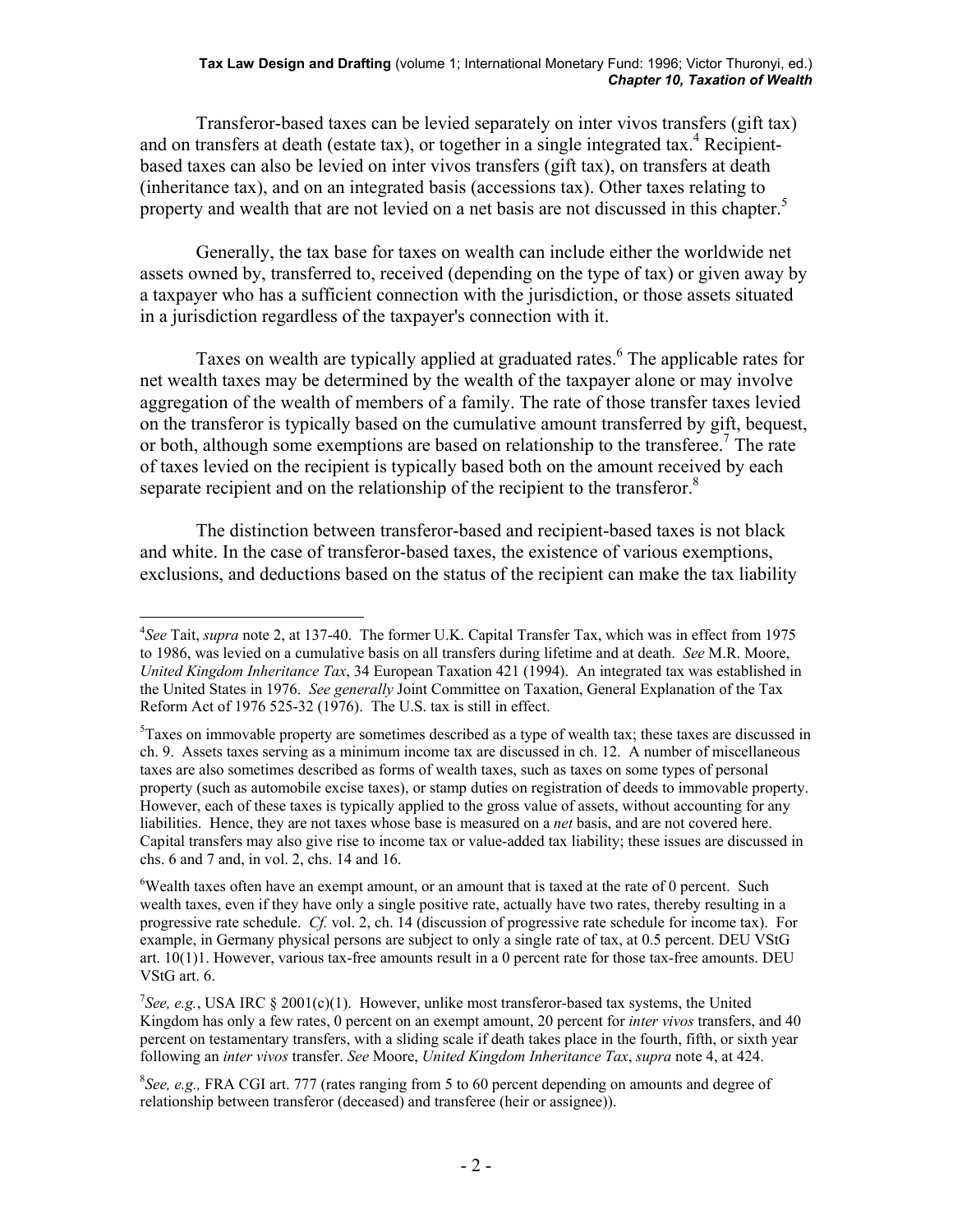similar to that under a recipient-based tax. In the case of a recipient-based tax, administrative techniques of collecting the tax at the level of the transferor can make it procedurally similar to a transferor-based tax. Therefore, the listing of forms of wealth tax in Table 1 should not be seen as necessarily presenting sharp dichotomies in the operation of these taxes.

 Taxes on wealth are in effect in most developed countries, although wealth transfer taxes are more common than net wealth taxes.<sup>9</sup>Netherlands, Spain, and Sweden have net wealth taxes, while all have wealth transfer taxes. Organization for Economic Cooperation and Development [OECD], Taxation of Net Wealth, Capital Transfers and Capital Gains of Individuals tbl. 0.1, and ¶ 1.1 (1988). Canada, however, has a net wealth tax but no wealth transfer tax. *Id.* A number of developing and transition countries also have either a net wealth tax, a transfer tax, or both.<sup>10</sup> Over the past 25 years, a few countries, both developed and developing, have repealed their wealth transfer taxes.<sup>11</sup>

# **A. Tax Capacity**

# *1. Wealth Taxes in General*

 "Taxes on wealth," writes the public finance economist Richard Bird, "...are among the oldest fiscal instruments in most countries.... [But] [d]espite their antiquity, wealth taxation has been relatively neglected in recent years."<sup>12</sup> Development economists were once very interested in the possible benefits of taxes on wealth. Lord Kaldor recommended the enactment of wealth taxes in developing countries, reflecting his belief that the holders of substantial economic resources in developing countries had the capacity to pay higher taxes than those with similar incomes but with less wealth.<sup>13</sup> Wealth tax advocates have argued that a tax on income does not by itself take into account the claim on overall resources that wealth confers. There is, for example, a difference in ability to

 $\overline{a}$ <sup>9</sup>For example, among the EU, the United States, and Japan, only Austria, Denmark, Finland, France, Germany, Luxembourg, the

<sup>&</sup>lt;sup>10</sup>For example, India, Pakistan, and Vietnam have net wealth taxes but not wealth transfer taxes, while Bulgaria, the Czech Republic, Hungary, Montenegro, the Philippines, Russia, Romania, and Serbia have wealth transfer taxes but not net wealth taxes; Slovenia has both, while South Africa and Turkey have wealth transfer taxes and have recently had one time net wealth taxes. *See, e.g.,* CZE IHT, PHL NIRC, RUS IHT, SVN TC.

<sup>&</sup>lt;sup>11</sup>Including Argentina, Australia, Canada, India, Israel, Mexico, New Zealand, Pakistan, and Sri Lanka. *See* International Bureau of Fiscal Documentation, Taxes and Investment in Asia and the Pacific (1994). For a review of wealth transfer taxation in developing countries, *see* Bernadette T. Davey, *Gift and Inheritance Taxes in the African Continent,* 39 Bull. for Int'l Fiscal Documentation 123 (1985); M.A. Ga. Caballero, *Latin America: Taxation of Gifts and Inheritances, a Practical Approach*, 39 Bull. for Int'l Fiscal Documentation 55 (1985).

<sup>&</sup>lt;sup>12</sup>Richard M. Bird, Tax Policy and Economic Development 130 (1992).

<sup>&</sup>lt;sup>13</sup>Nicholas Kaldor, Indian Tax Reform 19-28 (1956); Nicholas Kaldor, Suggestions for a Comprehensive Reform of Direct Taxation 13-14 (1960).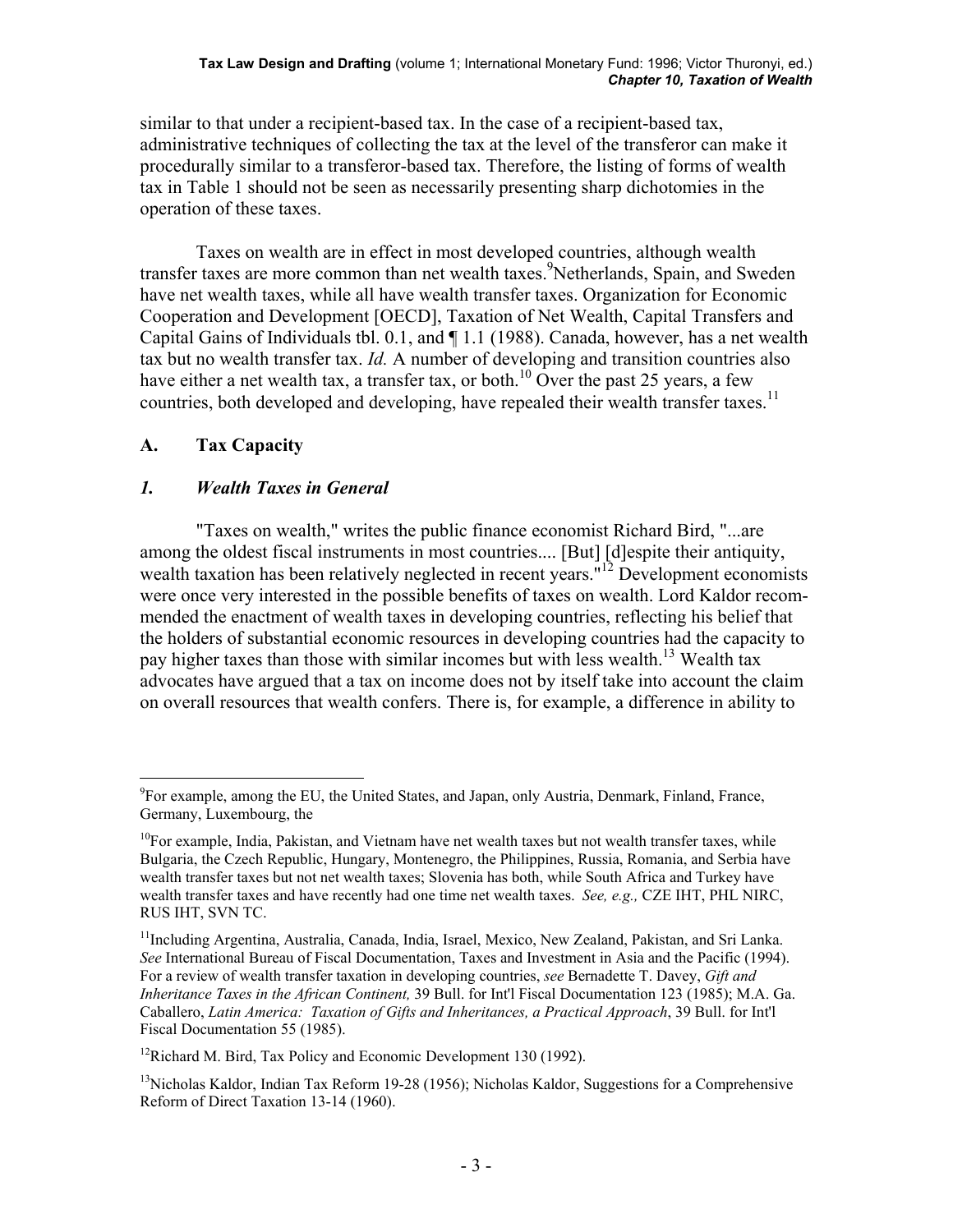pay between a person who has \$20,000 in annual income from a \$200,000 investment, and a person who earns  $$20,000$  a year from her or his labor.<sup>14</sup>

 Other tax theorists have suggested that addressing the additional tax capacity afforded by wealth could allow top marginal income tax rates to be reduced without sacrificing overall tax progressivity. In the alternative, a wealth tax may add to the overall progressivity of an income tax without having to increase marginal rates.<sup>15</sup>*Praise It*, 52 Tax Notes 1413 (1991), who argues that changes to the income tax can make up for any loss of revenue (or progressivity) from the repeal of a wealth tax. However, others have argued that, simply because a wealth tax does not make a major contribution to progressivity, it can make some contribution. *See, e.g.*, Michael J. Graetz, *To Praise the Estate Tax, Not to Bury It*, 93 Yale L. J. 259, 271 (1983). Commentators from other countries have also pointed out difficulties with wealth taxation. *See, e.g.,* Klaus Tipke, Die Steuerrechtsordnung 768-808 (1993); Gunnarsson, Skatter Ettvisa 299 (University of Uppsala doctoral thesis, 1995) ("Today, however, circumstances are such that, in principle, all those forms of ability to pay tax which are founded on the net wealth, yield, funded earned income, ability to consume, and different kinds of wealth transfers, are being taxed in other forms than by a net wealth tax. Hence, there is no room for justifying the net wealth tax with the support of the theory of ability to pay tax."). For a general discussion of the use of wealth taxation to provide for equality, *see* Edward N. Wolff, Top Heavy: A Study of the Increasing Inequality of Wealth in America (Twentieth Century Fund Report, 1995). A wealth tax could also assist the administration of other taxes, providing information to collect income taxes and property taxes. A wealth tax base separate from an income tax base can help ensure that taxes not collected on the latter, because of avoidance or evasion, might be collected on the former.<sup>16</sup> This may be

 $14$ This example is taken from Richard Goode, Government Finance in Developing Countries 133 (1984).

 $<sup>15</sup>$ The progressivity effects of wealth taxes have been the subject of much scholarly debate, most</sup> particularly in the United States. In that country, before the considerable increase in reliance on the income tax as a revenue source during the Second World War, the estate tax provided up to half the amount of revenue, as did the income tax, contributing substantially to the progressivity of federal taxation. *See* John E. Donaldson, *The Future of Transfer Taxation: Repeal, Restructuring, and Refinement, or Replacement*, 50 Wash. & Lee L. Rev. 539, 544 (1993). By the 1980s, the relative amount of contribution to total revenues by the estate tax had declined dramatically. *Id*. In 1994, estate and gift tax revenue represented 1.2 percent of federal revenue (\$ 15.2 billion) in the United States. In France, the wealth tax (*l'impôt de solidarité sur la fortune*) yields F 9 billion out of total revenue of F 1,400 billion. *See* Le Monde, April 21- 22, 1996, at 6. According to one scholar, this drop has ensured that the estate tax no longer materially contributes to the progressivity of the federal tax system. *Id*. *See also* Joel C. Dobris, *A Brief for the Abolition of All Transfer Taxes*, 35 Syracuse L. Rev. 1215 (1984). According to one study, no country currently derives significant revenues from taxation of wealth. Henry J. Aaron & Alicia H. Munnell, *Reassessing the Role for \_\_alth Transfer Taxes*, 45 Nat'l Tax J. 121, 133 (1992). *See also* OECD, *supra* note 9,  $\P$ [0.21–0.22 (1988). In the words of another American scholar, "a strong wealth transfer tax system runs counter to deep-seated human motivations," making it unlikely that any jurisdiction would ever enact a wealth tax with sufficient revenue implications to add significantly to progressivity. Edward J. McCaffery, *The Uneasy Case for Wealth Taxation*, 104 Yale L. J. 283, 294 (1994). *See also* Charles O. Galvin, *To Bury the Estate Tax, Not to* 

<sup>16</sup>*See, e.g.,* Harry L. Gutman, *Reforming Federal Wealth Transfer Taxes after ERTA*, 69 Va. L. Rev. 1183, 1185–86, 1189–97 (1983); Henry J. Aaron & Harvey Galper, *A Tax on Consumption, Gifts, and Bequests and Other Strategies for Reform*, in Options for Tax Reform 106, 111–12 (Joseph A. Pechman ed., 1984).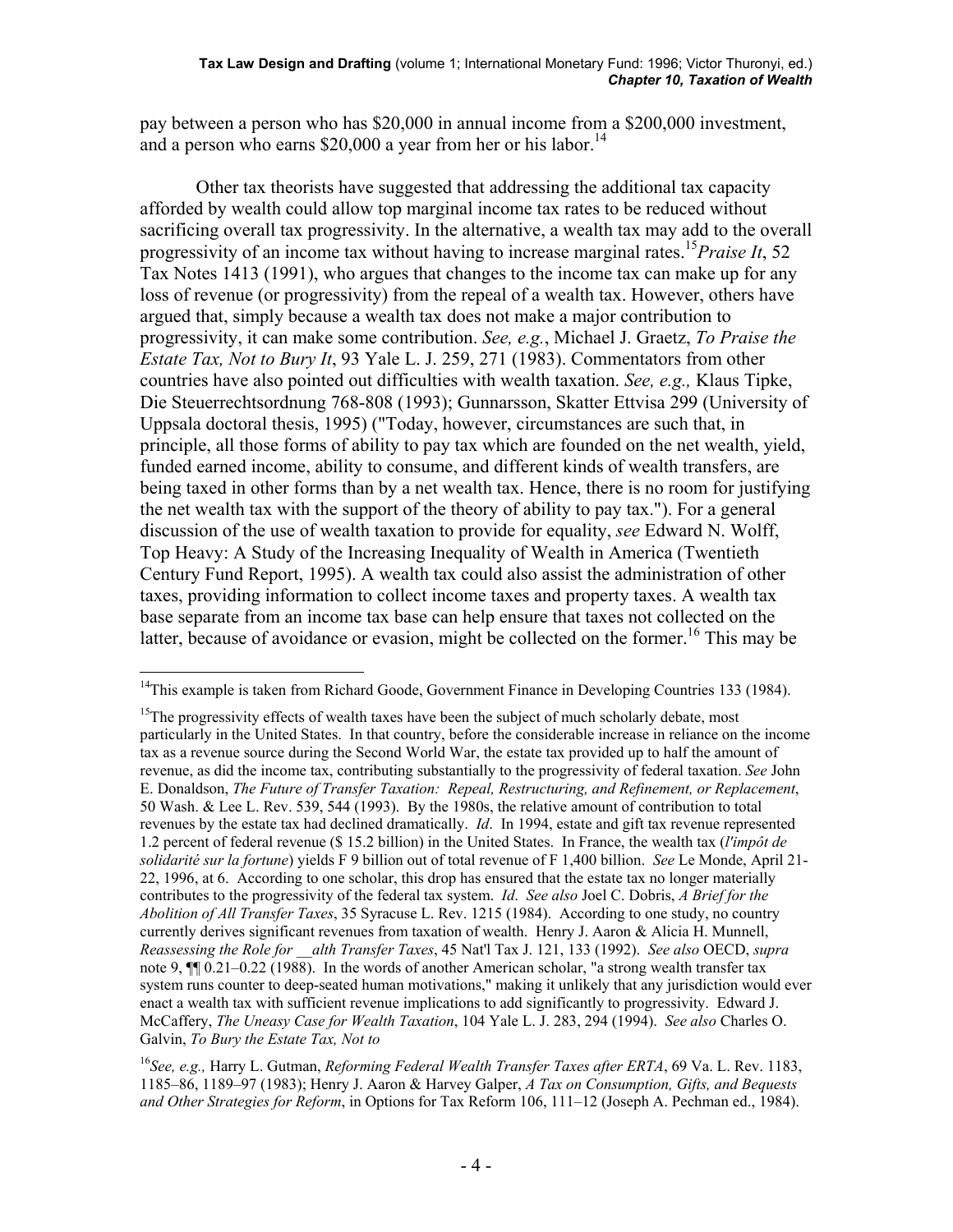particularly true with regard to income from asset appreciation that has accrued but that is not taxed owing to the "realization event" nature of most income tax systems.<sup>17</sup> While a net wealth tax would by no means be an equal substitute for an accrual-based system of income taxation, it might at least help capture some additional revenues from appreciated assets.

# *2. Wealth Transfer Taxes*

Wealth transfer taxes can also be viewed as complements to an income tax.<sup>18</sup> An income tax by itself does not tax wealth, only accretions to wealth. In virtually all income tax systems, gifts and bequests are not taxed as income to the recipient.<sup>19</sup> There are a number of reasons for this exclusion, including problems of income averaging. Assuming that gifts and bequests are not included in the income tax base, a separate wealth transfer tax can serve as a surrogate to such inclusion. $20$ 

# **B. Social, Moral, and Political Justifications**

# *1. Wealth Taxes in General*

 The measure of tax capacity is not the only justification for levying taxes on net property ownership. Major concentrations of wealth held by a relatively small number of people can have many unfortunate political and social side effects; to the extent that these concentrations can be reduced through wealth taxation, the side effects can be ameliorated. First, the very wealthy may be able to influence government, either through legal or illegal means, in a manner far disproportionate to their numbers; such influence may result in government actions designed to protect the interests of the propertied elite.<sup>21</sup> In addition, it may be seen as an affront to democracy that a group of people can

<sup>20</sup>However, most accessions tax proposals do not aggregate accessions with other income, only with other accessions. *See* William D. Andrews, *The Accessions Tax Proposal,* 22 Tax L. Rev. 589, 591–93 (1967). Japan following the Shoup Commission Report in the 1940s, *see* Shoup Mission, Report on Japanese Taxation (1949), adopted an accessions tax but later replaced it with an inheritance tax.

 $\overline{a}$ <sup>17</sup>*See* Paul B. Stephan III, *Commentary: A Comment on Transfer Tax Reform*, 72 Va. L. Rev. 1471, 1479 (1986).

<sup>18</sup>*See* Alvin Warren, *Would a Consumption Tax Be Fairer Than an Income Tax?*, 89 Yale L. J. 1081, 1112– 14 (1980).

<sup>&</sup>lt;sup>19</sup>Some scholars have argued that gratuitous transfers should be excluded from the income tax base of the recipient. Michael McIntyre & Oliver Oldman, *Taxation of the Family in a Comprehensive and Simplified Income Tax*, 90 Harv. L. Rev. 1573, 1577 (1977). Henry Simons, however, argued that, as changes occur in the recipient's net worth, gifts and bequests should be included. Henry Simons, Personal Income Taxation: The Definition of Income as a Problem of Fiscal Policy 50, 56–8, 125–47 (1938). *See also* Victor Thuronyi, *The Concept of Income*, 46 Tax L. Rev. 45, 68-69 (1990). *See generally* Joseph M. Dodge, *Beyond Estate and Gift Tax Reform: Including Gifts and Bequests in Income*, 91 Harv. L. Rev. 1177 (1978).

 $^{21}$ For example, former President of the United States Franklin Roosevelt, no pauper himself, remarked in his 1935 Address to Congress that "[g]reat accumulations of wealth . . . amount to the perpetuation of great and undesirable concentration of control in a relatively few individuals over the employment and welfare of many, many others." Franklin D. Roosevelt, Message to Congress (June 19, 1935), in H.R. Rep. No. 1681,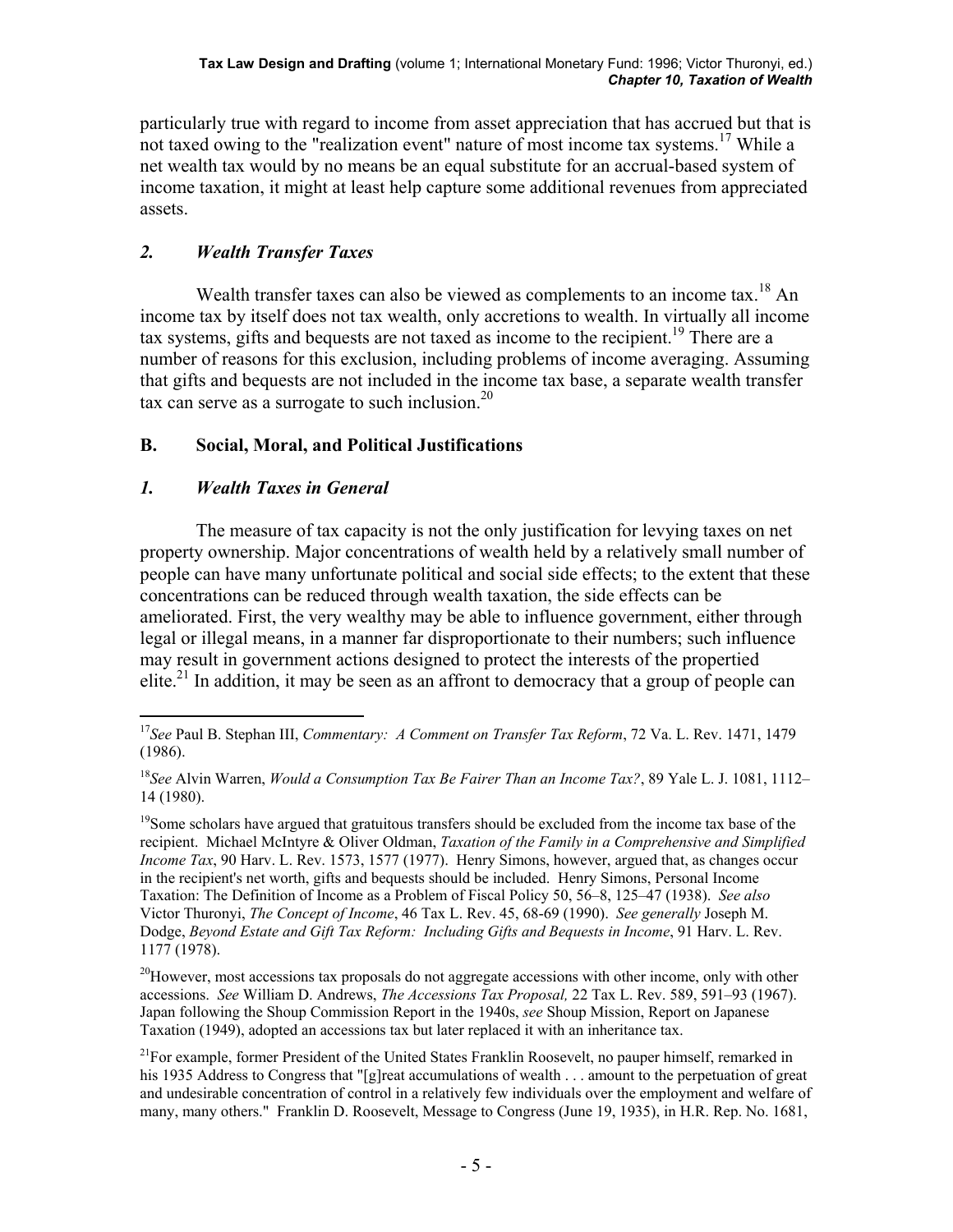exercise disproportionate power. Second, some may consider it a moral affront that large divergences in wealth exist in a particular country. This latter justification for wealth taxation admittedly imposes a moral belief on a country that may or may not actually be present. Moreover, moral justifications for wealth taxation may also run counter to dominant social cultures, such as capitalism and wealth creation, that may prevail in the country.

 In particular, the wide disparity of wealth found in many developing countries may exacerbate political or social problems. Legacies of colonialism and authoritarianism may include popular beliefs, whether justified or unjustified, that economic elites gained their position through illegitimate means. Such economic elites may tend to be grouped in definable religious, ethnic, or racial groups, exacerbating tensions among such groups. A special wealth tax on these groups may work to reduce such tensions.<sup>22</sup>the comfortable may benefit the poor psychologically. Revenues raised from a wealth tax can also be spent directly on programs to aid the poor. *See* Richard Bird, *Public Finance and Inequality*, 11 Finance and Development 2-4, 34 (1974). These may be among the reasons for South Africa's recent adoption of a temporary net wealth tax. *See* Patti Waldeman & Michael Holman, *South Africa Imposes Wealth Tax and Curbs Spending*, Financial Times, June 23, 1994, at 1.

 More conservative commentators have argued that the government should not seek to violate the rights of property in too ambitious a fashion in order to advance equality.<sup>23</sup> Also, economists have argued that both experience and analysis strongly suggest that wealth taxes, at least as they now exist, are unlikely to have much effect on actual wealth distribution. If so, why bother?<sup>24</sup> However, even if a tax on wealth did not have a substantial effect on wealth distribution, even a marginal effect may be preferable to none at all.

 A perhaps more compelling argument is that the nonmonetary benefits of wealth create another type of tax capacity. For example, Professor Bird argues that wealth carries with it "a degree of security, independence, influence, and social power that is not adequately measured by the flow of realized money income to which it gives rise.... Wealth constitutes, at least to some extent, *an independent tax base* that is appropriately tapped by an annual tax on net wealth. $125$ 

 <sup>74</sup>th Cong., 1st Sess. (1935), *reprinted in* 1939-1 C.B. (pt. 2) 642, 642–43, *cited in* Mark L. Ascher, *Curtailing Inherited Wealth,* 89 Mich. L. Rev. 69, 95–96 (1990). John Rawls, one of the most influential contemporary liberal English-speaking legal philosophers, writing in favor of intergenerational wealth transfer taxes, argues that "concentrations of power [are] detrimental to the fair value of political liberty." John Rawls, A Theory of Justice 279 (1971).

<sup>&</sup>lt;sup>22</sup>While the taxation of the wealthy will not provide sufficient revenue to significantly benefit the poor directly, afflicting

<sup>23</sup>*See generally* Friedrich A. Hayek, The Constitution of Liberty (1960).

<sup>24</sup>*See* OECD, *supra* note 9, ¶¶ 0.21-0.22; McCaffery, *supra* note 15, at 294.

<sup>&</sup>lt;sup>25</sup>Bird, Tax Policy and Economic Development, *supra* note 12, at 133 (emphasis added).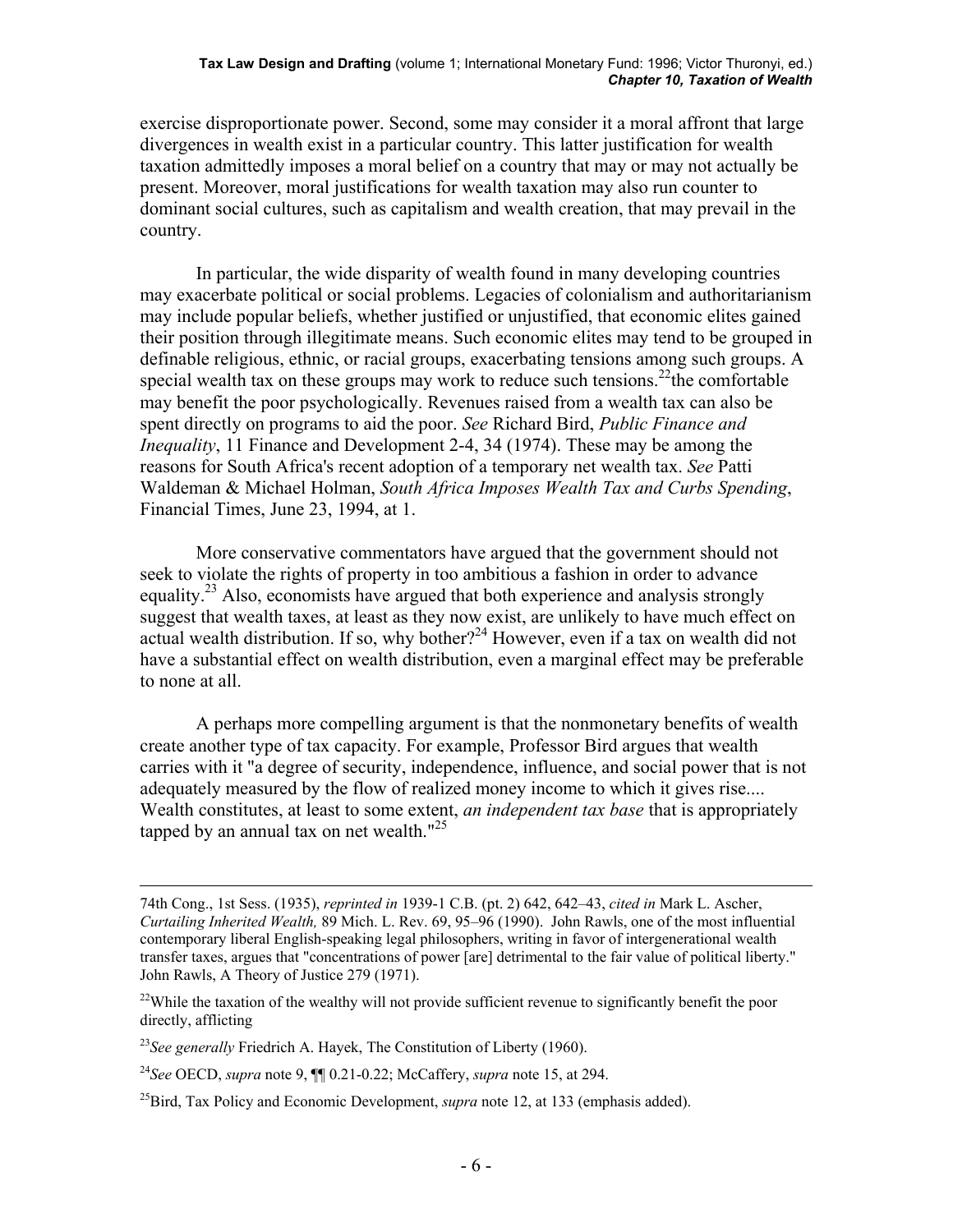# *2. Wealth Transfer Taxes*

 Commentators have advanced a number of additional arguments against the desirability of allowing unfettered intergenerational transfers of substantial wealth. Some have argued that, because heirs have done nothing to earn their wealth, there is greater moral justification for taxing gifts and estates or inheritances.<sup>26</sup>[is] that its acquisition is generally unrelated to the *merits* and efforts of those who benefit from it (emphasis added)." Cedric Sanford, Taxing Inheritance and Capital Gains: Towards a Comprehensive System of Capital Taxation 11 (1967). Taxing such wealth acquired through "family lottery" may therefore be perceived to be fairer that other types of taxation.<sup>27</sup> Other commentators have argued that taxing transferred wealth may help bring about greater equality of opportunity for the next generation. The argument favoring the advancement of equality of opportunity by creating a more "level playing field" for each new generation has both moral and economic aspects to it.<sup>28</sup> The economic aspect is discussed below.

 Again, more conservative commentators have taken issue with the argument that the government should actively seek to level the playing field for new generations,  $2^9$ while economists have argued that wealth taxes do not raise enough revenue to level the playing field anyway. However, the economist Michael Boskin, who served as Chairman of U.S. President Ronald Reagan's Council of Economic Advisors, has responded that taxes on the transfer of wealth can at least help prevent "*extreme* concentrations of wealth from being passed from generation to generation."<sup>30</sup>

# **C. Economic Efficiency**

### *1. Wealth Taxes in General*

 Taxes on wealth are sometimes described as being more economically efficient than taxes on income. Some have argued that wealth taxes have a smaller effect than the income tax on the choice between work and leisure because they are not levied on productive activities, only on accumulated capital.<sup>31</sup> Others have argued, however, that because wealth taxes are not levied on consumption, they are likely to reduce rates of

 $\overline{a}$  $^{26}$ For example, the economist Cedric Sanford writes "[T]he particular ethical justification for taxing inherited property

<sup>27</sup>*See*, *e.g.*, Lawrence McQuaig, Behind Closed Doors 347 (1987).

<sup>28</sup>*See generally* Kurt Klappholz, *Equality of Opportunity, Fairness, and Efficiency*, *in* Essays in Honor of Lord Robbins (Maurice H. Peston & Bernard Corry eds., 1972).

<sup>29</sup>*See* Friedrich A. Hayek, *supra* note 23, at 87–91.

<sup>30</sup>Michael J. Boskin, *An Economist's Perspective on Estate Taxation, in* Death, Taxes, and Family Property 56, 65 (Edward C. Halbach, Jr., ed. 1977), *quoted in* McCaffery, *supra* note 15, at 289 (emphasis added).

<sup>31</sup>*See, e.g.,* Goode, Government Finance in Developing Countries, *supra* note 14, at 134. *See also* Sanford, *supra* note 26, at 25 (1967); Joseph Pechman, Federal Tax Policy 234-35 (5th ed. 1987).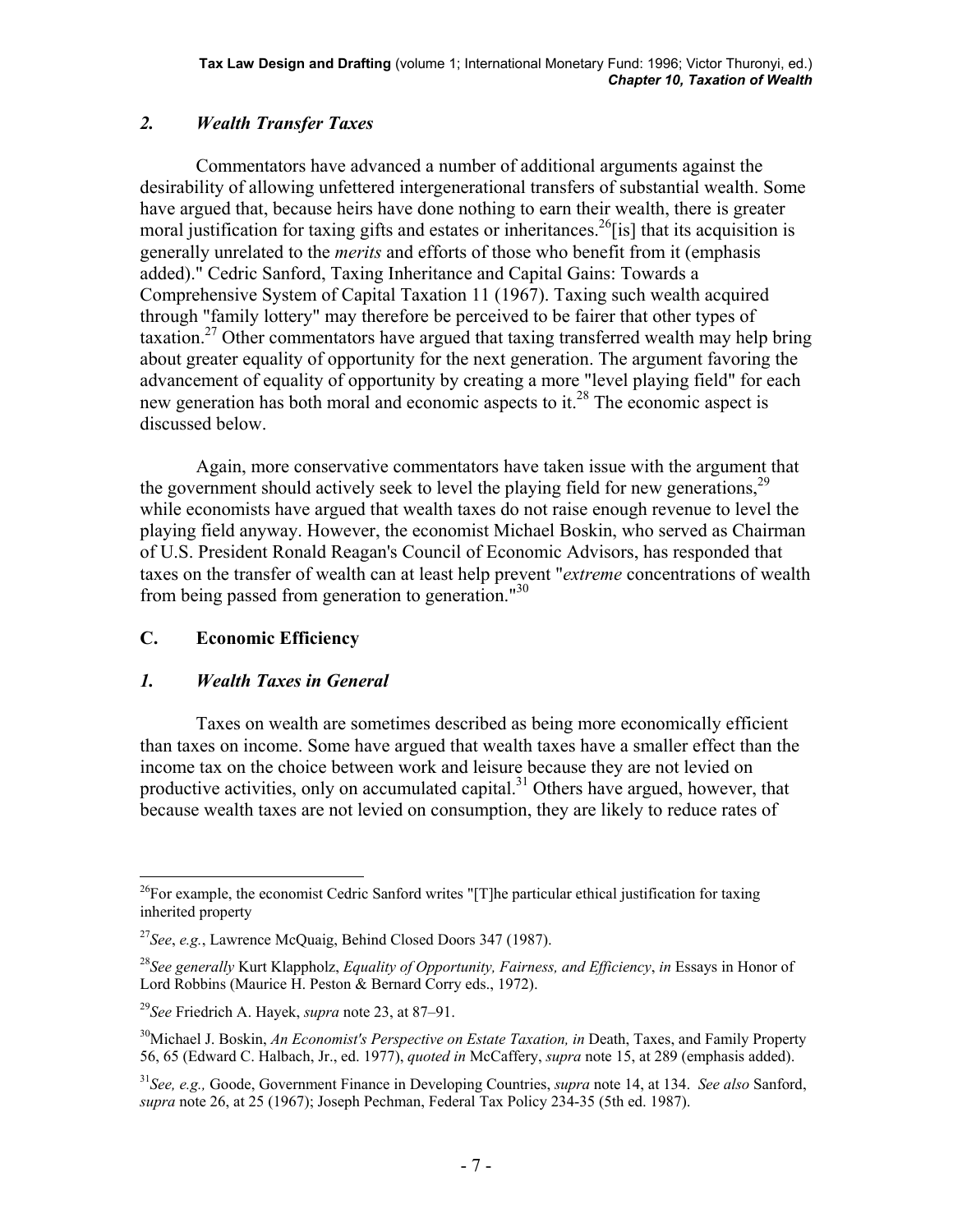savings.<sup>32</sup> A counterargument is that, in order to maintain a desired rate of after-tax savings, wealth tax payers may increase their savings rate.<sup>33</sup> Wealth taxes may also encourage capital flight; theoretically, any tax on capital will induce mobile capital to migrate (and influence capital to stay out) until the overall rate of return on capital rises to offset the tax.  $34$ 

 Another aspect of economic efficiency concerns the overall revenue yield from a wealth tax relative to the economic costs of collecting it.<sup>35</sup> One argument is that, for wealth taxes to collect a substantial amount of revenue, they would have to be so onerous as to either create insurmountable political opposition or result in substantial negative economic effects. Therefore, some have suggested that wealth taxes probably need to be justified largely for social and political reasons, rather than simply for revenue reasons. However, if the cost of administering a wealth tax can be minimized, even relatively small amounts of revenue can be important to countries suffering from deficits.

# *2. Wealth Transfer Taxes*

 Wealth transfer taxes may have additional economic benefits. An individual who inherits property or receives it as a gift may have less incentive to work to accumulate assets on his or her own. Taxing inherited wealth may increase the incentive for the heir to work or, at least, will not act as a disincentive against work.<sup>36</sup> In addition, one does not choose one's offspring on the basis of their ability to invest capital; persons who have accumulated capital through skill may as likely as not pass that capital on to fools. However, others have suggested that a principal reason for accumulating wealth is to pass it to one's heirs. As noted earlier, a tax on such wealth may result in either a decrease in work to accumulate wealth or an increase to maintain the same after-tax bequest.

 Overall, both the theoretical and empirical research on such economic effects is far from conclusive. Professor Bird concludes that "[i]t is safe to say that there is as good (or bad) an economic case for, as there is against, wealth taxes." $37$ 

<sup>1</sup> <sup>32</sup>*See* McCaffery, *supra* note 15, at 294-95; M. Zühtü Yücelik, *Taxation of Bequests, Inheritances, and Gifts, in* Tax Policy Handbook 188, 190-91 (Parthasarathi Shome ed. 1995).

<sup>33</sup>Yücelik, *supra* note 32.

<sup>34</sup>*See* OECD, *supra* note 9, ¶ 1.11.

 $35$ Gerald Jantscher, for example, argued that it may be far less costly administratively to raise the same amount of revenue by increasing other taxes, including the income tax. Gerald Jantscher, *The Aims of Death Taxation, in* Death, Taxes, and Family Property, *supra* note 30, at 142.

<sup>36</sup>*See* John Wedgwood, The Economics of Inheritance 194-95 (1929).

<sup>&</sup>lt;sup>37</sup>Bird, Tax Policy and Economic Development, *supra* note 12, at 136. Gerald Jantscher reached a similar conclusion. *See* Jantscher, *supra* note 35, at 46.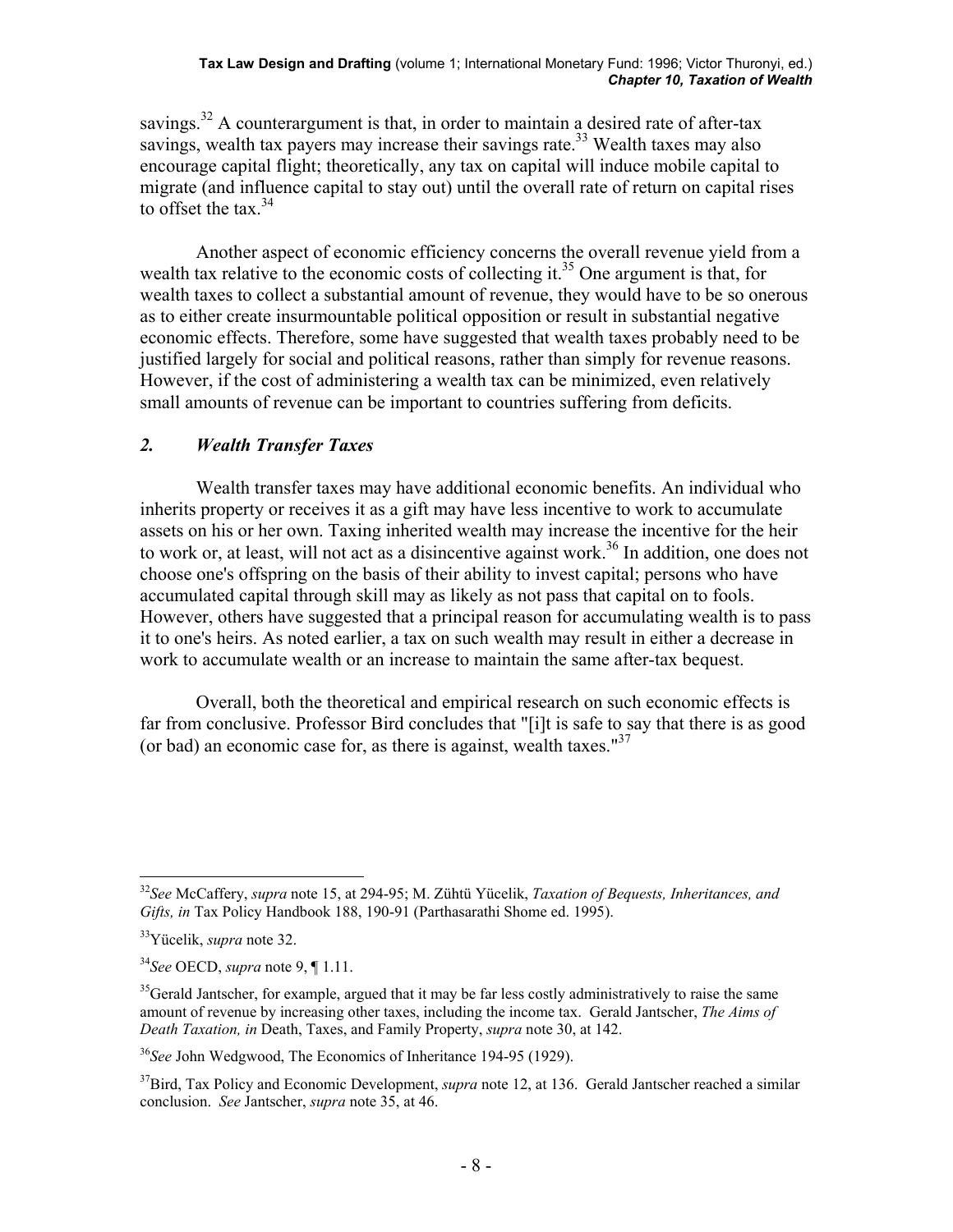#### **D. Problems of Administration**

### *1. Net Wealth Taxes*

 Lord Kaldor recommended that developing countries impose periodic taxes based on the actual total cash and net property owned by an individual.<sup>38</sup> However, in the years since Kaldor made his proposals, taxes on net wealth have frequently been deemed too impractical, particularly in developing countries. Problems of uncovering the ownership of wealth and assigning it to particular taxpayers, and of accurately determining net values, can combine to make the tax especially difficult to enforce. On the basis of substantial experience, Richard Goode concludes that "[a] net wealth tax, although attractive in principle, must be judged impractical in most developing countries."<sup>39</sup>

 Nevertheless, modern net wealth taxes, if designed with ease of administration in mind, can be effective, even in developing and transition countries. The features necessary to simplify administration include employing large exempt amounts and taxing legal persons and other entities in lieu of interests in those entities.

### *2. Wealth Transfer Taxes*

 Fiscal experts have often argued that wealth transfer taxes may be easier to administer than net wealth taxes and have therefore tended to be less skeptical about their adoption in developing and transition countries.<sup>40</sup> While the problem of making accurate net valuations is probably no easier under a transfer tax than under a net wealth tax, the problems of uncovering wealth and of assigning ownership to it are often smaller. The principal reason for this is that transfer taxes are generally assessed when the legal rights of ownership change, either through the giving of a gift or through death.<sup>41</sup> Such changes in ownership happen relatively infrequently and are likely to be easier for tax administrations to keep track of. Also, to protect her or his new ownership interest, the recipient has a clear interest in ensuring that the necessary legal requirements to reflect the appropriate ownership change are completed. The act of registering such ownership changes may be easier to uncover than ferreting out unchanging ownership interests. Also, property rules can be adopted that prevent the legal accession to wealth if wealth transfer tax is not paid.<sup>42</sup>

<sup>38</sup>*See* Kaldor, Suggestions for a Comprehensive Reform of Direct Taxation, *supra* note 13, at 14.

<sup>&</sup>lt;sup>39</sup>Goode, *supra* note 14, at 135. One commentator notes that Finland's tax (at a rate of 0.9 percent on net wealth exceeding Fmk 1 million (\$186,440)) "is a good tax in theory, but an unsatisfactory tax in practice." Kari Tikka, Tax Reform in the Nordic Countries 105 (1973-1993 Jubilee Publication of the Nordic Council for Tax Research, 1993).

<sup>40</sup>*See* Yücelik, *supra* note 32, at 188.

 $41$ In the case of property held by trusts and trustlike entities, the transfer of property ownership may not be complete. The issues raised by this problem are discussed *infra* sec. III(I).

 $^{42}$ A number of issues relating to the specific jurisdiction's laws of inter vivos and testamentary transfer affect the design of a wealth transfer tax. These issues are discussed *infra* sec. III(A), (I).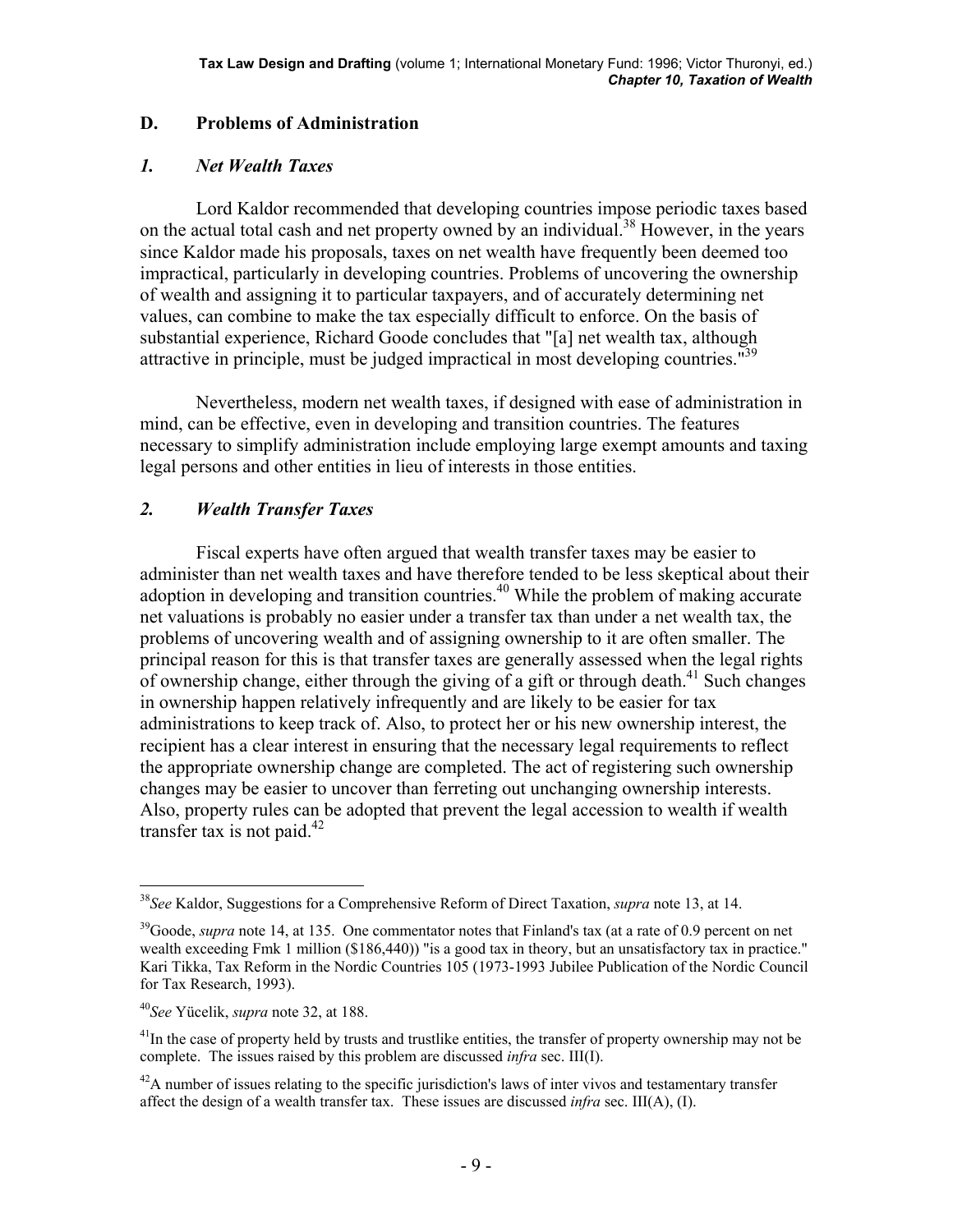Administrative costs as a percentage of revenue are likely to be lower for a transfer tax than for a net wealth tax, since the former is by and large collected only at death, while the latter must be collected every year.

 However, in some ways, wealth transfer taxes are more difficult to administer than net wealth taxes.<sup>43</sup> Unlike yearly net wealth taxes, transfers through gift and at death are not predictable, and taxing them requires a number of adjustments (described later in this chapter), whether for political or technical reasons. Second, because legal persons do not die, it is more problematic than under the net wealth tax to tax them as a surrogate for taxing their owners.

 The administration of both net wealth taxes and transfer taxes could be concentrated on a relatively few large holdings of wealth. If a principal goal of a wealth tax is to deal with very large concentrations of wealth, a large exemption amount could easily be justified. This may be particularly true in the context of many developing countries, where the very wealthy may be relatively easy to identify. A net wealth tax or wealth transfer tax with a large exempt amount may be administratively feasible in many jurisdictions.

# **E. Conclusion**

 Ultimately, the decision whether to enact a tax or taxes on net wealth or wealth transfer must take into account the country's political, social, and administrative circumstances. The principal policy goals behind a wealth tax might include (1) a modest reduction in current concentrations of substantially great wealth, (2) a modest reduction of the concentration of similar wealth in the future, (3) the social and political benefits to be achieved from realizing these goals, and (4) the general raising of tax revenues. In addition, several factors are important in choosing among the different systems of taxing wealth transfer. These include (1) overall fairness, (2) administrative convenience, and (3) political and popular support for enactment and enforcement.

 Unlike taxes such as the value-added tax, excises, and income tax, which very few countries can do without, developing and transition countries can generally get along without taxes on wealth, without serious consequences for either revenue or progressivity. Reforms of the income tax can often bring more revenue from the wealthy than is brought by wealth taxes. However, if, on the basis of the above factors, a decision is made to adopt a wealth tax—or to revitalize a moribund wealth tax that has been on the books without adequate enforcement—the timing should be decided upon so as not to distract from the collection of revenues from other taxes. The costs of administration should be seriously considered and the tax designed accordingly. Care should be taken to design the tax so that it will apply in an evenhanded manner, and adequate time should be allowed for drafting the law so that the tax can be effective.

# **II. Issues in the Design of Periodic Net Wealth Taxes**

 $43$ *See infra* sec. III(A), (H).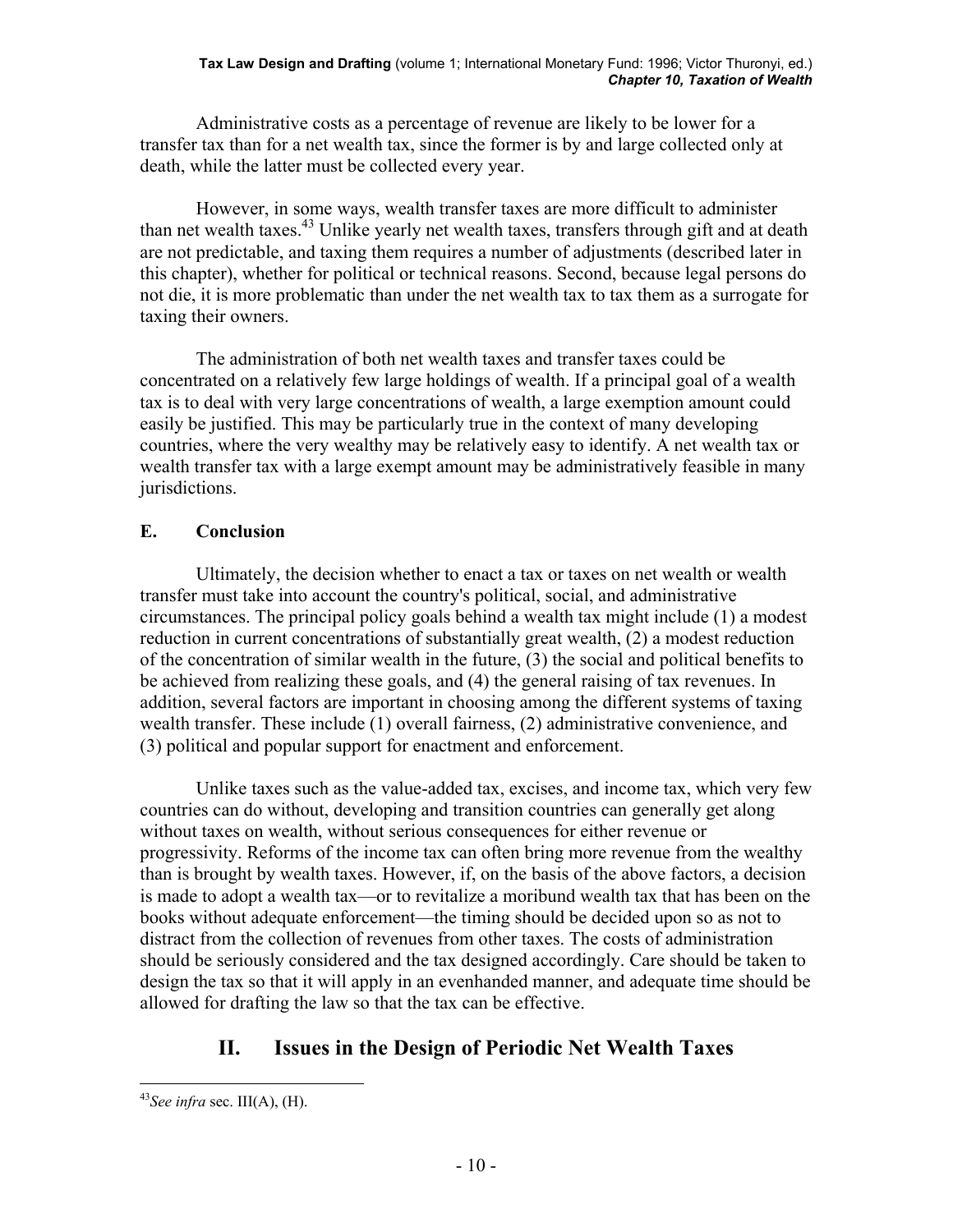Periodic net wealth taxes and wealth transfer taxes share many design issues. However, the two forms of taxation are different enough to be considered sequentially below, starting with periodic net wealth taxes. Because of shared issues, the discussion of transfer taxes will frequently refer back to the previous discussion of net wealth taxes.

# **A. Taxpayers**

### *1. Physical Persons and Residence*

 Typically, physical persons are taxed either as individuals or, if they are married, minors, or themselves have minor children, as part of a family group.<sup>44</sup> When net wealth taxes are applied on a flat-rate basis, aggregation of family wealth benefits the taxpayer, assuming that it involves applying exemptions on a per person basis, although no more than the taxpayer could have obtained through self-help by splitting wealth among the members of the family.<sup>45</sup> However, if the tax is applied at graduated rates, there will be a more significant difference between taxes applied at an individual level and those applied at the family level. Under graduated tax rates, the tax unit is often the family. This makes sense in that family wealth is often shared, either legally, as in community property regimes, or practically.<sup>46</sup> In a developing or transition country that adopts a net wealth tax with a large exempt amount, one would expect to have a family unit of taxation, but probably without a full exempt amount for each of the children.

 The taxation of resident and nonresident physical persons is considered further in connection with the taxation of entities. Under a net wealth tax, in general, residents are typically taxed on their worldwide net assets, while nonresidents are frequently taxed only on their assets that are physically located within the jurisdiction.

### *2. Entities and Resident and Nonresident Owners*

 There are a number of other important connections between the taxpayer and the composition of the tax base. In most jurisdictions, only physical persons (individuals and

 $\overline{a}$  $44$ For example, in France under the net wealth tax, the taxpayer is either an individual or a family. A family is defined to include spouses and minor children, as well as any "concubine" and her minor children. FRA CGI art. 885E.

<sup>&</sup>lt;sup>45</sup>For example, in Germany, families are taxed as groups, a single rate is applied, and an exemption of DM 70,000 is allowed for each spouse and minor child. Additional exemptions are provided for elderly disabled persons. *See* DEU VStG § 6. Nonresidents are not entitled to the exemption. *See id*.

<sup>&</sup>lt;sup>46</sup>The rules concerning community property between spouses are diverse and depend on the legal tradition of the particular jurisdiction. The general rule, that all property acquired during marriage other than by gift, devise, or descent, is owned in half shares, is found in most civil law jurisdictions, as well as in some common law ones, although the traditional common law rule does not provide for community property. *See, e.g*., Civil Code arts. 1401–1408 (FRA); William de Funiak & Mark Vaughn, Principles of Community Property (2d ed. 1971). In Islamic law there is no standard community property rule, although, as part of a marriage contract, a man must present his wife with a dower. David Pearl, A Textbook on Muslim Personal Law 60-76 (2d ed. 1987). The rights of spouses and heirs to property following death are also often regulated by law and may be of particular importance to the operation of wealth transfer taxes.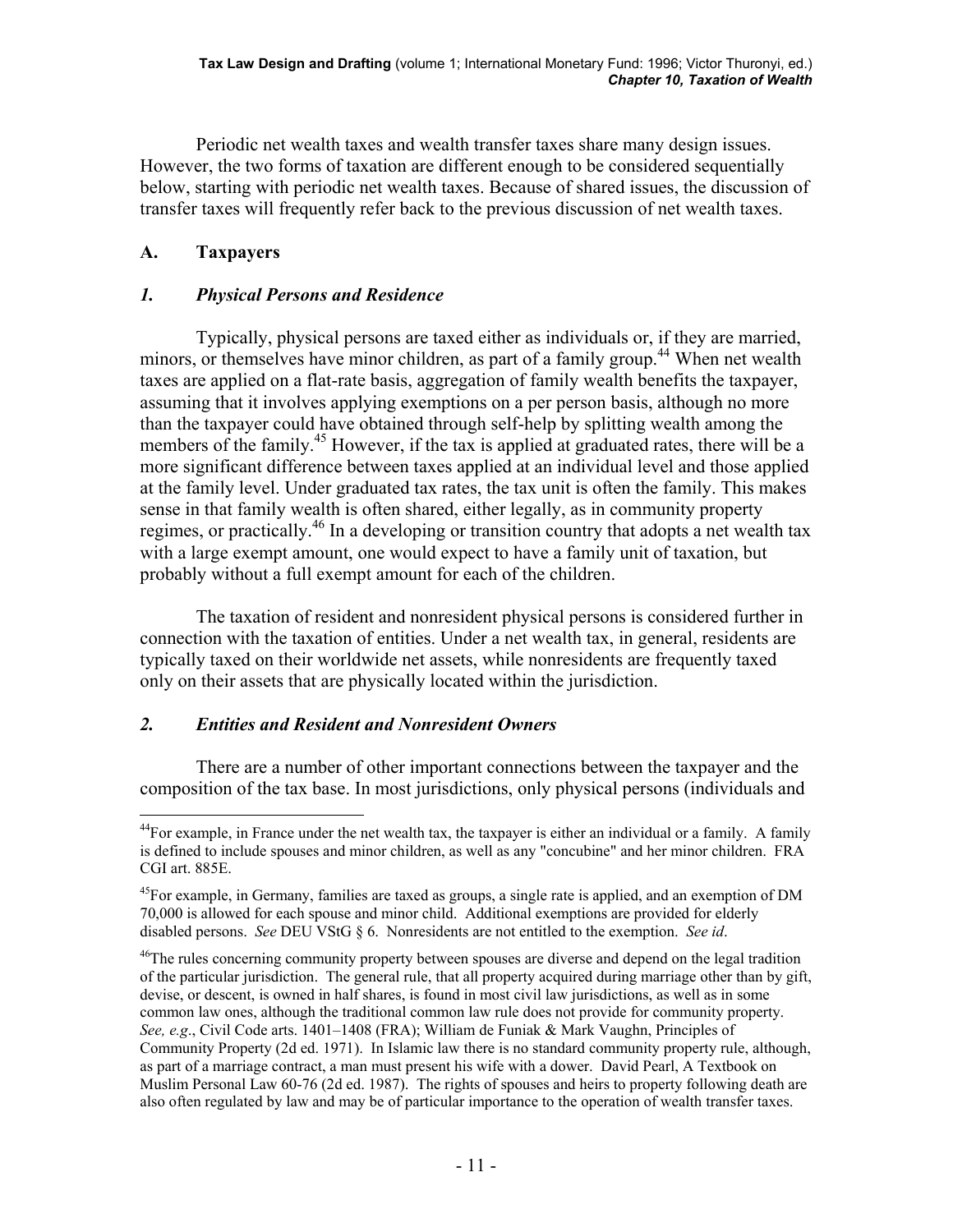families) are taxed. $47$  This means that, if all wealth is to be included in the base, that which is held indirectly through legal persons or other entities must be attributed to the physical person taxpayer.48 Moreover, attribution is necessary to prevent the double taxation of capital owned by entities. This involves determining who is the holder of the ownership interest and valuing the interest. In certain circumstances, both of these tasks can be relatively easy. For example, the ownership of the shares of a company can be revealed by examining the company's share register. And, if the company is listed, valuing the shares will also be relatively easy.

 However, ownership interests in entities other than companies, partnerships, or other typical methods for organizing a joint business enterprise might be much more difficult to ascertain, and valuation of those interests, particularly if not publicly quoted, may also be difficult.<sup>49</sup> Moreover, debt interests in all types of legal persons, which are often held as bonds in bearer form, may be relatively easy to conceal from the taxation authorities.

 In addition to typical for-profit business entities, where ownership interests are often relatively clear (if sometimes easy for the taxpayer to hide), persons may hold wealth more indirectly through equity-type interests in entities for which identification of the owner, as well as the nature of the interest, can be quite difficult. Perhaps the most important of these is pension funds. While pension funds may (depending on the jurisdiction) hold title to considerable amounts of wealth, the vesting rules for pension benefits may make determination of the value of a beneficiary's interest particularly difficult. $50$ 

 The same type of problem is presented by family trusts, family foundations, and similar entities. These entities are often set up by individuals to hold and manage wealth.<sup>51</sup> The trust is a creation of the common law and is not found in either the French or the German civil code.<sup>52</sup> However, trust laws, although occasionally more limited in

 $\overline{a}$ 

<sup>50</sup>*See* Joseph Pechman, Comprehensive Income Taxation 77-84 (1977). The issues with regard to identification of beneficiary are similar for both income and wealth taxation. Pension funds are often created in the legal form of a trust, foundation, or similar entity. A discussion of these forms of legal organization follows immediately *infra*.

<sup>51</sup>These entities can also be used for regular, for-profit business purposes. However, in these cases it is typically not difficult to ascertain who the investors are and to attribute wealth directly to those investors. *See* Richard K. Gordon & Victoria P. Summers, *Trusts and Taxes in Civil Law Emerging Economies: Issues, Problems, and Proposed Solutions*, 5 Tax Notes Int'l 137, 142-43 (1992).

 $^{47}E.g.,$  FRA CGI art. 885. This is also the general rule followed in the Nordic countries. In fact, Germany's law is the exception. *See infra* note 66.

<sup>&</sup>lt;sup>48</sup>For example, in France, wealth held by physical persons through companies, associations, and foundations is included in the physical person's tax base by valuing the ownership interest. FRA CGI arts. 885A, 885N, 885O.

<sup>49</sup>The general matter of valuation is considered *infra* at secs. II(B)(3) & III(F). *See also infra* text accompanying notes 51-67 concerning legal forms of organizing business enterprises.

<sup>&</sup>lt;sup>52</sup>See generally the historical discussion in George G. Bogert, Law of Trusts and Trustees, Section 3 (2d rev. ed. 1984).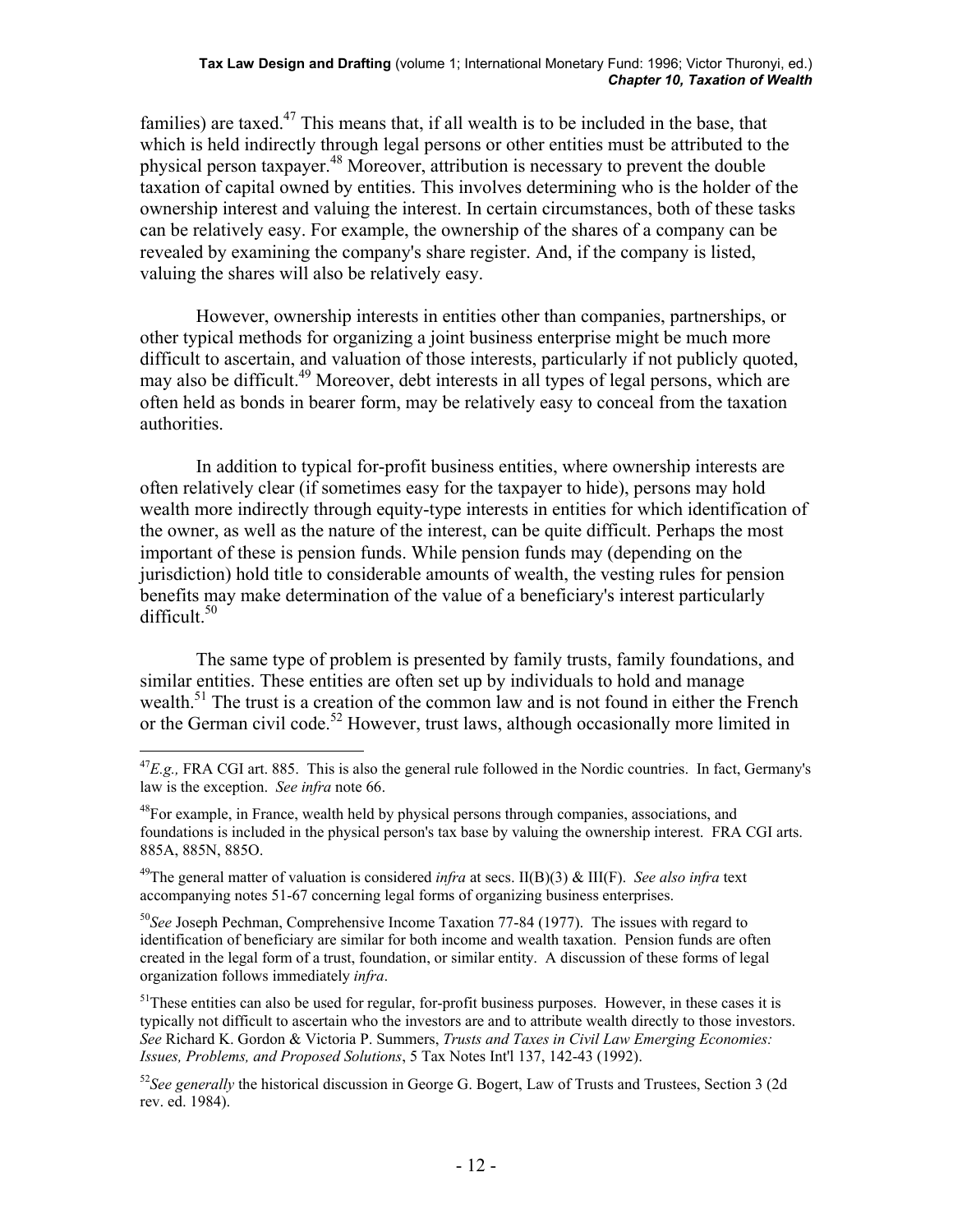#### **Tax Law Design and Drafting** (volume 1; International Monetary Fund: 1996; Victor Thuronyi, ed.) *Chapter 10, Taxation of Wealth*

scope than under common law, have been adopted in a number of Latin American countries<sup>53</sup> as well as in a few other jurisdictions.<sup>54</sup> The basic legal concept of the trust is the separation of the ownership interests in property into a legal title, held by one or more trustees, and an equitable title, held by one or more beneficiaries. The legal title gives the trustees control over the property, while the equitable title gives the beneficiaries rights to the benefit of the property.<sup>55</sup> Benefits may favor some beneficiaries over others and may change over time. It is often true that no particular beneficiaries or beneficiary has the full right to enjoy all the benefits of the property, nor are the shares of the respective beneficiaries fixed. This can make determining the attributes of ownership of the underlying wealth exceptionally difficult.<sup>56</sup>

 Civil code countries that do not have trust provisions frequently have other rules that permit the creation of entities involving trustlike relationships. These include the family or private foundation. Such entities, known as *fondation* in French and *Stiftung* in German, are similar to trusts in that legal title to property is held by one person, while the benefits of the property accrue to others. In France and other jurisdictions that follow the French model, *fondations* may be set up with approval from the appropriate governmental agency.<sup>57</sup> The German civil code provides for foundations both with and without independent legal existence.<sup>58</sup> Foundations are managed under the terms of a notarial deed of mandate or a "constitution." Neither specific beneficiaries, nor beneficiary rights, need be noted in the constitution.<sup>59</sup> Therefore, the foundation can duplicate many of the problems found with family trusts in attributing ownership rights.

 Other forms of ownership of property under different legal regimes can create similar wealth attribution problems. Islamic law recognizes the *waqf dhurri*, which can be translated as "family foundation."60 There is disagreement among the different schools of

<sup>55</sup>*See, e.g.*, Restatement (Second) of Trusts § 2 (1959); 1 Austin W. Scott & William F. Fratcher, The Law of Trusts §§ 2.3-2.6, at 40-48 (4th ed. 1987-89).

<sup>56</sup>*See generally* Gordon & Summers, *supra* note 51, at 137.

58Civil Code arts. 80–88 (DEU).

<sup>59</sup>*Id.*

1

<sup>&</sup>lt;sup>53</sup>Bolivia, Costa Rica, El Salvador, Guatemala, Mexico, Panama, Puerto Rico, and Venezuela have each adopted some kind of civil code provision for trusts, although they vary greatly in extent. *See* William F. Fratcher, *Trust, in* VI International Encyclopedia of Comparative Law 11-104 (1973). Moreover, there is a convention on the recognition of trusts, *see infra* note 65.

<sup>54</sup>Quebec has long had trust provisions. *See* Civil Code, arts. 1300-1337 (Quebec). In 1989 Mauritius adopted complete trust provisions. Mauritius Public Trustee Act of 1989 (Act 27 of 1989); Mauritius Trusts Companies Act of 1989 (Act 28 of 1989). In 1992 the French government introduced comprehensive trust legislation. *See* Jean Delattre, *France Introduces Comprehensive Regime for Trusts*, 4 Tax Notes Int'l 643–44 (1992). However, the bill was withdrawn before enactment.

 $57$ There are no provisions in the French Civil Code concerning the creation of foundations; instead, they are a construct of French common law. *See generally* Maurice Pomey, Traité des fondations d'utilité publique (1980).

<sup>&</sup>lt;sup>60</sup>All *waqfs* must have a purpose that pleases God. This admonition has occasionally led to mistranslation of *waqf* as a *charitable* foundation. However, support of family and friends, if not otherwise in violation of law, is considered pleasing to God. Akshoy Rekhi, The Law of the *Waqf Dhuree* (1993). *See also* The Qur'an, Surah II 177 (M.H. Shakir trans., 7th ed. 1994) (quoted at the beginning of this chapter). *See*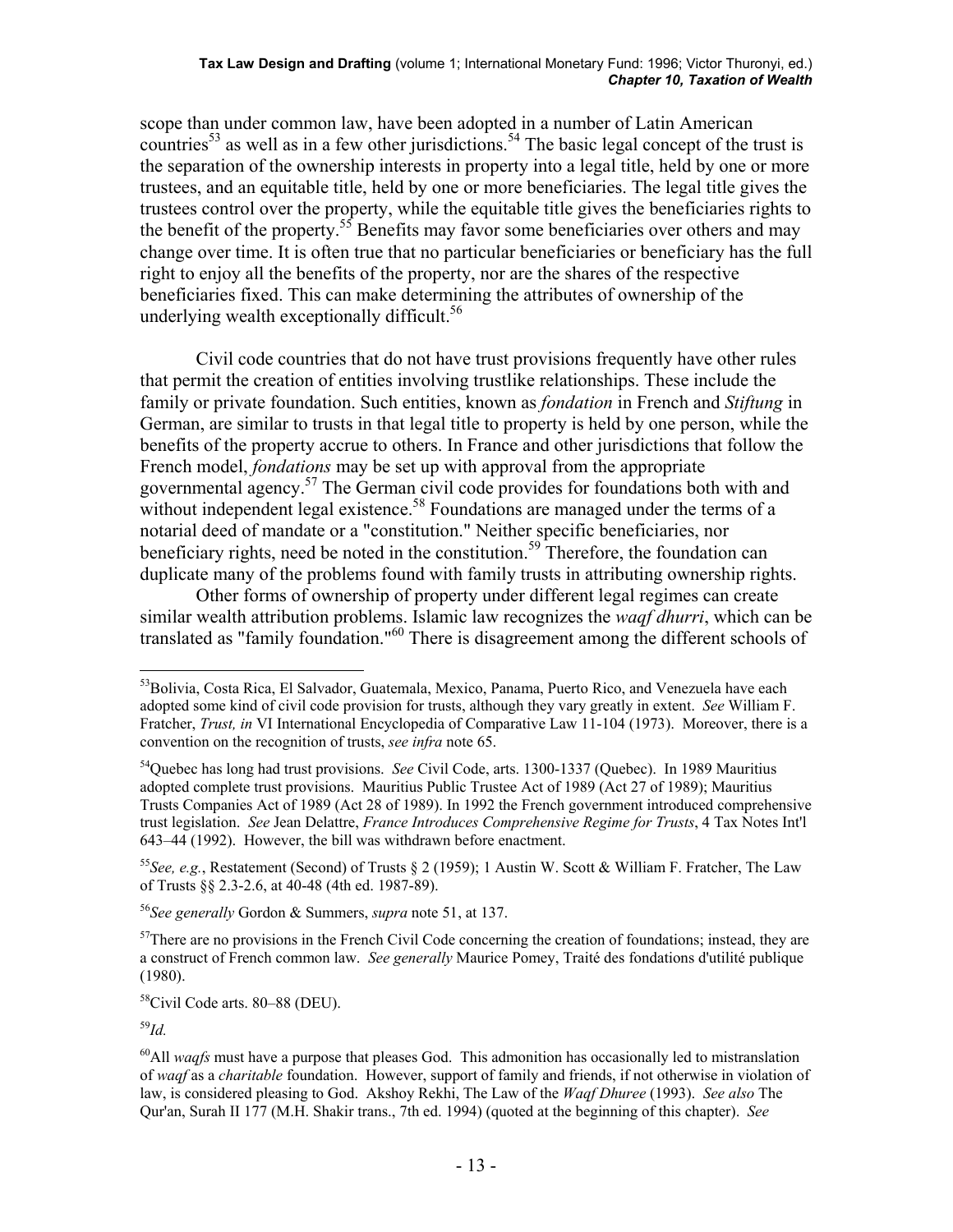Islamic law as to who actually owns the property held in the *waqf*; in Shi'i law the ownership of the underlying property itself is also vested in the beneficiaries, while in Hanafi law it is the property of God, raising interesting issues of ownership attribution.<sup>61</sup> Regardless, as with the trust and family foundation, it can be difficult to attribute ownership to particular taxpayers. In addition to civil code and Islamic law foundations, customary law entities may exist that could frustrate the operation of a net wealth tax levied on physical persons only, for example, the *yayasan* in Indonesia,<sup>62</sup> or real property rights vested in an entire community found in many developing countries.<sup>63</sup>

 Foreign laws can be relevant to the structure of the ownership interests of residents. For example, a resident of a French civil code country (or indeed a resident of many counties with other laws) can set up a Cayman Islands trust or a Liechtenstein *Stiftung*.<sup>64</sup>central Americans wishing to avoid wealth (among other) taxes have set up such *Stiftungen* there. In addition to the considerable administrative problems that could arise, the legal question of ownership of the corpus of a trust or family foundation would still be important to the country of residence.<sup>65</sup>

 Some jurisdictions tax not only physical persons on their property, but also certain entities.<sup>66</sup> The entity can be taxed as a surrogate for the person or persons who receive the benefits of ownership. Such an approach can help obviate the need for identifying and attributing the many different forms of ownership interests that can be created in entities; however, as noted below, if the entity is taxed, provision must be made to prevent double taxation if the owner of the entity is also subject to tax. Moreover, similar to the case of taxing a family as a unit, a problem with taxing entities as a surrogate for taxing their owners or beneficiaries arises if the wealth tax is levied at graduated rates (or involves

<sup>61</sup>*See* Pearl, *supra* note 46, at 197.

<sup>62</sup>The *yayasan* is a creature of both customary law and of the civil code, and is similar in most respects to the foundation and the *Stiftung*. *See* Civil Code arts. 365, 899 (IDN); Soetjipto Wirosardjono, From Foundation to Foundation (Aug. 12, 1991) (unpublished manuscript on file with the authors) (discussing how the civil code provisions concerning the *yayasan* make only reference to them, while the operation of the *yayasan* is governed by customary law).

 $^{63}$ For example, among at least some of the Bataks of north Sumatra, real property is not only held by living members of the ethnic group, but by generations yet unborn. Complete agreement by all members of the group must be secured before alienation of real property may take place, and the rights of future generations must also be considered. Norman Pakpahan, Notes on Group Ownership under Batak Customary Law (Sept. 16, 1992) (unpublished manuscript on file with the authors).

 $^{64}$ Commercial Code arts. 552, 558 (LIE). We are informed that this jurisdiction has become a center for *Familienstiftungen* created by foreigners. We are further informed that, in particular, many wealthy

<sup>65</sup>*See generally* Convention on the Law Applicable to Trusts and on Their Recognition (1984).

66In Germany, the taxpayers are basically the same as those who are subject to corporate income tax. *See* Klaus Tipke & Joachim Lang, Steuerrecht 469 (1991). Taxpayers include "associations, foundations, and other funds of private law that do not have legal personality." *See* DEU VStG §§ 1, 2. This means that partnerships are generally not subject to net wealth tax. (For discussion of application of corporate tax in Germany to partnerships, *see* vol. 2, chs. 19, 21).

<sup>1</sup> *generally* Monica M. Gaudiosi, *The Influence of the Islamic Law of Waqf on the Development of the Trust in England: The Case of Merton College*, 136 U. Pa. L. Rev. 1231 (1988).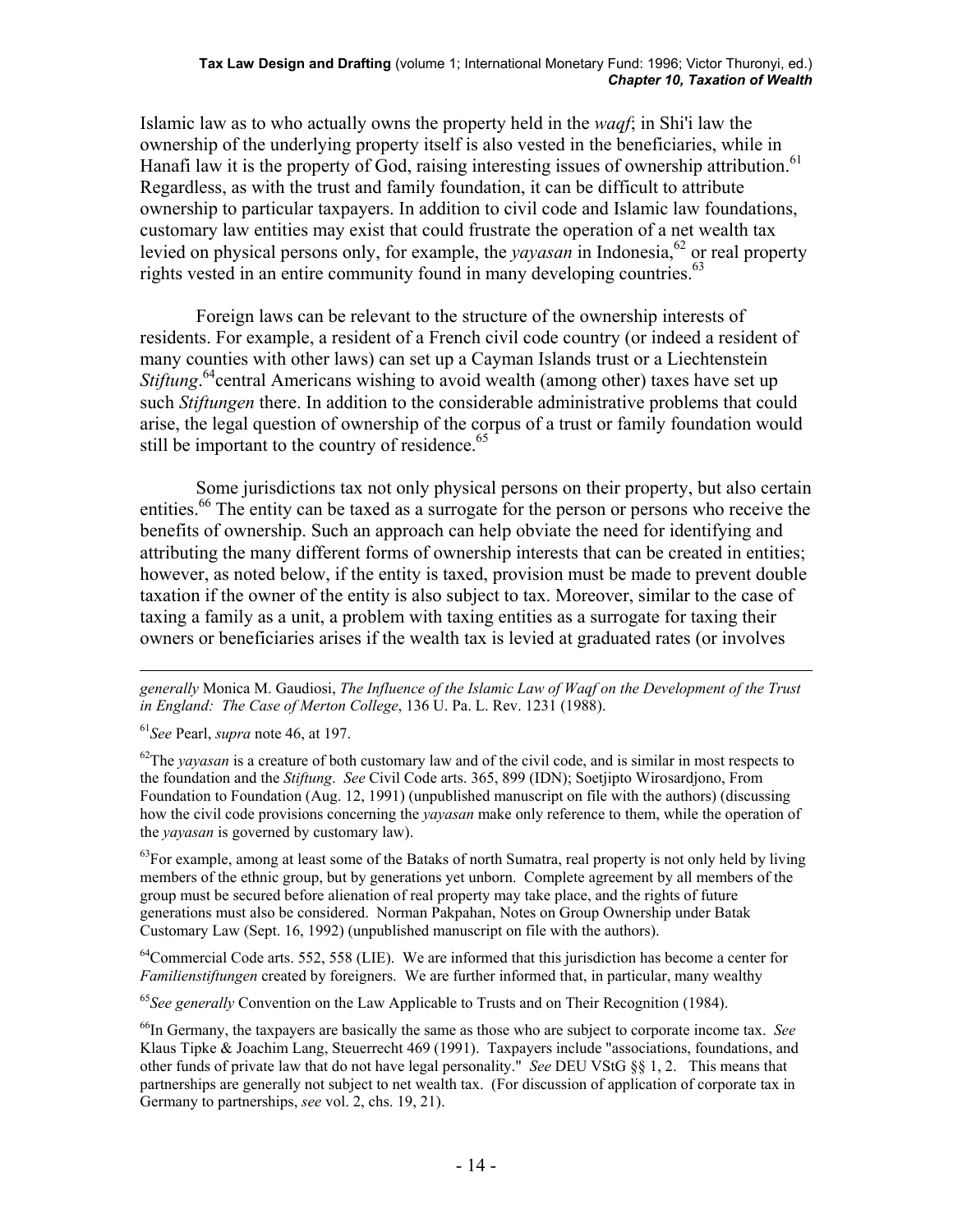exempt amounts).<sup>67</sup> Incentives would exist to split assets into a larger number of entities so as to take advantage of lower marginal rates. The alternative of taxing entities at the top marginal rate would result in some persons being overtaxed.

 Another consideration is that if both physical persons and entities are taxed, double taxation can occur unless ownership interests in taxable legal persons are themselves exempt. This is the case in Germany, where the value of an ownership interest in an entity is generally included in the tax base of residents, but where the net wealth of entities is also, with limited exceptions, separately taxed and at a higher rate.<sup>68</sup>

 A related problem exists with regard to nonresidents who have ownership interests in resident entities that themselves own property not located in the jurisdiction. As noted above and discussed below at greater length, $69$  residents are typically taxed on their worldwide net assets, while nonresidents are frequently taxed only on their assets that are physically located within the jurisdiction. However, if legal persons and other entities are taxed on all their net wealth, including wealth located abroad, then nonresidents with interests in a resident legal person will also be taxed on those assets located abroad. The result is that they will be overtaxed, compared with a situation in which they owned their share of the legal person's assets directly. The statute can be drafted to correct this distortion in the manner suggested below.

 The technique of taxing entities as a surrogate for taxing their owners will not work for nonresident entities because they may be beyond the effective administrative reach of the jurisdiction. Therefore, interests in nonresident entities would have to be included in the net wealth tax base of the resident physical persons who own them. In such cases, many of the daunting issues discussed above with regard to trusts and similar entities resurface.

 Finally, the question arises as to whether debt interests, such as bonds, should be separately attributed and valued or should be included in the surrogate tax levied on legal persons. As noted at the beginning of this chapter, the tax base of the net wealth tax is the sum of assets minus liabilities. However, it would be possible to levy a surrogate tax on the value of a bondholder's investment in a legal person by not allowing liabilities as a deduction from a legal person's tax base. In such cases, all wealth in the form of bonds and other debt interests in resident legal persons should be excluded from the tax base to avoid double taxation. The authors are not aware of any net wealth tax that adopts this

<sup>67</sup>*See supra* note 8. The German net wealth tax has a flat rate for entities, but includes an exemption for the first DM 500,000 of business assets; taxpayers with net wealth below DM 20,000 are also excluded from the tax. The latter of course also involves a "cliff" problem, with a high marginal rate (although not necessarily a large amount of tax) on taxpayers whose wealth increases to just above the threshold. For German wealth tax rates on individuals, *see supra* note 45.

<sup>68</sup>*See* DEU VStG §§ 1, 10(1)(2); Tipke & Lang, *supra* note 66, at 469. However, if a taxpayer owns shares that constitute more than 10 percent of the registered capital of a resident company, those shares are exempt from the tax base under the so-called affiliation privilege. *See* International Bureau of Fiscal Documentation, The Taxation of Companies in Europe: Germany ¶ 392 (1991).

<sup>69</sup>*See infra* sec. II(B)(1).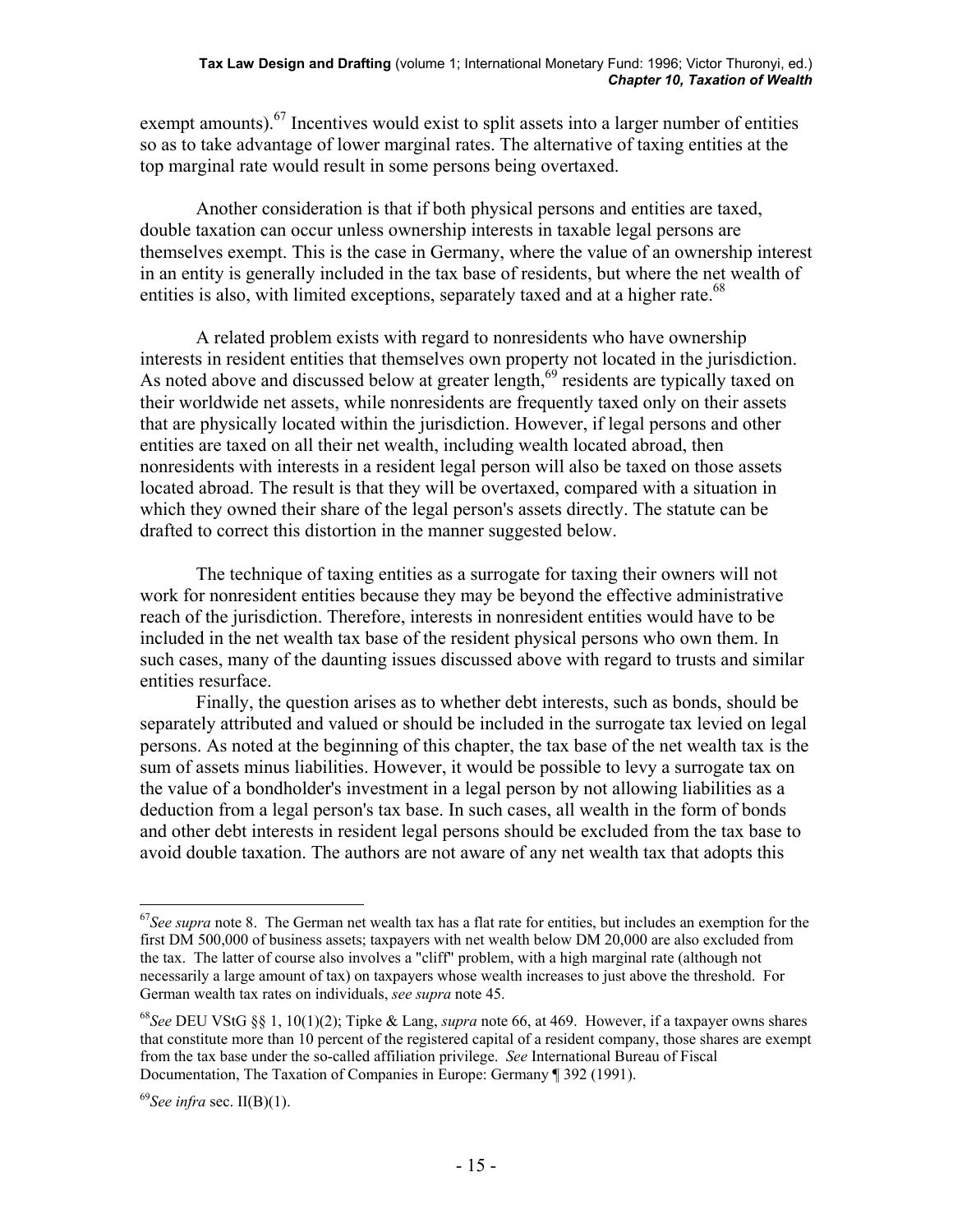approach, but some countries with an assets tax that acts as a minimum income tax do take such an approach to debt instruments.<sup>70</sup>

## *3. Exemptions*

 The agencies and instrumentalities of government are normally exempt from net wealth taxation; such entities are already publicly held, and levying a wealth tax on them would not advance any of the stated goals of wealth taxation.<sup>71</sup> Also, not-for-profit entities may, depending on the particular jurisdiction, enjoy an exemption from net wealth tax. For example, in Germany the exemption applies to not-for-profit entities that provide education, health services, or social assistance or that support religious activities.<sup>72</sup> A number of arguments favor such exemptions. One is that if the beneficiaries of not-for-profit legal persons constitute either the public at large or a reasonably broad segment of that public, they should receive an exemption for the same reason that agencies and instrumentalities of the state do. In other words, it makes little sense to redistribute wealth from an entity that benefits the general public.

 Another argument is that charitable activities should be encouraged, and an exemption from wealth taxation may serve as a reasonable tax subsidy.<sup>73</sup> However, exemptions may spread far beyond such limited parameters. For example, Germany exempts such diverse entities as pension funds, small mutual insurance companies, public utilities, and certain capital participation companies.<sup>74</sup> The pension fund issue is, of course, quite controversial. On the one hand, exempting pension funds seems counter to nearly all the arguments advanced for taxing wealth in the first place. Such funds can hold considerable wealth, and beneficiaries are typically physical persons.<sup>75</sup> On the other hand, the bulk of the pension funds rights may be allocated to savers whose taxable net wealth does not exceed the threshold for wealth tax. With respect to charities, a blanket exemption for charitable institutions could be taken advantage of by family foundations that, even if restricted to charitable purposes, can involve family control over wealth,

<sup>72</sup>*See, e.g.* DEU VStG §§ 3(1)(4), 3(1)(12).

 $^{73}$ This argument can be made to advance exemption for all forms of taxation of socially beneficial not-forprofit enterprises. *See* Yishai Beer, *Taxation of Non-Profit Organizations: Towards Efficient Tax Rules*, 2 British Tax Rev. 156 (1995). Other arguments also exist, including that an exemption from taxation for all not-for-profit enterprises (meaning those that cannot distribute earnings to owners) can help compensate for difficulties not-for-profit entities experience in raising capital. *See* Henry Hansmann, *The Rationale for Exempting Non-profit Organizations from Corporate Income Taxation*, 91 Yale L. J. 54 (1981) (although the arguments advanced are addressed to income taxation, they largely also apply to wealth taxation).

74Some of the exemptions are linked to exemption from corporate income tax. *See* DEU VStG § 3.

<sup>75</sup>Some may argue in favor of exempting pension funds from wealth tax as an incentive for individuals to save. However, as with any government investment subsidy, this can create misallocations of investment and tax administration problems as individuals structure their investments for rent-seeking purposes. *See* Richard K. Gordon, *Privatization and Legal Development*, 13 B.U. Int'l L. J. 367, 374-75 (1995).

 $\overline{a}$ <sup>70</sup>*See infra* ch. 12, sec. III(C). *See also* vol. 2, ch. 19, which discusses the analogous issue under the income tax.

<sup>&</sup>lt;sup>71</sup>See, e.g. DEU VStG §§ 3(1)(1), 3(1)(1a), 3(1)(2), 3(1)(2a). These do not include legal persons owned by the state but that do not act in a governmental or sovereign function.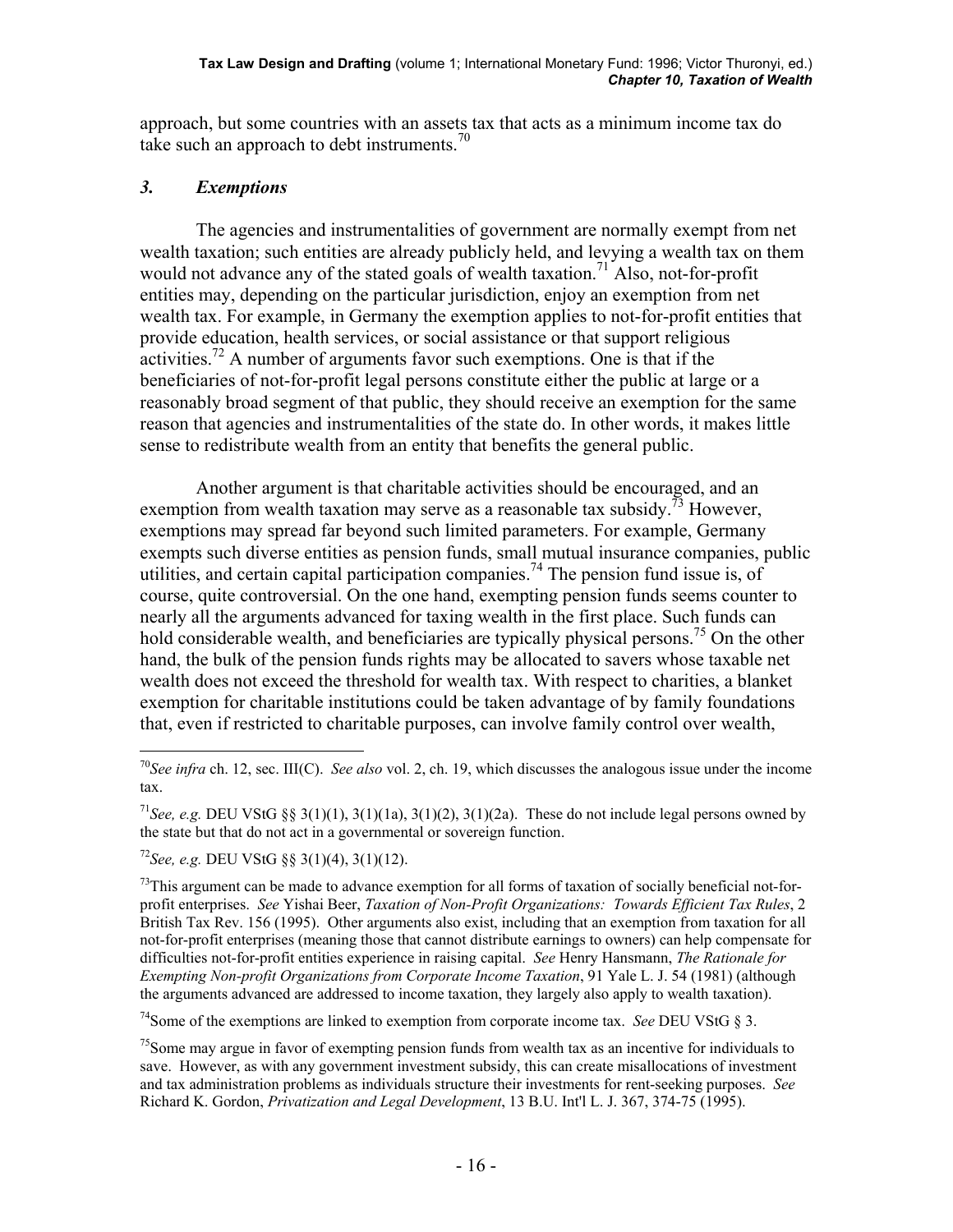presumably a target of a wealth tax. Excluding private foundations from an exemption for charities would involve some drafting and administrative complexity, in that it would require defining private foundations, not an easy task. Alternatively, all charities could be taxed, but only on their business or investment assets, that is, not on assets used in charitable activity.

# *4. Implications for Drafting*

 If a developing or transition country wishes to adopt a net wealth tax, relative ease of administration suggests that, in addition to physical persons, at least those legal persons and other entities whose ownership interests cannot be readily attributed to identifiable persons should also be subject to tax. To avoid double taxation of wealth held by entities (and to obviate the need to attribute and value ownership interests), interests in those taxable entities should themselves be exempt from tax. Under a progressive rate schedule, the rate for such persons should probably be the top rate for physical persons. Although this will result in overtaxation of interests held by physical persons who are taxed at lower rates or who do not pay wealth tax, the consequences of this effect are likely to be minor. In this case, the trade-off between fairness and administration probably militates in favor of administration.

 A developing or transition country would probably be advised to adopt a large exemption amount and a single, low rate of tax (something like the German rate of 0.5– 0.6 percent; in any event, probably not more than 1 percent). The flat rate would simplify the operation of the tax, as it would provide equal treatment for wealth held inside or outside an entity.

 To avoid an incentive to set up numerous legal persons, legal persons could be denied an exempt amount. However, a *de minimis* exemption may have considerable administrative advantages. If the *de minimis* amount is small enough, and if attribution rules are adopted that allow the taxation authority to group together legal persons whose beneficiaries are the same, there may not be too much incentive for taxpayers to take advantage of the exemption by setting up numerous legal persons. The *de minimis* amount should probably be in the form of an exemption rather than a threshold that determines taxability of the legal person; this will avoid the peculiar result in Germany where marginal tax rates over a small range can be astronomical.<sup>76</sup>

 Overtaxing nonresidents who have ownership interests in legal persons that themselves hold wealth not located in the jurisdiction might create a disincentive for nonresident investment. It might make sense in such cases to exclude as taxpayers those legal persons most likely to have both reasonably significant numbers of nonresident investors and substantial amounts of foreign assets. Another, more accurate solution would be to give such legal persons the option of paying either a full wealth tax or two separately calculated surrogate taxes, one for residents and one for nonresidents.<sup>77</sup>

<u>.</u>

<sup>76</sup>*See supra* note 67.

<sup>&</sup>lt;sup>77</sup>The first tax could be the sum of the company's net assets, multiplied by a fraction equal to the ratio of the total value of shares held by resident shareholders to total value of all shares. The second could be the sum of the company's net assets located in the jurisdiction, multiplied by a fraction equal to the ratio of the total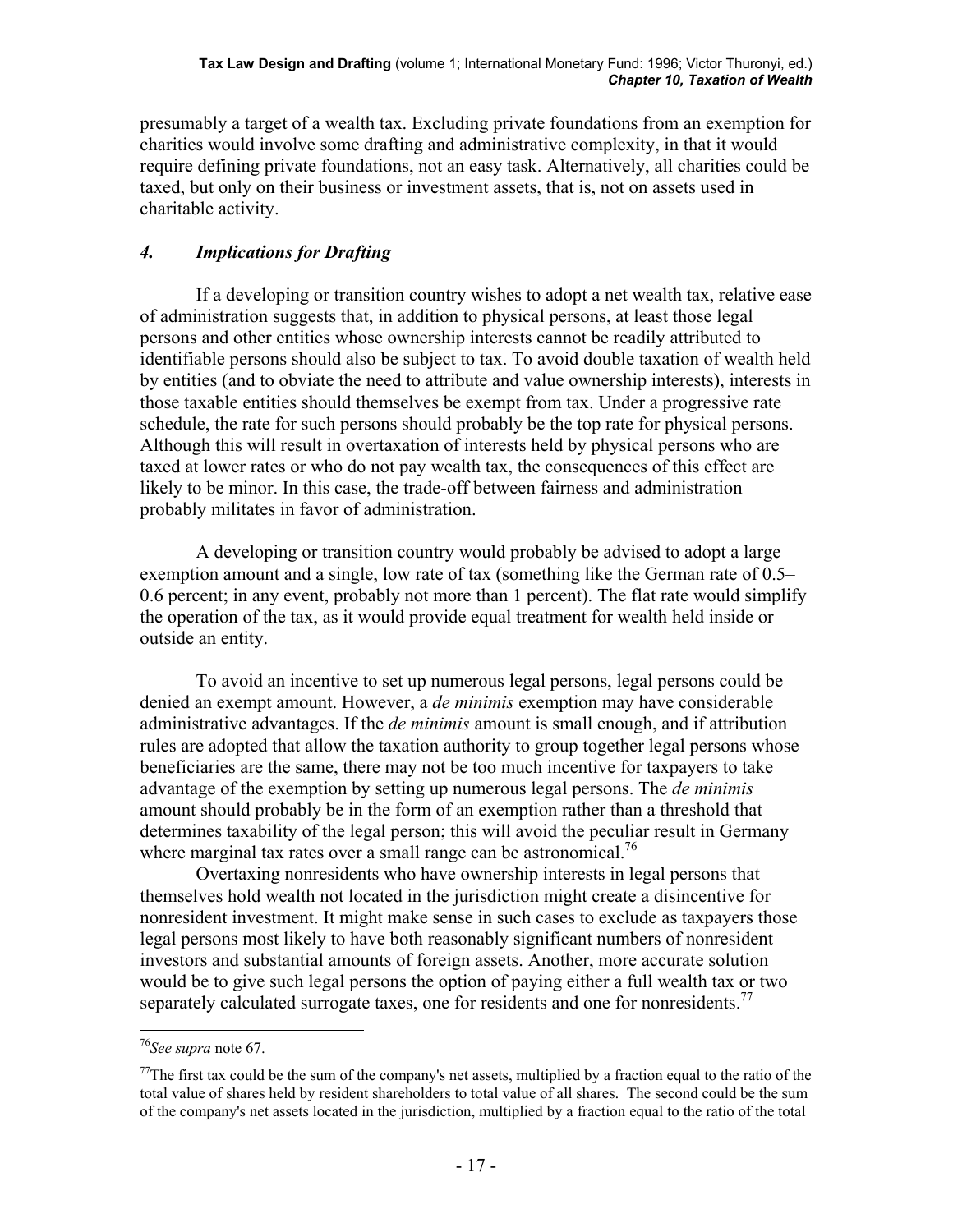It might be preferable if legal persons and other entities that are taxed as a surrogate for taxing their investors were taxed on their gross, rather than on their net, assets. This would mean that those who had both equity and debt ownership interests in the entity would be covered by the tax. Therefore, both equity and debt interests in legal persons and other entities subject to wealth tax would be exempt from the tax base.<sup>78</sup>

## **B. Tax Base**

### *1. Base for Residents and Nonresidents*

 As mentioned previously, it is common for wealth taxes to distinguish between residents and nonresidents, with the former being taxed on their worldwide net assets, and the latter only on those assets located within the jurisdiction.<sup>79</sup> Presumably, the reason for taxing a resident's entire net wealth is that it is the sum of such wealth, wherever it is located, that determines the person's tax capacity. The justification for taxing nonresidents on their assets located within the jurisdiction is less clear. There is the obvious practical consideration that these are the only assets that the jurisdiction is likely to be able to tax. Also, if one of the justifications for the wealth tax is to reduce the inequality of asset ownership within a jurisdiction, to leave out all assets within it that are owned by nonresidents would make another policy justification of wealth taxation—a modest reduction in inequality of wealth harder to implement.

 Taxing assets within the jurisdiction can also form part of international coordination of the net wealth tax. If most jurisdictions taxed domestic assets (together with worldwide assets of residents) and allowed relief for foreign wealth tax paid on assets located abroad, there would be no double taxation, and each jurisdiction would tax the assets over which it is likely to have the greatest control. Given the relatively narrow degree of adoption of wealth taxes, this possibility is more of theoretical interest, although it could be relevant to a region in which all or most countries implemented a net wealth tax $80$ 

 To limit a nonresident's tax base to those assets located within the jurisdiction, it is necessary to define both residency and asset location. The criteria for determining residence are normally identical, or nearly identical, to those for the income tax.<sup>81</sup> Given

 $^{78}$ If the approaches discussed in the paragraphs above concerning the taxation of nonresidents on nonresident assets in the case of certain companies were adopted, these could be appropriately drafted to take account of debt.

<sup>79</sup>See, e.g. FRA CGI arts. 885 1<sup>°</sup>, 885 2<sup>°</sup>; DEU VStG §§ 1, 2.

<sup>80</sup>At the moment, the greatest regional concentration of net wealth taxes seems to be in the EU, but even there it is far from universal.

<sup>81</sup>*See, e.g.*, FRA CGI art. 4B; 2 *Précis de fiscalité* ¶ 4825 (1994); DEU VStG §§ 1, 2. For a general discussion of principles of residence under the income tax, *see* vol. 2, ch. 18.

value of shares held by nonresident shareholders to total value of all shares. Which of these solutions chosen will depend on the size and nature of the transnational investments and on the capabilities of the tax administration.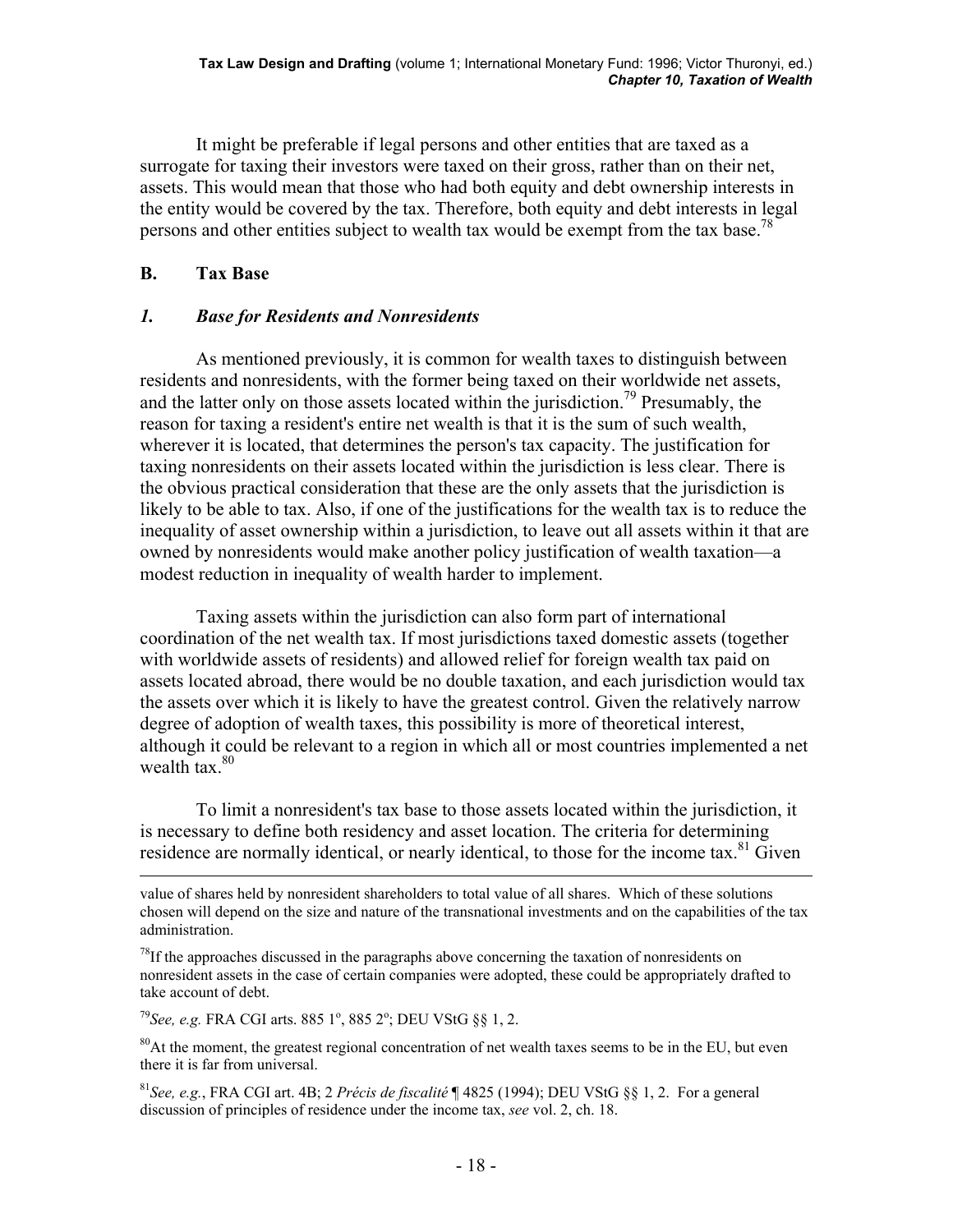that the net wealth tax is an annual tax like the income tax (or is levied for a few years at most), it makes sense to use the same rules as under the income tax for administrative simplicity. These rules focus on the taxpayer's status in the current year. As discussed below, longer-term rules may be appropriate for transfer taxes. However, given the tax advantage of ceasing to be a resident of a jurisdiction with a wealth tax, some taxpayers with considerable wealth located outside the jurisdiction may seek to expatriate to avoid tax. Such an attempt to avoid wealth tax could be countered through a rule that continues to impose a tax on all assets for a certain period after the residency status changes. $82$ Another possibility would be to continue to impose tax on all assets if tax avoidance was a primary motivation for the person's change in residency.83 Both measures suffer from the limitation that it is generally difficult for a country to enforce its tax laws in the territory of another sovereign country. An alternative would be to impose a tax at a much higher rate in the year of expatriation.

 It is generally easy to determine whether tangible property is located within the country. Intangible property, however, raises more difficult issues with respect to its location. The location of many assets for purposes of determining the nonresident's tax base can be determined by analogy to general income tax principles.<sup>84</sup>

#### *2. Exemptions*

 Certain assets are often exempted from the tax base for particular taxpayers. Statutes frequently provide a zero-bracket amount to exclude taxpayers who do not have sufficient wealth to warrant taxation. $85$  Different jurisdictions have enacted various exceptions for different reasons. For example, in France, goods necessary for the practice of a profession are exempt, presumably so as not to burden the means necessary to an individual for the production of her or his livelihood.<sup>86</sup> However, given the relatively low rate of tax (between 0.5 and 1.5 percent of net worth) $^{87}$  and the large zero-bracket amount of nearly  $\overline{F}$  4.5 million,  $88$  such an exemption hardly seems necessary. France also seems to exempt other assets, such as woods and forests, for either ecological or political reasons.<sup>89</sup> At first blush, the French exemption for antiques, art objects, and collector's

1

<sup>82</sup>The United States has considered recent analogous legislation. *See* Expatriation Tax Act of 1995, H.R. 1812, 105th Cong. 1st Sess. (1995); Joint Comm. Tax'n, Explanation of H.R. 1812, JCX-26-95 (1995).

<sup>&</sup>lt;sup>83</sup>See USA IRC § 2107 (renouncing of citizenship to avoid tax). The United States does not impose a wealth tax; in addition, the United States bases its tax jurisdiction on citizenship as well as on residency.

<sup>84</sup>*See* vol. 2, ch. 18. With regard to the debt of a legal person, see *infra* note 105.

<sup>&</sup>lt;sup>85</sup>For example, in France the zero bracket amount for 1994 was F 4,470,000, or \$ 881,656 (French franc-U.S. dollar rate of Feb. 12, 1996). 2 *Precis de fiscalité* ¶ 4825 (1994).

<sup>86</sup>FRA CGI arts. 885N–R.

<sup>87</sup>FRA CGI art. 885U.

<sup>88</sup>*See supra* note 85.

<sup>89</sup>FRA CGI 885H.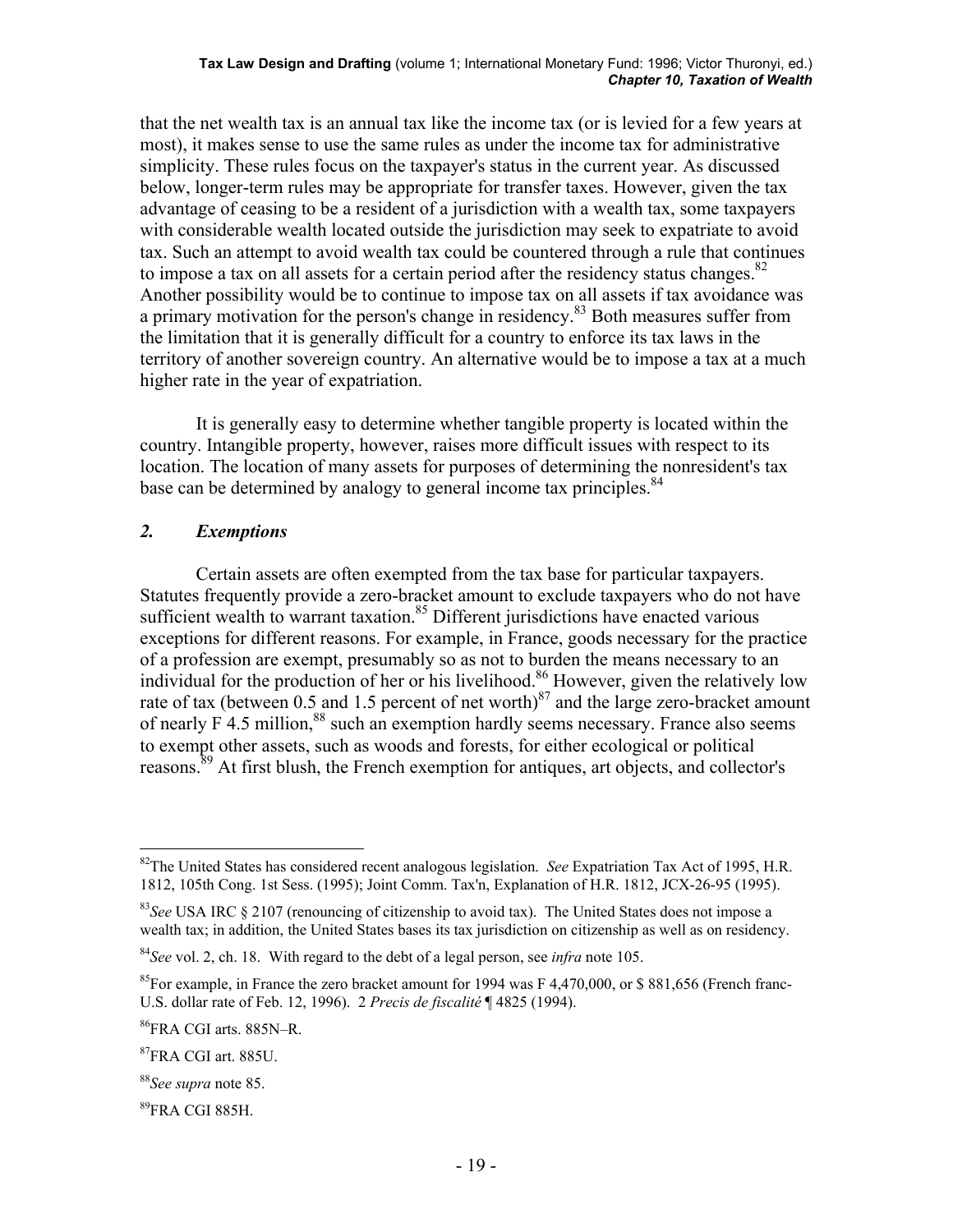items<sup>90</sup> seems quite perverse in light of the earlier-enumerated goals of wealth taxation. The exemption may be related to the difficulty of administering such a tax on objects that are typically kept in the home of the taxpayer as well as to concerns for preserving national culture and patrimony.

 The French exemption for the value of rights to literary or artistic property, and the right of inventors to their inventions,  $91$  appears to be based on some other principle, perhaps to encourage innovation. The exemption for the capitalized value of certain life annuities payable as a pension or received as compensation for personal injury<sup>92</sup> appears designed to support other goals. France also exempts financial investments the income from which is sourced within the country, unless the investment is in a company or legal entity whose assets are principally immovable property or rights to such property.<sup>93</sup>lumpsum assessment if it is justified for national economic reasons or if it is particularly difficult to evaluate the net wealth tax for nonresidents. *Id.* § 13. This exemption seems designed to encourage foreign investment without acting as an incentive to foreign ownership of French real estate.

 Perhaps one of the most important lessons to be drawn from these few examples is that exemptions should be as limited as possible, with carefully articulated criteria. Among those criteria might be that the exemption should either demonstrably advance the ease of administration of the tax or promote as efficiently as possible an articulated national policy, without undermining the objectives or purpose of the tax.

### *3. Valuation*

 Valuing net wealth often poses serious practical difficulties. Some jurisdictions, such as Germany, have a general valuation law that is used for all taxes. <sup>94</sup> Other jurisdictions, such as France, have different rules for income taxes and for wealth taxes.<sup>95</sup> The value of immovable property, for example, can be estimated using the same rules as for real property taxes or stamp taxes. This can of course lead to large inequities if the value for purposes of the other tax is distorted, but developing and transition countries in particular may have no realistic choice given administrative constraints. Because of the difficulty of performing a valuation, it is often provided that for certain kinds of assets a

1

 $^{90}$ FRA CGI art. 885I. The practice of exempting these assets is also followed in many other countries. *E.g.*, in Sweden, antiques, art objects, and collector's items are exempt from net wealth tax (*see* SWE SF, § 3(2)(e)), and jewelry in practice is hardly ever taxed.

<sup>91</sup>*Id.*

 $^{92}$ FRA CGI arts. 885J, 885K.

<sup>&</sup>lt;sup>93</sup>FRA CGI art. 885L. *C.f.* Germany, where nonresident individuals and entities are taxed on the net wealth located in the national territory. *See* DEU VStG § 4. However, the tax authorities in accordance with the Federal Finance Minister may decide on a full or partial exemption or establish a

<sup>94</sup>*See* DEU VStG § 4 (referencing DEU BewG).

<sup>95</sup>*See* FRA CGI art. 885S.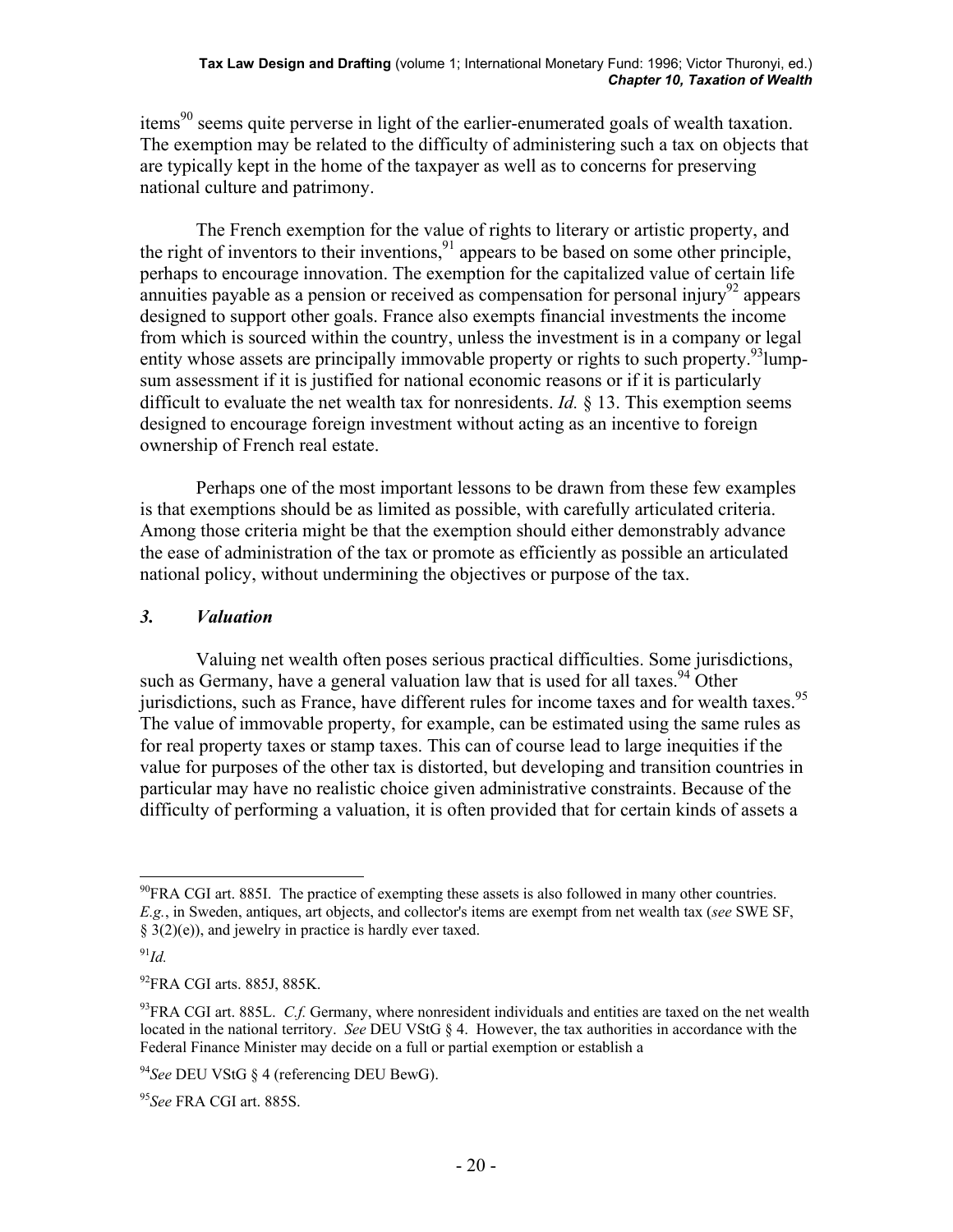valuation remains in effect for a specific number of years, or there may be a formulary adjustment of the valuation for a specified period.<sup>96</sup>

 For both net wealth taxes and wealth transfer taxes, certain types of interests can pose valuation problems and require special rules. Specific classes of property<sup>97</sup> and particular assets, for example, jewelry and collectibles, fall into this category.<sup>98</sup> Ongoing businesses that are not taxable as entities also pose difficulties.<sup>99</sup> One extreme approach to the problem of valuation could be to require the estate or owner to sell the property to the government for the amount claimed on the return (plus a specified premium) should the government wish to buy it.<sup>100</sup>

 Ownership rights included in the tax base should be defined broadly. This broad definition should include direct undivided ownership interests, joint tenancy with rights of survivorship, ownership of property subject to dower, curtesy, or usufruct interests, and property transferred to the taxpayer where the transferor retains power over the property such as through a general power of appointment, a reversionary interest, or a retained life estate. While valuation of such split interests in property may be difficult, a general market value approach should usually be followed.

 Perhaps the most difficult valuation problems are likely to arise from the varying forms of interests found in companies, partnerships, trusts, and other entities. As discussed above, the problem of valuing these interests may largely be taken care of through the taxation of entities as surrogates. However, in the case of nonresident entities, such indirect taxation is not usually possible. In these cases, it will be necessary to value the interest. With regard to companies and partnerships, estimates will have to be made of share and partnership values. Attribution rules found in income tax laws can help determine ownership interests.<sup>101</sup>

<sup>96</sup>*See* OECD, *supra* note 9, at 62.

 $97$ For example, in Spain, time-share ownership is valued according to the percentage of ownership in property valued under the regular valuation rules or, if the taxpayer does not share in the ownership of the property, the value is the acquisition price for the time-sharing certificate or other instruments representing them. *See* ESP IP art. 10.

<sup>98</sup>*See, e.g.,* FRA CGI art. 764(II) (under the wealth transfer tax, art objects, precious stones, jewelry or other collector's items may not be valued at less than their insured value at the date of death unless there is evidence to the contrary).

<sup>&</sup>lt;sup>99</sup>For example, there are a number of difficulties with valuing small businesses. While a general method is to capitalize the earnings, that valuation method produces great difficulties when valuing personal service businesses. Merely taking the book value of assets as the value of the business substantially understates the value of assets not shown on the balance sheet, such as goodwill. For other issues in business valuation under the wealth transfer tax, *see infra* sec. III(F).

<sup>100</sup>This approach was used in a property tax statute in Zimbabwe. *See also* Luis F. Ramirez Acuña, *Privatization of Tax Administration, in* Improving Tax Administration in Developing Countries 377, 386 (Richard M. Bird & Milka Casanegra de Jantscher eds., 1992).

<sup>101</sup>*See infra* vol. 2, ch. 21.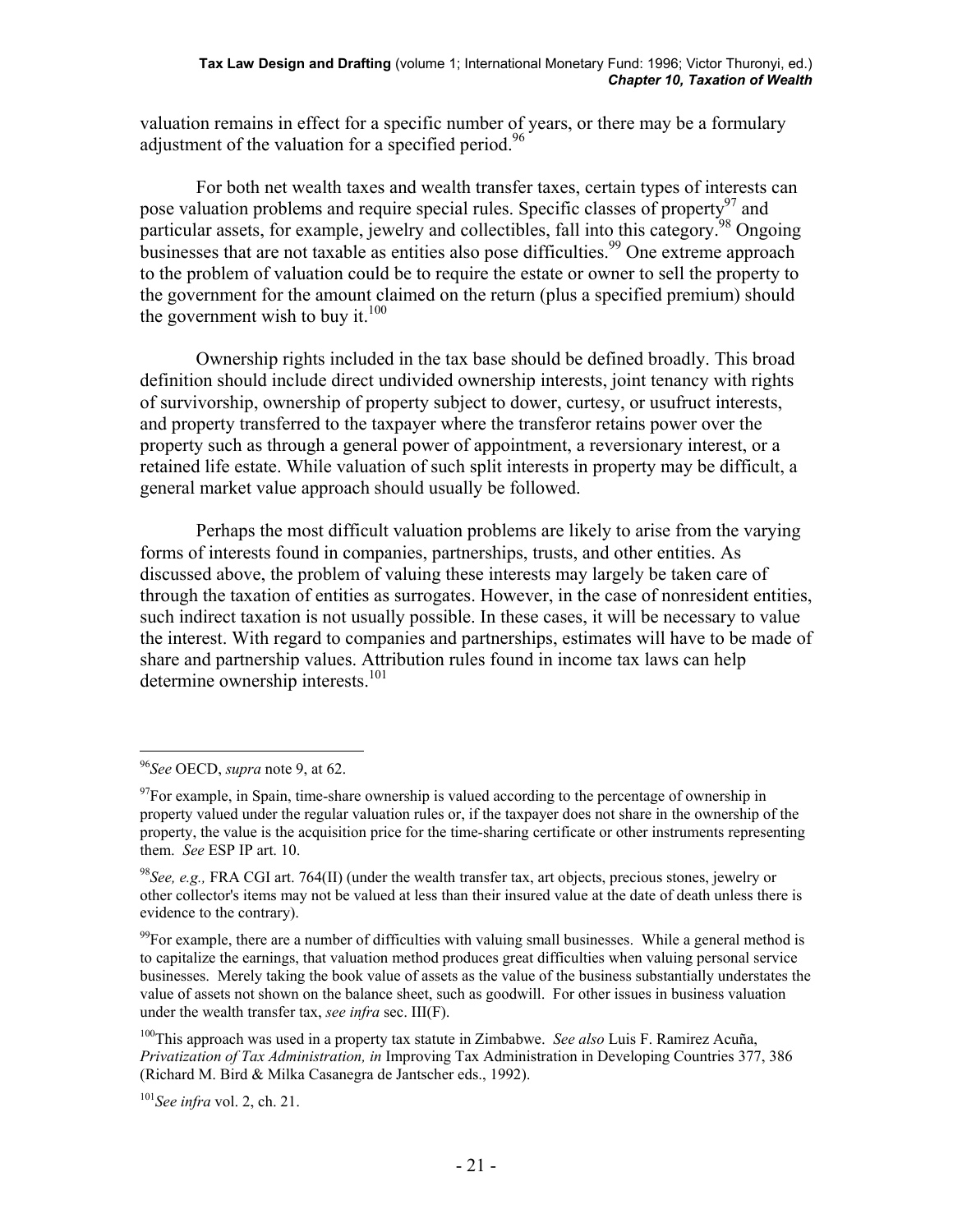#### **Tax Law Design and Drafting** (volume 1; International Monetary Fund: 1996; Victor Thuronyi, ed.) *Chapter 10, Taxation of Wealth*

 In the case of publicly traded interests, market value can be defined as the mean between high and low market quotes on the valuation date.<sup>102</sup> With regard to valuing untraded interests, the law could provide a percentage increase for all controlling interests, a percentage decrease for all minority interests in other than publicly traded companies, and a percentage decrease for large blocks of shares in publicly traded companies. This would eliminate much of the administrative difficulty and valuation problems in determining the appropriate premium for a controlling interest, minority  $\frac{1}{2}$  discount, or blockage discount.<sup>103</sup> Alternatively, because valuation issues are difficult to deal with in a tax administration structure that lacks great sophistication, the statute could flatly disallow blockage or minority discounts.

 The taxation authority may have difficulty determining the ownership of interests in family trusts, foundations, and similar entities. A number of countries have elaborate rules for determining who owns the beneficial interest in such entities.<sup>104</sup> Although such rules can be used to assign ownership interests in the wealth held by the entity, they can be difficult to implement. Developing and transition countries in particular may not wish to complicate their wealth tax administration by implementing such elaborate rules. Instead, they may prefer to adopt rules of thumb that assign ownership interests to the creator of the entity, or to the heirs and assigns, absent a showing by the beneficiaries as to what their respective beneficial interests are worth.

 Of course, wealth taxes are due on net wealth, meaning values accounting for liabilities. As noted earlier, it may be considerably easier to tax debt interests in legal persons by using the legal person as a surrogate.<sup>105</sup> However, when valuing debt interests in physical persons, it may be preferable to account for them directly, with the physical person deducting the value of the debt and the creditor including the debt. This is because most creditors of physical persons are likely to be banks or credit finance agencies who can easily produce the necessary records concerning their lending activities.

#### **C. Double Taxation**

 $\overline{a}$ 

 Net wealth taxpayers whose worldwide net wealth is subject to tax may be subject to double taxation. Double taxation can be eliminated either by unilateral relief<sup>106</sup> or by tax treaties. For example, under treaties, immovable property is normally taxable in the country in which the property is situated. An important difficulty in relying on treaties is that there are relatively few that cover net wealth taxes. It is probably not a top priority

 $102$ Another approach is to value listed securities in accordance with the last day's quotation or with the average of the last 30 days, as is done under the French wealth tax. *See* FRA CGI 885T *bis* (1988).

<sup>&</sup>lt;sup>103</sup>A blockage discount reflects the lower value for company shares if they were liquidated in the market in one transaction rather than in a series of transactions because of the effect that the liquidation would have on the market price.

<sup>104</sup>*See, e.g.* USA IRC §§ 641–679. *See also* vol. 2, ch. 21.

<sup>105</sup>*See supra* secs. II(A)(4), (B)(1).

<sup>&</sup>lt;sup>106</sup>See J.F. Avery Jones, *A Comparative Study of Inheritance and Gift Taxes: Introduction*, 34 European Taxation 335-36 (1994).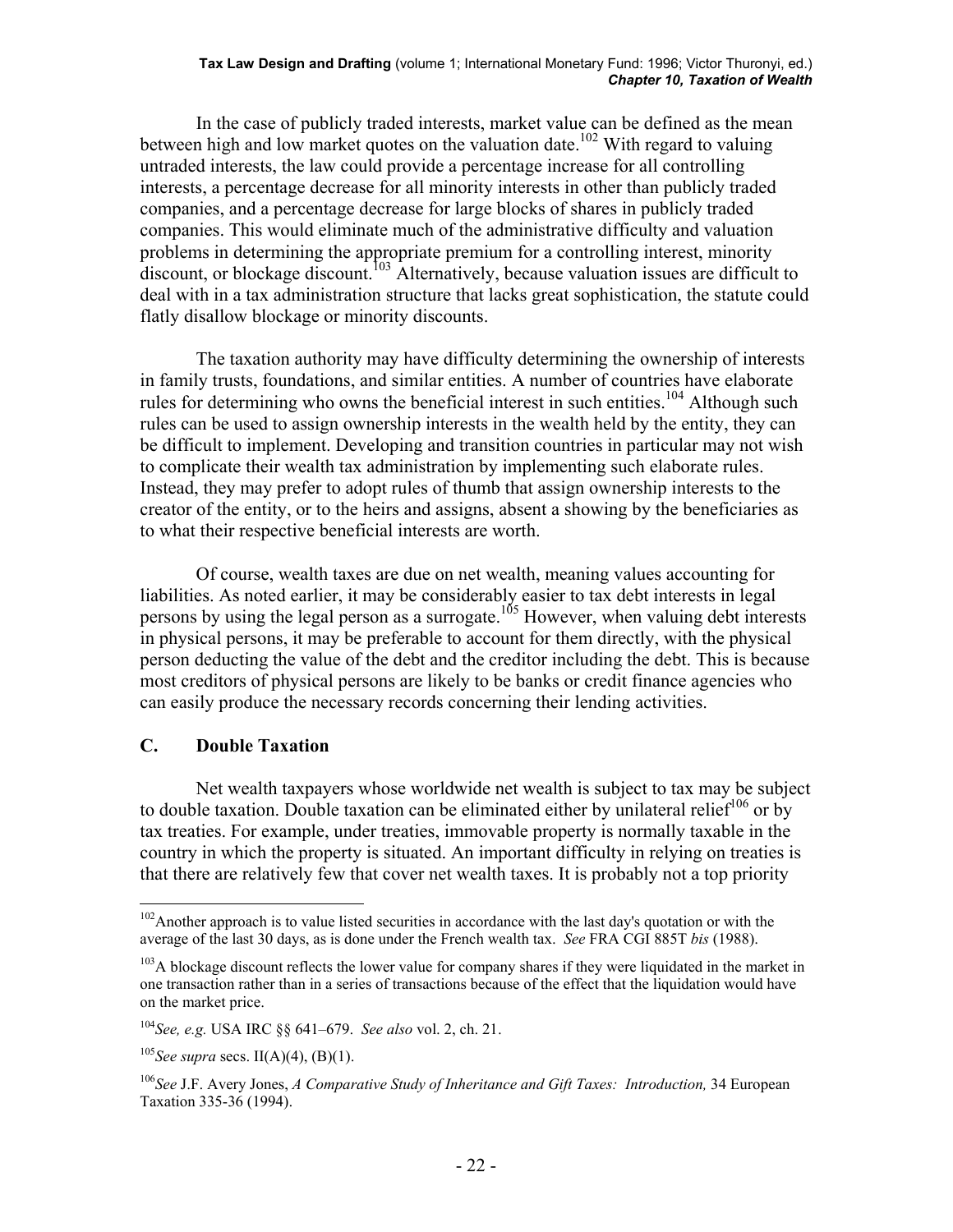for developing and transition countries to devote resources to negotiating treaties in this area. It therefore makes more practical sense for them to structure their net wealth taxes so as to impose the net wealth tax on nonresidents in a manner that is creditable in a nonresident's home country if that country levies a net wealth tax on worldwide assets.

 Relief from double taxation for residents who are taxed on net wealth outside the country can be provided through a credit or an exemption. The issues are similar to those under the income tax.<sup>107</sup> Exemption is effective in eliminating double taxation and is relatively easy to administer because the only issue is the location of the property. Its disadvantage is that it may result in no taxation at all on assets located in jurisdictions without a net wealth tax. A tax credit approach ensures that a tax will be payable either to the foreign country or to the country of residence.

 To implement a credit for foreign taxes, it is necessary to define a qualifying foreign tax. For example, what if the foreign country has a tax on the ownership of immovable property? Is this a net wealth tax that qualifies for the credit, or is it a property tax that does not? What if the income tax in the foreign country is creditable against the net wealth tax? Should a credit be allowed in that case only for the whole tax, only for the excess, or not at all? Should a credit be allowed at all for a tax that is in the nature of a minimum income tax? In addition to determining whether a foreign tax qualifies as a creditable net wealth tax, it is necessary to provide a mechanism for calculating the limitation on the credit.<sup>108</sup> This can be done on a per-country or an overall basis, as with the foreign tax credit under the income tax.

### **D. Administration**

 A time for filing returns and making installment payments must be provided. In most countries, net wealth is revalued annually, but in Germany and countries that follow the German model, it is generally done every three years.<sup>109</sup> It may be convenient to provide for net wealth tax returns to be filed at the same time as income tax returns. The returns should be cross-checked with income tax returns, so as to obtain information that may be relevant in auditing both taxes. Indirect controls for determining wealth tax compliance can be provided by requiring proof that the wealth tax has been paid for such transactions as the issuance of passports, sales and transfers of immovable property, and transfers of vehicles.

 A distinction should be drawn in the law between the time that net wealth is measured (usually at a specific date every year) and the due dates for paying the tax.

<sup>107</sup>*See* vol. 2, ch. 18.

<sup>108</sup>*See* ESP IP art. 32; DEU VStG § 11. In Germany the credit limitation is calculated on a per-country basis. As an alternative to the foreign tax credit, Germany provides for a 50 percent reduction in tax for certain business assets located abroad. DEU VStG § 12.

<sup>109</sup>*See* OECD, *supra* note 9, at 62-63; DEU VStG §§ 15-18.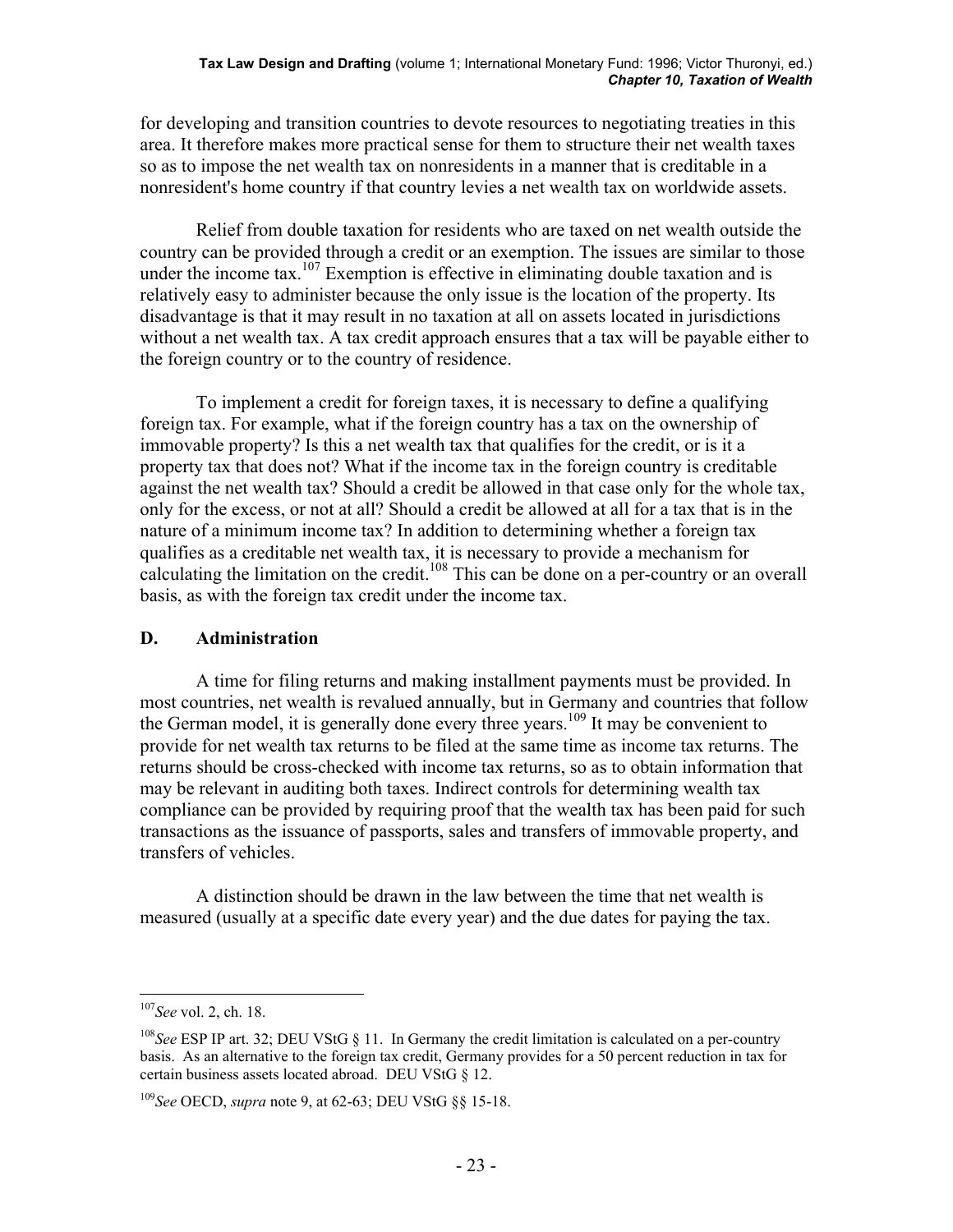These may be set more frequently than once a year, particularly for taxpayers with larger amounts due.<sup>110</sup>

# **III. Design of Wealth Transfer Taxes**

 As noted earlier, an argument favoring wealth transfer taxes is that it may be easier to keep track of relatively infrequent changes in wealth ownership than it is to keep track each year of all the taxpayer's assets. However, this administrative advantage over net wealth taxes also carries with it an important difficulty. The principal policy goal of transfer taxes is to collect a certain percentage of intergenerational transfers of wealth. Unfortunately, people do not transfer wealth, whether by gift or at death, in a predictable manner. Transfers to members of the same generation or untimely deaths in successive generations may lead to excessive taxation under a transfer tax. More likely, insufficient tax may be collected as taxpayers plan to avoid the transfer tax by transferring wealth directly across more than one generation (a so-called generation-skipping transfer). Special provisions must therefore be made to account for these potential problems.

# **A. Taxable Transfer and Taxpayer**

 It is the transfer of wealth that attracts tax, but the tax rate is based on the total amount of wealth transferred. For this reason, the issues of who the taxpayer is and when a taxable transfer occurs are unavoidably and inextricably linked. Perhaps the most common transfer of wealth is from one spouse to the other, both by gift and at death. However, such a transfer would not typically be "intergenerational." In addition, as noted earlier, some legal traditions consider the property of spouses acquired during their marriage as being common property.<sup>111</sup> This tradition may also be reflected in a spouse being guaranteed a certain share of the other spouse's property after death.<sup>112</sup> For these reasons, although most particularly the intergenerational one, many jurisdictions exempt transfers from one spouse to the other.<sup>113</sup> Other reasons include providing a uniform

 $\overline{a}$ <sup>110</sup>*E.g.,* DEU VStG §§ 20, 21.

<sup>&</sup>lt;sup>111</sup> See supra note 46 and accompanying text.

<sup>112</sup>Such shares are quite common in civil law countries. *See, e.g.*, Civil Code art. 540 (ITA). In other civil law jurisdictions, the right to a spousal bequest depends on the needs of the surviving spouse. *See, e.g.,* Civil Code art. 1368 (MEX) (the testator must provide support for the surviving spouse if he or she is unable to engage in gainful employment and has insufficient means with the right, except as otherwise expressly provided by the will, continuing as long as the surviving spouse does not remarry and lives an honorable life).

<sup>&</sup>lt;sup>113</sup>Compare USA IRC § 2056(a)(unlimited marital deduction); GBR IHT § 18 (same); PNG WPA § 145 (same); *with* JPN IHT art. 19-2 (reduction of inheritance tax amount for spouse). In many countries, the allowance is not as generous. *See, e.g.,* DEN INH § 2(A) (no inheritance tax if the amount received by the surviving spouse does not exceed Dkr 100,000); FRA CGI art. 779 (F 330,000 personal allowance for transfers between spouses); Inheritance and Gift Tax Law  $\S$  12 (FIN) (the surviving spouse is allowed a deduction of Fmk 37,500 from the taxable inheritance); DEU ErbStG §§ 16, 17 (spouses are allowed a personal allowance of DM 250,000 for transfers of property by reason of death or gift and surviving spouses (an additional DM 250,000) and children up to age 26 (up to DM 50,000 depending on age) are granted a special maintenance allowance on transfers by reason of death).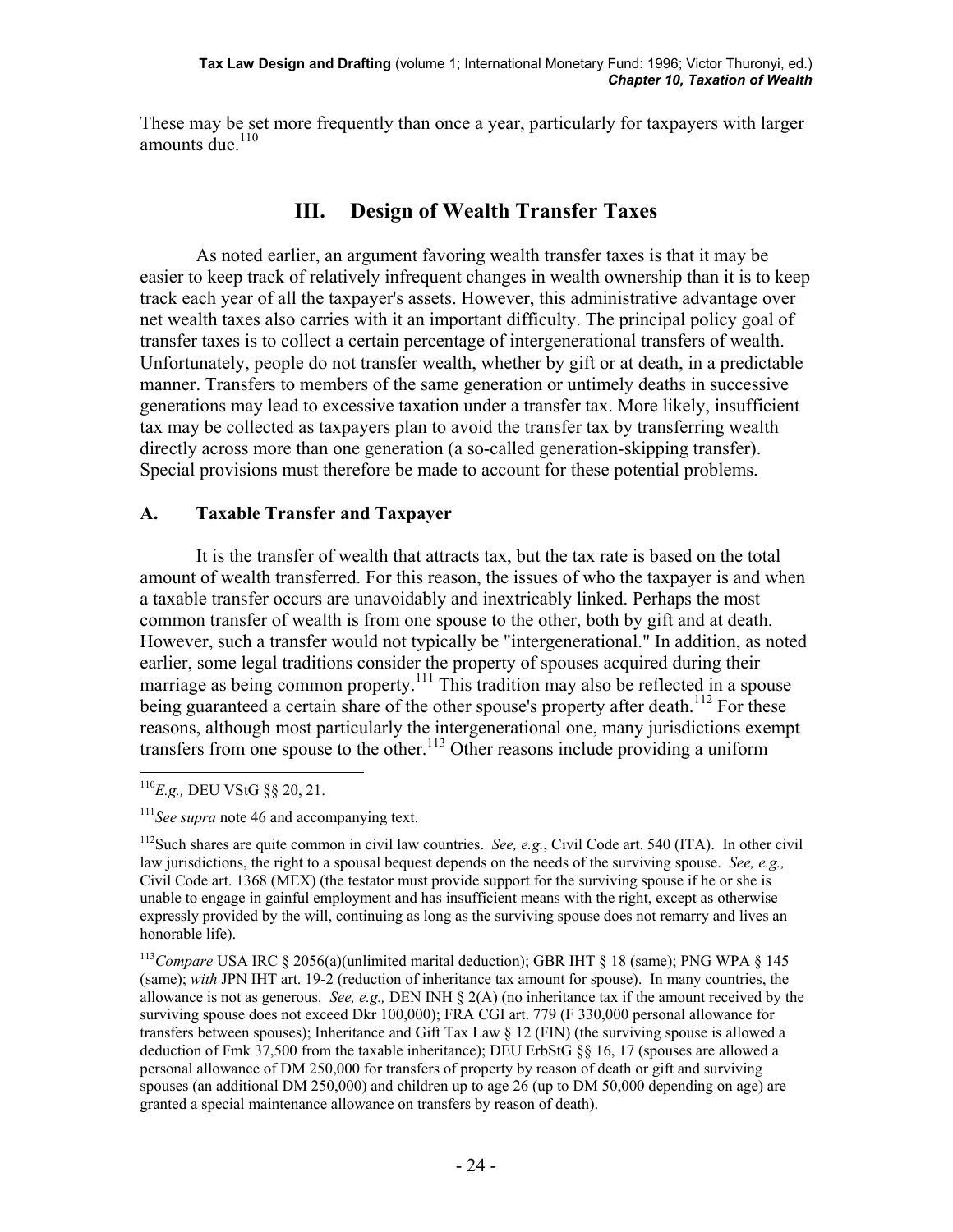treatment of ownership between spouses, extending support to the spouse posthumously, and perhaps pure sentimentality. Some jurisdictions limit the rollover amount to only one transfer between spouses, so as to avoid the skipping of generations that results from having widows and widowers marrying younger spouses.<sup>114</sup>

 The exemption of property transferred to a spouse will often depend on the citizenship or domicile of the transferee spouse. As with net wealth taxation, wealth transfer taxes typically restrict the tax base of nonresidents to assets located within the jurisdiction.<sup>115</sup> As noted earlier, a tax can be levied either on the transferor or on the transferee; the choice of which type of tax to adopt will depend, at least in part, on the type of legal rules affecting the transfers of property.<sup>116</sup> Under a transferee type of tax, a nonresident spouse would not, unless special rules exist, have to pay tax on assets located abroad. Under a transferor type of tax, the foreign assets would still be taxed, but all future transfers of those assets would be exempt. In the United States, which taxes the transferor, the spousal exemption does not generally apply to noncitizen transferees, but the transfer of property into a qualified trust for the benefit of the spouse is exempt under certain circumstances, a tax being due on amounts remaining in the trust at the death of the surviving spouse. $117$ 

 In designing an exclusion for transfers to the spouse, the drafter must consider whether the transfer of a terminable interest (i.e., an interest that terminates with the death of the spouse) is eligible for the exclusion. Normally, it would not be, because the property with respect to which the terminable interest applies would not be included in the spouse's estate. In the United States, an exclusion has been extended to qualified terminable interest property, but the price of this exclusion is that the property must be included in the transferee spouse's estate upon the death of that spouse.<sup>118</sup> Such a rule mirrors the treatment for decedents with retained reversionary or income interests in property transferred during life.

 Recognizing the hardship that occurs on the death of a parent, in the case of transfers at death, some jurisdictions provide a limited exemption for property transferred

 $\overline{a}$ 114Other tax laws deal with this problem differently. *See, e.g.,* Luxembourg loi concernant l'impôt sur la fortune [Law Concerning the Imposition of Wealth Tax], 3 Code fiscal art. 10 (exemption from inheritance tax between spouses where there are children from their marriage or these children have children, and, if an inheritance tax is levied between spouses, the amount subject to inheritance tax is reduced by Lux F 1,5000,000).

 $115$ *See infra* sec. III(B), (C).

<sup>116</sup>*See supra* text accompanying notes 3 and 8, and *infra* text accompanying notes 132–42.

<sup>117</sup>*See* USA IRC §§ 2056(d), 2056A. However, double taxation is prevented if property is included in the estate of the decedent who transfers the property to a noncitizen transferee because upon the death of the transferee, the transferee's estate is given credit for the estate taxes paid by the transferor's estate. *See* USA IRC § 2056(d)(3). Parity with transfers to citizen spouses is not accomplished because in the United States there is an unlimited exemption for transfers to spouses, and if the transferee spouse consumed the assets received from the transferor, no wealth transfer tax would ever be paid.

<sup>118</sup>*Id.* at §§ 2044, 2056.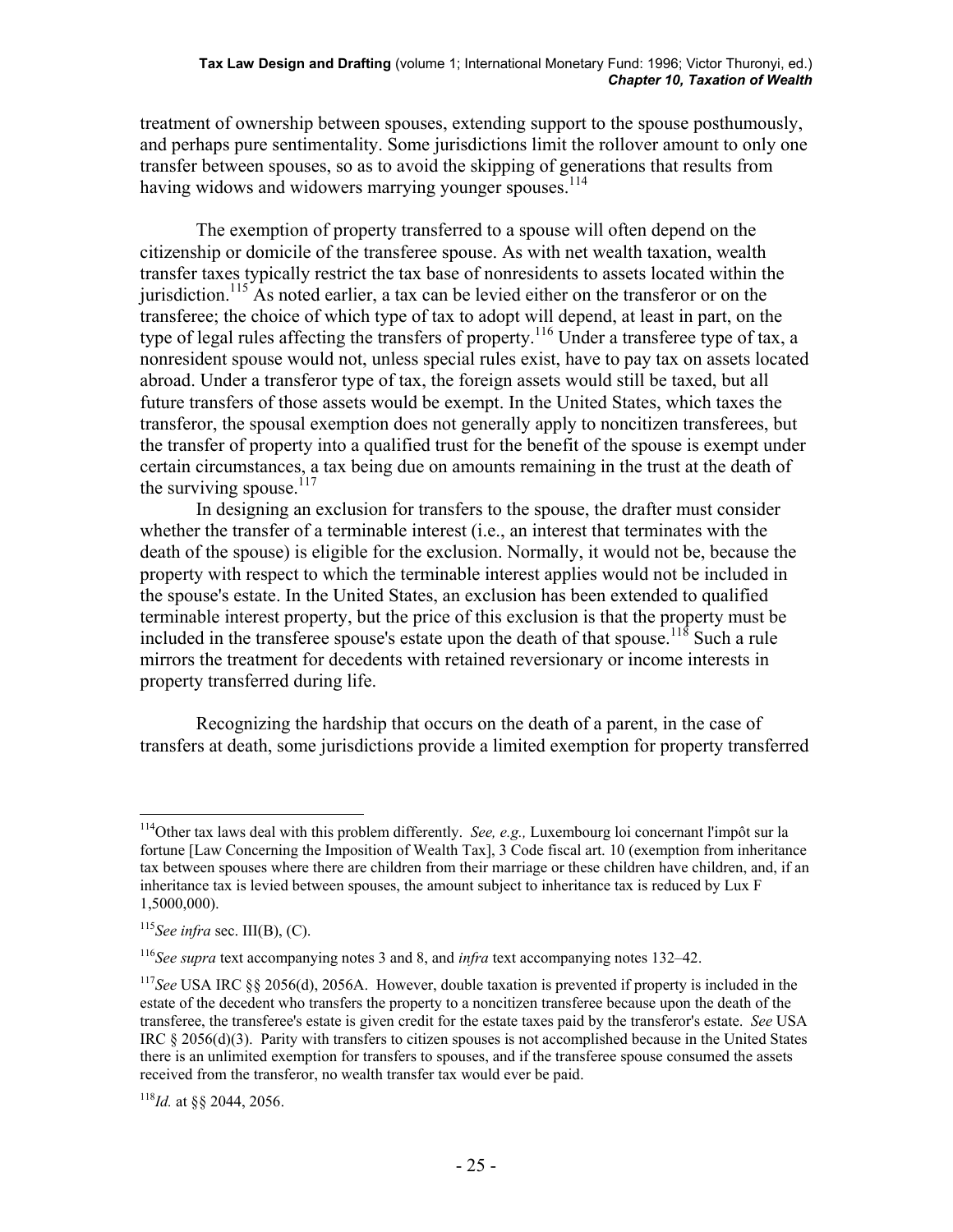to minor children.<sup>119</sup> In some statutes, exemptions are provided for children regardless of age, although the amount of the exemption is limited.<sup>120</sup>

 The problem of taxing too many transfers over a period of years because of other transfers to the same generation or untimely deaths in consecutive generations can be dealt with in a number of ways. The most common problem occurs when tax is paid on a wealth transfer resulting from a death, and this occurrence is followed within a relatively short time by the death of the transferee. Some statutes provide full or partial relief from taxation on the second transfer. Such relief is normally restricted to property included in the initial decedent's taxable estate.<sup>121</sup> One issue in designing such a scheme is whether the relief should be based on the tax payable on the first estate, the second estate, or on the lower of the two. The last would seem most logical in light of the purpose of avoiding double taxation, but the practices of countries differ.

 In the United States, a credit is allowed for estate tax imposed on other estates with respect to all property that passed from such other estates to the decedent and that is included in the decedent's gross estate.<sup>122</sup> The statute provides for a 100 percent credit for tax due on the property acquired from the transferor when the transferee dies within two years of the transferor and thereafter provides for a declining percentage of the tax owing on the property to be credited against the transferee's taxable estate when the transferee dies within ten years of the transferor. Other countries provide for a reduction of estate duty payable on interests in immovable property or a business when the transferee dies within five years of the transferor.<sup>123</sup> If the value of the property has appreciated since the death of the first decedent, the reduction of estate duty is based on the value of the property at the time of the first decedent's death.<sup>124</sup>

 At the other end of the spectrum, a comprehensive tax base will deal with generation-skipping transfers. This can be done through a separate tax on generation-

<sup>&</sup>lt;sup>119</sup>See, e.g., JPN IHT art. 29-3 (exempt amount reduced with age up to age 20); DEU ErbStG  $\S$  17(2) (exempt amount reduced with age up to age 26).

<sup>120</sup>*See, e.g.,* NOR Aal. (children are granted a personal allowance of Nkr 100,000 for each child, with the next Nkr 300,000 subject to an 8 percent rate and the excess amount, 20 percent, others are similarly allowed a Nkr 100,000 exemption, but the next 300,000 is taxed at 10 percent and any excess at 30 percent); ESP ISD art. 20 (exemption of Ptas 2,386,000 for descendants; increased exemption for descendants under age 21); PRT ISD art. 12(2) (limit applied to cumulative amounts received from the transferor); FRA CGI art. 779 (F 300,000 exemption for child); SVK INH (exemption for inheritance of immovable property up to maximum value of K 500,000 if the heirs are minors or are under 26 years old and are preparing themselves for their future profession).

<sup>&</sup>lt;sup>121</sup>*See, e.g.,* USA IRC § 2013; JPN IHT art. 20; PNG WPA § 145; HKG EDO § 31 (relief limited to leasehold interest or business).

<sup>122</sup>*See* USA IRC § 2013(a). *See also* PNG WPA § 145 (providing for a reduction of net estate duty payable on property acquired from a deceased predecessor where deceased successor was a spouse, parent, child, grandchild, brother, sister, or spouse of a child of the deceased predecessor).

<sup>&</sup>lt;sup>123</sup>*See, e.g.,* HKG EDO § 31. The definition of business excludes a business carried on by a company.

<sup>124</sup>*See id.* § 31.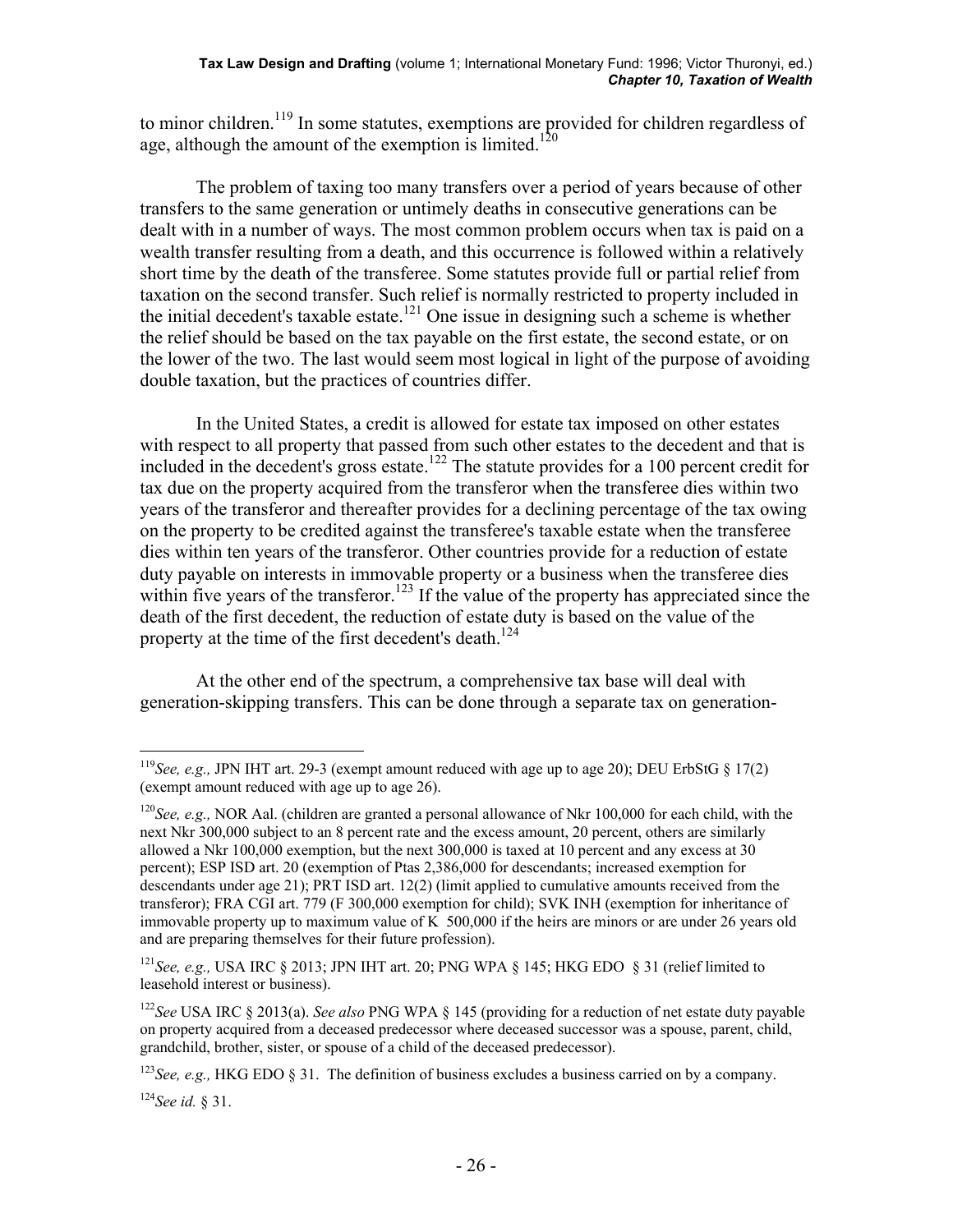skipping transfers or through a periodic tax on property held by entities.<sup>125</sup> Generationskipping transfers of property are either direct skips of generations in the outright transfer of property or generation-skipping transfers that occur through the termination of a trust, foundation, or similar entity or a distribution of property held by such an entity.<sup>126</sup> A large exclusion is normally combined with generation-skipping provisions.<sup>127</sup> Thus, a generation-skipping tax would normally apply only to the largest estates. The mechanism for providing for the exclusion—an inclusion ratio—should not be determined when property is placed in trust at a time in which the generation-skipping tax does not apply, but should be determined at the time the generation-skipping transfer occurs.<sup>128</sup> Whether a transfer constitutes generation skipping should be determined at the time of the transfer, and the transfer should be valued at that time in applying the relevant exemption. Generation-skipping tax statutes require a definition of a skipped generation, which generally focuses on lineal descendants with a common grandparent; skips between unrelated persons can be defined with respect to age differences.<sup>129</sup>

Wealth transfer taxes often exclude from the tax base transfers disclaimed by the transferee.<sup>130</sup> The recognition of disclaimers is important to limit the amount of transfers subject to the transfer tax. Without recognition of the disclaimer, a second transfer tax would be imposed on the transfer to the ultimate beneficiary. Some statutes provide detailed rules on the time and manner in which the disclaimer must be made in order for

<sup>129</sup>*See id.* § 2651.

<sup>1</sup> <sup>125</sup>While the United States uses the separate tax approach, it is an exception, and the more usual approach is to have no provision, or as in the case of Germany, a periodic tax on property held in foundations or trusts. DEU ErbStG §§ 1(1), 9(1) No. 4. An indirect way of taxing generation-skipping would be to tax transfers to more remote generations at higher rates than to closer generations.

<sup>126</sup>*See* USA IRC §§ 2611(a), 2612.

<sup>&</sup>lt;sup>127</sup>*See, e.g., id.* § 2631(a) (\$1 million exemption per transferor).

 $128$ In the United States, the inclusion ratio is determined by allocating the exemption amount over the value of the property transferred. *Id.* § 2642(a). The fraction is set at the time of the transfer of property rather than when the generation-skipping transfer tax applies and thus a significant appreciation in property can be sheltered when the generation-skipping transfer tax is triggered either by the termination of a trust or the distribution of property rather than by a direct transfer of the property to a "skip" person. However, direct skips of more than one generation triggers only one generation-skipping transfer tax, for example, a direct transfer from a grandparent to a great-grandchild.

<sup>&</sup>lt;sup>130</sup>Many civil code jurisdictions allow transferees to disclaim transfers. For example, under Italian law, the transfer of the decedent's estate to the heir does not take place automatically. Instead, it occurs only upon the acceptance of the inheritance by the heir. *See* Vittorio Tadei & Ugo Tribulato, *Italian Law and Practice, in* International Personal Planning 9/77 (Robert C. Lawrence, III, ed. 1994). The acceptance may be express or tacit. *See* Civil Code, art. 474 (ITA). Similarly, French law provides that heirs may refuse the inheritance if they expressly mention the refusal in a register kept specifically for this purpose by the Tribunal de Grande Instance at the last domicile of the decedent. Paul Chamont, *French Law and Practice, in* International Personal Planning 7/69 (Robert C. Lawrence, III, ed. 1994). Sweden has the same rule on disclaimers but rules that a disclaimer must be unconditional, not allowing the person to redirect the inheritance. Göran Englund & Christer Silfverberg, Beskattning av arv och gäva, 65-70, 112-13 (10th ed., 1994). To be effective the disclaimer must, in other words, have the same effect on the distribution of the inheritance as if the disclaiming heir had been dead. (Disclaiming a legacy, of course, may have other consequences, depending on the conditions made in the will.)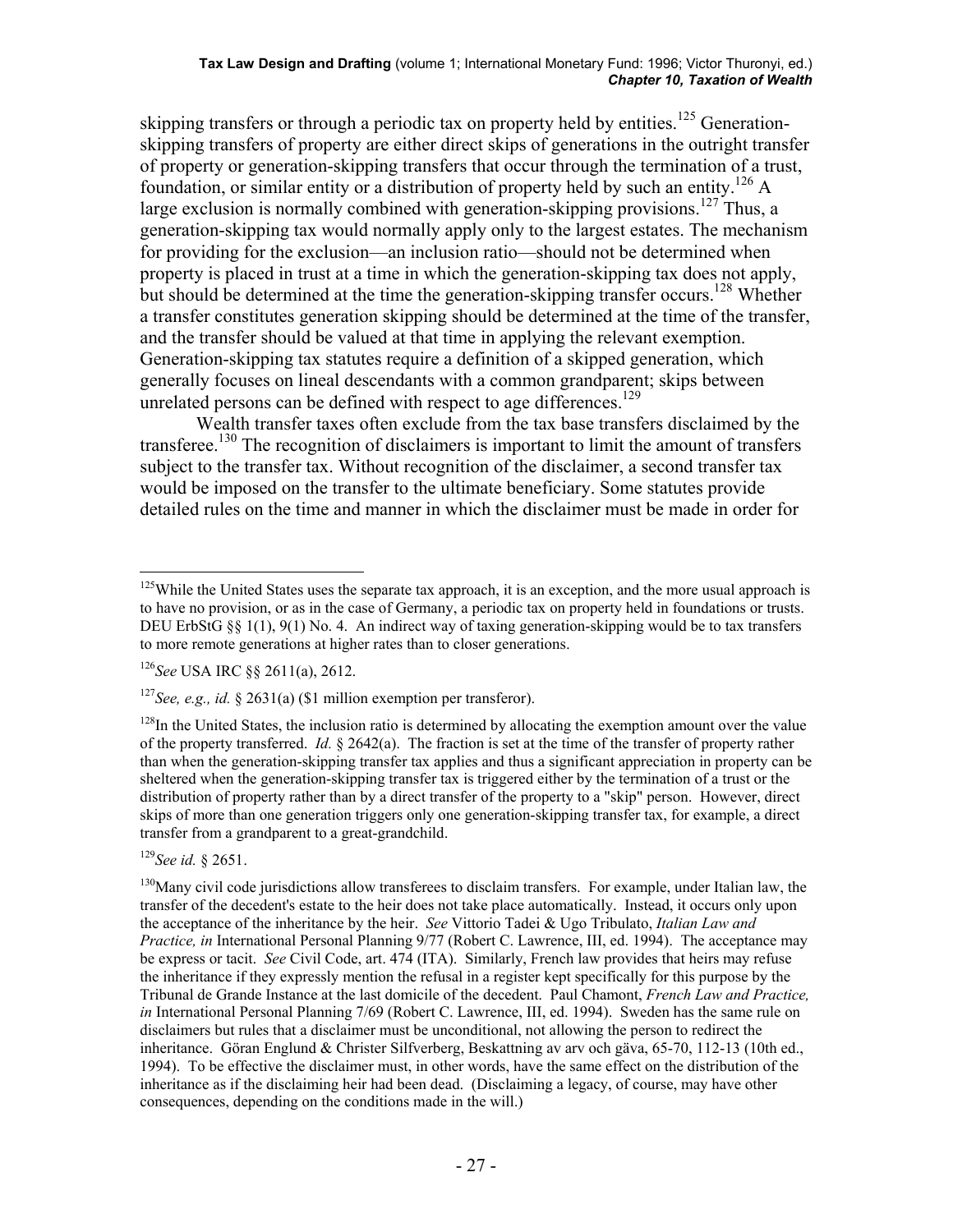the disclaimer to have the intended tax consequence.<sup>131</sup> The reason for such rules is to limit the use of disclaimers as a tax planning tool, whereby property can be transferred to the next generation free of transfer tax.

 Drafters of any transfer tax statute must be cognizant of the property ownership regimes, forms of ownership, and rights upon death that apply in the particular jurisdiction and must tailor the statute accordingly. In countries in which property can be held jointly by spouses or family members with a right of survivorship and the joint tenancy of that property ceases upon death, the statute must be carefully drafted in line with the survivorship provision. Jointly held property could be included in full in the decedent's gross estate and then any exemption or other rate reduction relief could be applied to tax the transfer to the person who receives the property under the survivorship provision. Alternatively, jointly held property, such as under a tontine, in which the successive survivors among the joint owners obtain ownership of the property, could be presumed to be owned ratably by the joint owners during the time the property is owned jointly.

 In civil law countries, it is common for the decedent's estate to vest directly in the heir, unless the heir makes a disclaimer.<sup>132</sup> As the debts and assets of the decedent in such cases automatically become the debts and assets of his or her heirs and legatees, the actual transfer of the estate of the decedent can be accomplished without an executor or administrator. As a result, an administrator is not typically appointed except in extraordinary circumstances.<sup>133</sup> In countries that follow the common law tradition, transfer of property is not automatic, and an executor or administrator is required to administer the estate and effect the transfer; typically, such persons are appointed under the terms of the will.<sup>134</sup> The practice of administering the estate as an entity and having

 $\overline{a}$ <sup>131</sup>See USA IRC § 2518 (defining qualified disclaimer as an irrevocable and unqualified refusal by a person to accept an interest in property if the refusal is in writing and is received not later than nine months after the later of the date on which the transfer creating the interest is made or the day on which the person attains age 21 and where the person has not accepted the interest or any of its benefits).

<sup>&</sup>lt;sup>132</sup>*See, e.g.,* Civil Code (ITA) (the estate is not treated as a separate legal entity under Italian law); Introductory Law to the Civil Code, arts. 25-26 (DEU) (under the doctrine of universal succession, all assets owned by the decedent are deemed to have transferred automatically and by operation of the law to the heir upon the decedent's death).

<sup>&</sup>lt;sup>133</sup>See, e.g., Civil Code, art. 528 (ITA) (the court may appoint an administrator while the estate is "vacant"); *id.* arts. 484, 491 (if the heir has accepted the estate "with benefit of inventory," the administration falls upon the heir).

<sup>134</sup>*See, e.g.,* Probate and Administration Act, ch. 251 (SGP). The executor will then petition the court for "probate," a term literally meaning "proving a will," and is in essence a grant authorizing the administration of the estate. In the absence of a will, upon the application for a letter of administration, the court will appoint an administrator. *See, e.g.,* Administration of Estates Act, § 18 (SGP). Responsibilities of an executor include ascertaining the decedent's assets and liabilities, paying the estate duty, collecting the assets, realizing sufficient assets to pay debts and transferring the residue to the beneficiaries. Under many systems, executors may become personally liable for the tax due on the decedent's estate to the extent of the assets they receive or might have received but for their neglect. *See, e.g.,* GBR IHT § 204.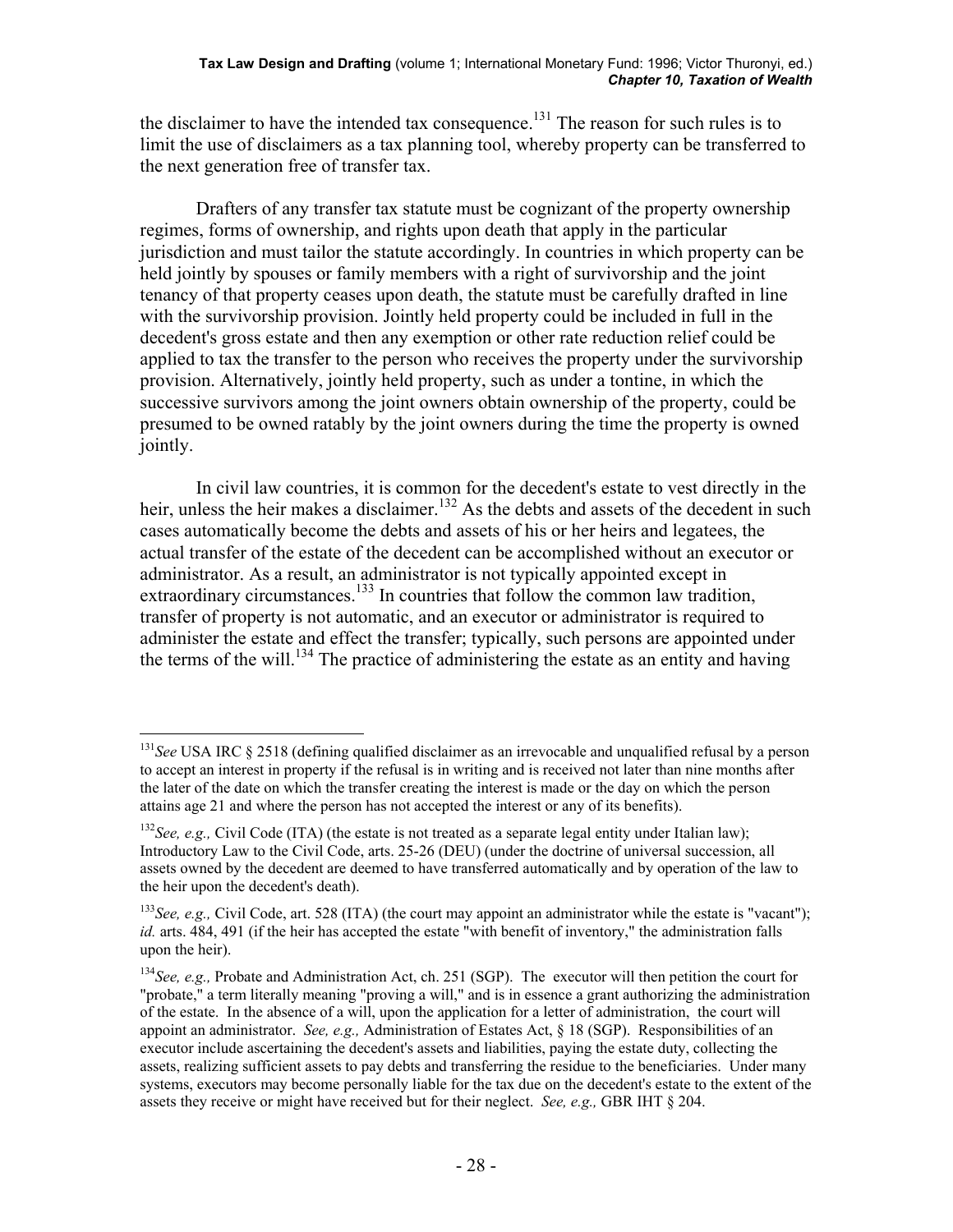the estate pay the inheritance taxes on behalf of the heirs and legatees also occurs in other countries. $135$ 

 The choice between levying a wealth transfer tax on the transferor or the transferee will often turn on the manner in which property is transferred. Typically, transferor-based taxes have been adopted where, upon death, an executor takes charge of the estate. Transferee taxes are more congruent with a model in which there is no executor and property passes through a legal form of succession.

 One aspect of a transferor tax that makes it somewhat simpler to implement than a transferee regime is that tax is levied on the entire amount of wealth transferred. This means that only a single calculation of the total tax base is required, to which the applicable tax rates are applied. Typically, this means that only a single tax return is necessary. In contrast, a transferee tax is based on the special attributes of each recipient, requiring the calculation of separate tax bases and the application of rates for each base. The actual implementation of a transferee-based tax can rely, however, on using the transferor essentially as a withholding agent, requiring the transferor to calculate tax due for each recipient and to remit tax. If the substantive civil law concerning transfer of assets at death allows, such a withholding system can greatly aid administration; this is particularly true when the recipient is a nonresident.<sup>136</sup> If the transferor fails to remit the correct amount of tax, a secondary liability will rest with the recipients. Also, executors can be held personally liable in certain cases.<sup>137</sup>

 Legal persons and other entities can be either transferees or transferors of wealth. In a manner analogous to net wealth taxes, the holdings of legal persons can be attributed to physical persons, or the legal persons themselves can be treated as taxpayers. However, legal persons and other entities do not die. This makes it difficult to tax entities as a surrogate for taxing their owners. Some jurisdictions deal with this problem by taxing certain entities at regular intervals designed to approximate the life span of a generation.<sup>138</sup> To the extent that not all entities are taxed, a method of avoidance exists. However, in part because transfer taxes are levied relatively infrequently, they tend to have higher and more steeply graduated rates than yearly net wealth taxes. This may

1

<sup>&</sup>lt;sup>135</sup>See, e.g., DEN INH. In most Nordic countries, especially Sweden, an executor administers the estate as an entity until it has been divided. *See* Englund & Silfverberg, *supra* note 130, at 13-14 & ch. 4. The inheritance tax is paid on the basis of the values at the time of the death. The listing of the estate and its valuation constitutes the basis for computation of the tax, and the estate pays the tax, either as an estate or on behalf of the heirs and legatees. The total tax on all the property is computed on the basis of a presumed division, and whether the heirs in fact deviate from the presumed division when actually splitting up the estate has no relevance in the tax computation. *Id.*

<sup>136</sup>*See supra* text accompanying notes 132–35 & *infra* text accompanying notes 139–42.

<sup>&</sup>lt;sup>137</sup>See SGP ED § 30(1)(an executor is not liable for any duty in excess of the assets that the executor has received or but for the executor's own neglect or default, might have received).

<sup>&</sup>lt;sup>138</sup>See, e.g., the United Kingdom, which taxes trustees every ten years. GBR IHT § 64(the tax applies only to "settlements without interests in possession," for example, a discretionary trust in which no person has a present right of present enjoyment). The German term for such a tax is *Tote-Hand-Abgabe* and the French term is *main-morte.*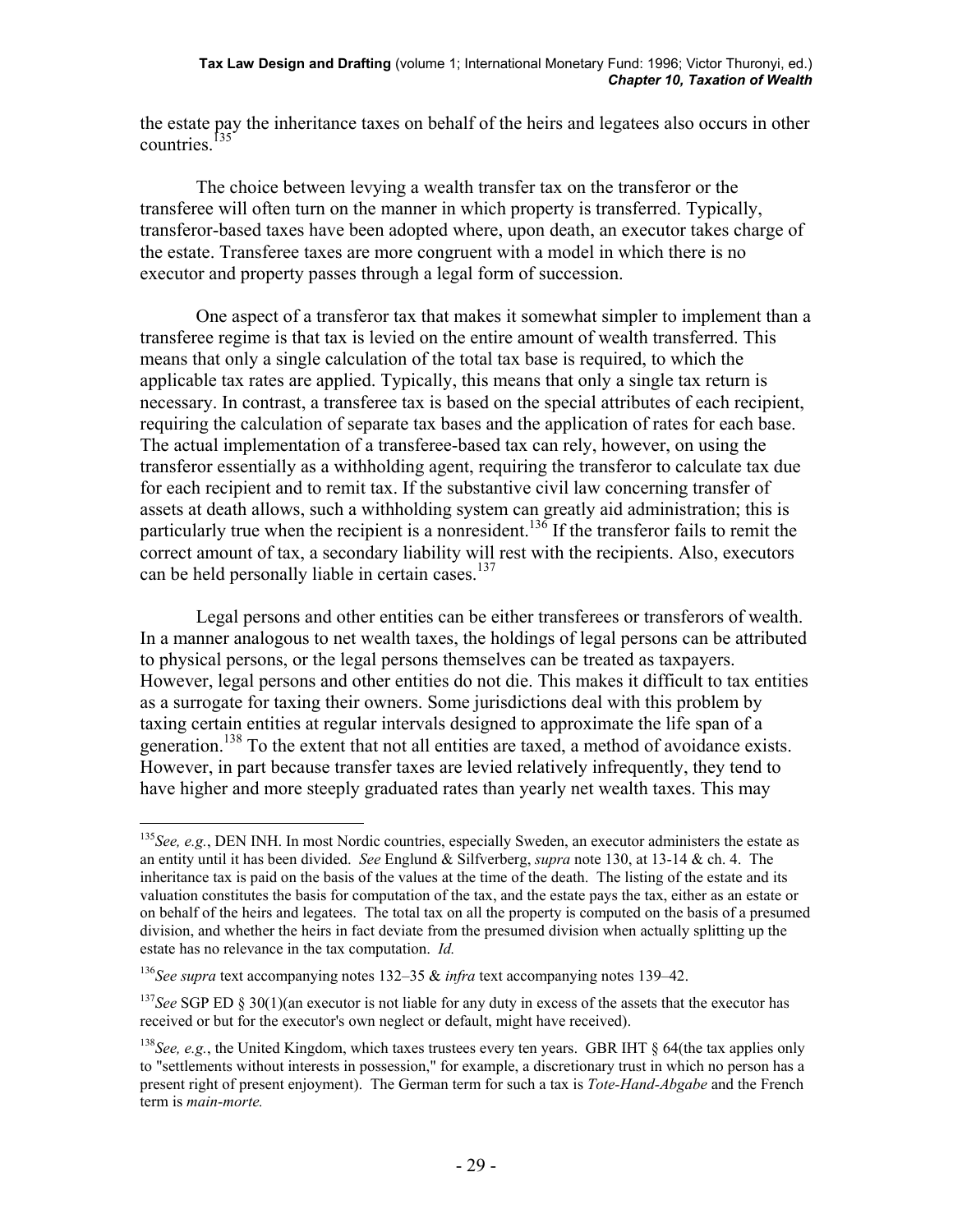make it problematic to identify an appropriate tax rate to apply to entities that are taxed as a surrogate for taxing owners. Surrogate taxation tends to work much better under a net wealth tax with flat rates than under a transfer tax.

 To prevent persons from avoiding tax by transferring their wealth to a nonresident entity in a jurisdiction where no wealth transfer tax exists, some countries with territorial systems have enacted statutory provisions that assess a tax on assets held by controlled entities if these assets were received from a resident decedent.<sup>139</sup> For example, in Hong Kong, if the decedent transfers property to a closely held corporation, a portion of the assets of the company is included in the decedent's estate, determined according to a formula based on the benefits accruing to the decedent from the company in the three years before death. The Hong Kong rules are highly complex and involve attribution rules to provide for deemed ownership for purposes of determining whether an entity is closely held.<sup>140</sup> Presumably, the complexity of the rules allows sophisticated tax planners to design transactions so as to avoid the rules, which thus largely serve as a trap for the unwary.

 In the case of a nonresident transferor, property held by a nonresident legal person is often untaxed under most rules.<sup>141</sup> If a valuation mechanism is in place to tax the value of the foreign shares attributable to assets within the country,<sup>142</sup> however, taxing shares in a foreign corporation with assets within the country may be a disincentive for nonresidents to invest in the country. A hybrid regime might be applied to tax a nonresident on wealth within the country or, if wealth is held through a foreign corporation, on an inheritance basis for inheritors who are residents of the country and who inherit the foreign shares. If an attempt is made to look through the assets of a nonresident legal person, then, as a drafting matter, provision should be made so that the rule cannot be avoided by using multiple tiers of entities.

 Under an accessions regime, the use of entities and trusts becomes particularly problematic. For example, an accessions regime would require taxing transfers to trusts at creation rather than at distribution. Also, under estate and gift and inheritance regimes, another question arises: what is the appropriate value when the inheritor is a holder of a remainder interest rather than a life beneficiary? If the value used is that of the remainder at the time of the receipt of the remainder interest, significant wealth transfers escape

<sup>139</sup>*See, e.g.,* HKG EDO §§ 34-45; SGP ED §§ 18-19, 21. Under GBR IHT § 94(1), when a "close company" makes a transfer of value, a portion of such transfer of value will be treated as if it were made by each of the company's "participators." The company, however, will be primarily liable for the tax liability.

<sup>140</sup>*See* HKG EDO § 34.

<sup>141</sup>*See* USA IRC § 2104(a).

<sup>&</sup>lt;sup>142</sup>This mechanism would differ from an approach that directly taxes foreign investment in national property. For example, in the United States, a nonresident is taxed on the capital gain from the sale of U.S. real property or rights in U.S. real property as well as on the sale of shares in domestic corporations that are not publicly held, but that hold significant U.S. real property assets. The Foreign Investment in Real Property Tax Act does not directly apply to transfers of foreign shares in companies that hold U.S. real property assets, but the foreign corporation will be taxed on the gain if and when it sells the property. *See* USA IRC § 897.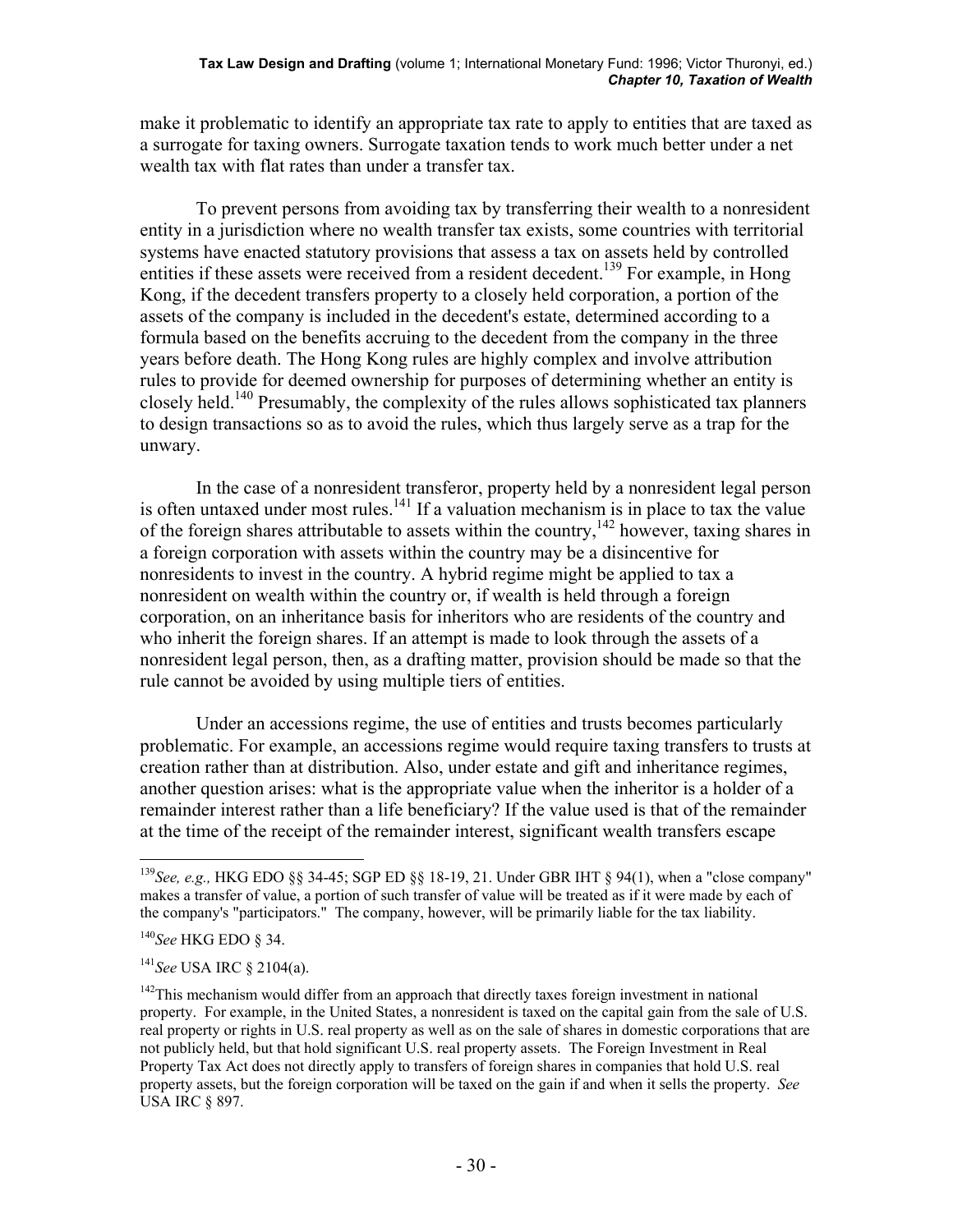taxation over the passage of time if the value of the underlying assets increases. One solution would be to revalue the assets of the trust at the time of transfer to reflect the changing relative values of the interests, either annually or periodically. If revaluation occurs only periodically, it should be performed at a minimum upon the death of the life beneficiary, and the difference in value relative to the value upon creation of the entity should be taxed. Difficulties arise in collecting the tax on the transfer to a nonresident trust.

# **B. Tax Base**

 Like that of the net wealth tax, the base of wealth transfer taxes usually includes all transferred assets of or to residents (depending on whether the tax is transferee or transferor based),<sup>143</sup> while the base of transferred assets of (or to) nonresidents is limited to those located within the jurisdiction.<sup>144</sup> Unlike net wealth taxes, the residency rules found in income taxes may be inappropriate for wealth transfer taxes<sup>145</sup> because the income tax residency rule is typically based on factors limited to a particular taxable year(such as presence for 183 days).<sup>146</sup> By contrast, wealth transfer taxes often take a long-run view of jurisdiction because they are imposed less frequently. Residence is often based on domicile. Individuals who have a domicile of origin in the country (because they were born there or their parents were domiciled there) or a domicile of choice (because they have established close connections with the country and have not shifted their domicile elsewhere) could be considered residents for transfer tax purposes even if they have a fiscal residence for income tax purposes in another country at the time the transfer tax is applied. The concept of domicile is generally more difficult to administer than the concept of residence used for income tax purposes, because it is based on an evaluation of a complex of factors and does not lend itself to objective, clear-cut determination.

### **C. Double Taxation**

 $\overline{a}$  $143$ This course is followed in many countries, but many exempt foreign situs immovable property, and others also exempt foreign situs movable property.

<sup>144</sup>*See, e.g.,* USA IRC § 2103 (nonresident decedent's estate liable for tax on property located in the United States); GBR IHT §§ 5, 6 (nondomiciliary is liable for tax on assets located in the United Kingdom); Ireland Capital Acquisitions Tax Act 1976 (assets situated in Ireland are within the capital acquisitions tax, *see* Lynda A.M. Carroll, *Ireland: Inheritance and Gift Tax*, 34 European Taxation 374 (1994)); FRA CGI art. 750 *ter* (nonresidents pay tax only on property located in France); ESP ISD art. 7 (nonresidents liable for tax on property located in Spain and rights that may be exercised in Spain); Law Decree 118/1973, arts. 3, 35 (GRC)(inheritance tax imposed on property of any kind located in Greece); Capital Transfer Act, § 1 (NOR) (transfer of assets of immovable property in Norway or property connected with a Norwegian permanent establishment is subject to tax). In developed countries, attempts have been made to tax nonresidents on property located in the country as well as residents on property worldwide. For example, in Ireland a person who receives property from an Irish resident or who receives property in Ireland from an Irish resident or nonresident is required to report the tax. In Germany, beneficiaries are taxed on receipts of property from German decedents and on receipts of property from nonresidents.

<sup>145</sup>*See, generally,* J.F. Avery Jones, *supra* note 106, at 335-36.

<sup>146</sup>*See* vol. 2, ch. 18.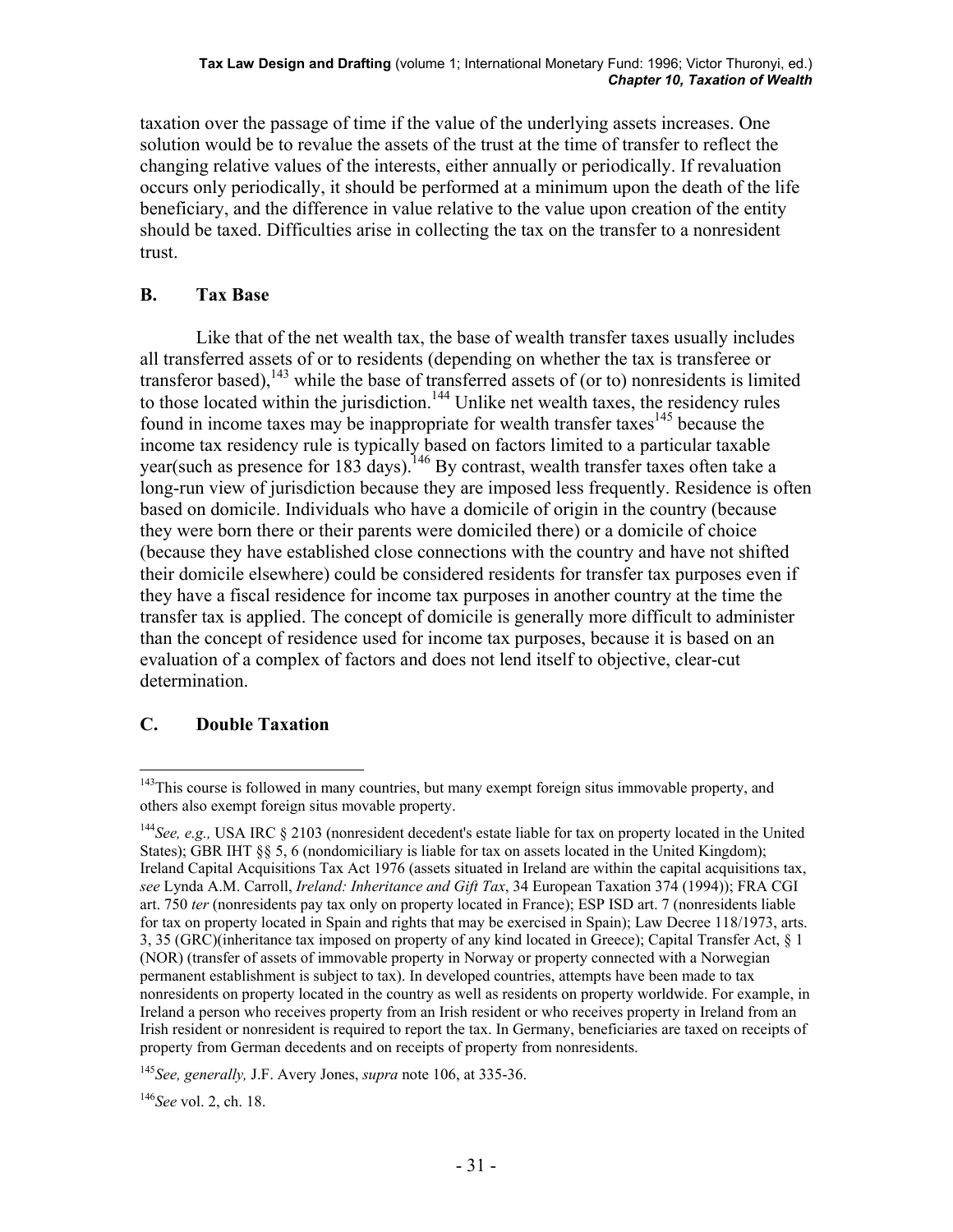#### **Tax Law Design and Drafting** (volume 1; International Monetary Fund: 1996; Victor Thuronyi, ed.) *Chapter 10, Taxation of Wealth*

 Because different jurisdictions apply different jurisdictional rules, both with respect to definitions of residence, situs of assets, and scope of the tax, the problem of double taxation of wealth may arise. To some extent, this matter can be addressed through treaty. Although less common than bilateral income tax conventions, some bilateral estate tax conventions do exist.<sup>147</sup> This avenue is not likely to be relevant to most developing and transition countries, for which negotiating this type of treaty cannot be a top priority. Therefore, such countries would do better to provide unilateral relief to avoid double taxation.

 To avoid problems with crediting transfer taxes paid outside the country, a developing or transition country could remove from the tax base for residents property that is subject to a transfer tax by another country,<sup>148</sup> and should ideally do so if the domestic tax rate is equal to or lower than the foreign tax rate. A number of countries exclude from the tax base immovable property located abroad, presumably on the theory that the property will be taxed abroad.<sup>149</sup> Of course, it may not be. Portugal and Hong Kong have a territorial system for both movable and immovable assets.<sup>150</sup>

 Taxes on nonresidents should be imposed in a manner that ensures crediting of such taxes in the country of residence. For example, when a tax statute deviates from an accepted definition, it may be difficult to credit a tax paid on the tax base so defined.<sup>151</sup>

 For taxes imposed on residents' property located abroad, the statute should provide a credit for foreign transfer taxes that are imposed on property abroad.<sup>152</sup> For example, if a wealth transfer tax resident dies holding property in a foreign country and that country levies a tax on the property, then the country of residence should allow a tax credit or, at a minimum, a deduction for foreign taxes. In addition, if lower governmental

1

<sup>147</sup>*See* Jones, *supra* note 106, at 337-38. The OECD has published a Model Estate Tax Convention, which is the basis for many such agreements. *See, generally* Wolfe D. Goodman, *The OECD Model Estate Tax Convention*, 34 European Taxation 338-43 (1994). For the OECD model treaty, *see* Convention Between (State A) and (State B) for the Avoidance of Double Taxation with respect to Taxes on Estates and Inheritances and Gifts, August 31, 1989, Warren, Gorham, and Lamont, No. 1366-71. The OECD model, and the treaty networks of selected countries are discussed in International Bureau of Fiscal Documentation, *supra* note 1. The United States, which has numerous income tax treaties, as of 1995 has wealth transfer tax treaties with only 17 countries. As of 1995, approximately 13 treaties with France, including the treaties with the United States, Canada, Germany, Spain, the Netherlands, and Switzerland, deal with the French net wealth tax or contain provisions to determine the allocation of the tax.

<sup>148</sup>*See, e.g.,* Hungary (Hungarian residents and legal persons having headquarters in Hungary are taxed on movable property and rights that can be sold and money or value inherited abroad if no estate or inheritance duties are payable in the country in which the property is located).

<sup>149</sup>*See, e.g.,* SGP ED § 2 (definition of "property").

<sup>150</sup>*See* PRT ISD art. 6; HKG ED § 19(b).

<sup>&</sup>lt;sup>151</sup>See infra text accompanying notes 155-58, discussing the definition of the value of property by including debt on the property.

<sup>152</sup>*See* JPN IHT art. 21 (inheritance tax); *id.* art. 21-8 (gift tax); SGP ED § 28 (credit for estate duty paid to other countries in the Commonwealth but where duty is paid to countries not within the Commonwealth, an allowance in the amount of the duty is made from the property value); PNG WPA  $\S$  156(1).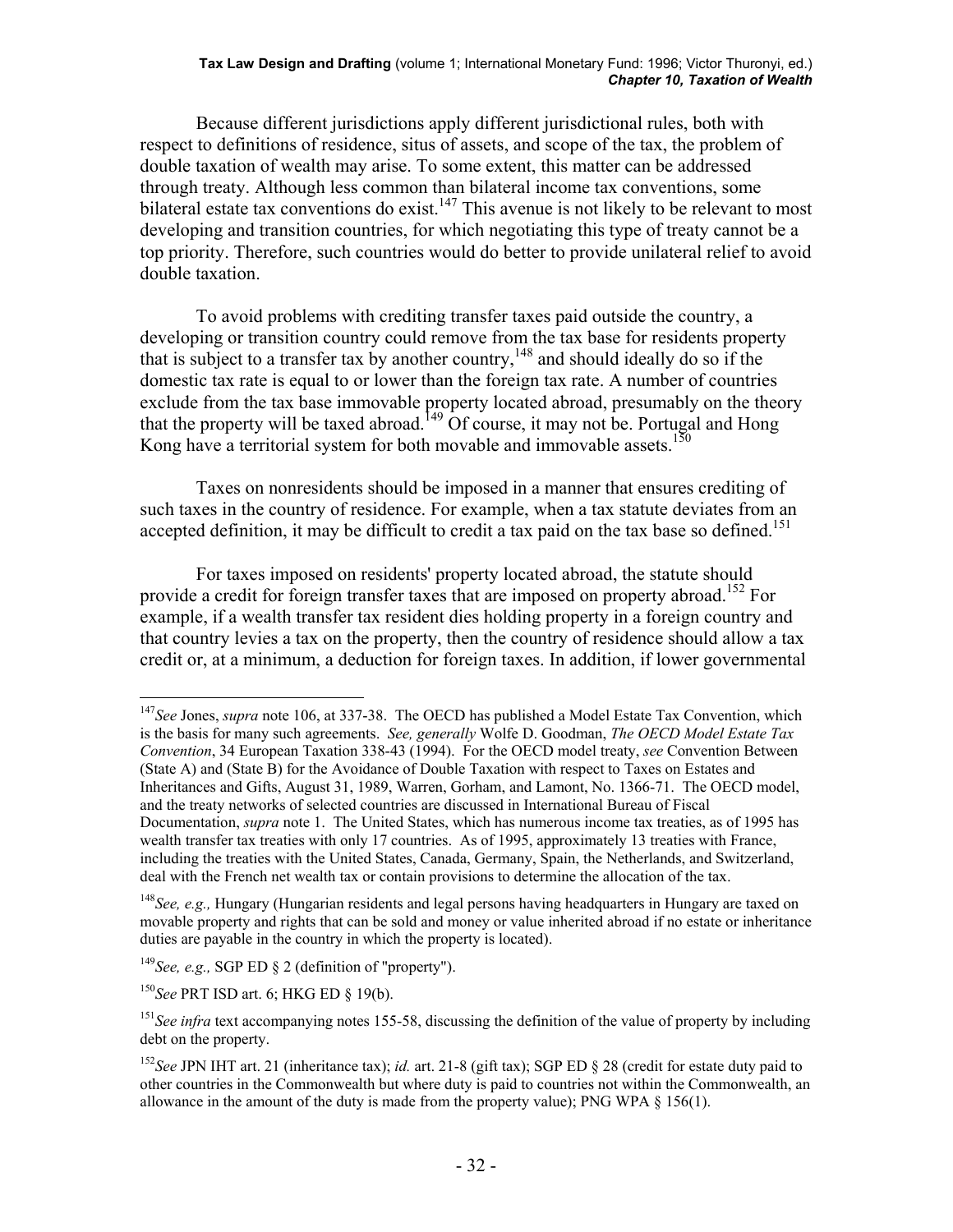subdivisions of a national government impose transfer taxes, recognition of those taxes in the form of a full or partial credit against the national tax may be granted as a form of revenue sharing.

 A foreign tax credit system for this tax will have to deal with the same issues as foreign tax credits for other taxes, namely, definition of the qualifying tax, definition of what property is located abroad, and an appropriate limitation rule.

## **D. Deductions**

 Several types of deductions are typically allowed in determining the net estate or net inheritance. In an inheritance regime or an accessions tax regime, these deductions are implicitly allowed because the tax is based on the net amount received, although limitations on some deductions may be imposed.<sup>153</sup>

 Expenses of administering the estate are typically deductible. Administrative expenses include executor's commissions, legal fees, investment banker fees, valuation expenses, and in general any other expenses incurred to manage or conserve the estate, rather than being incurred for the benefit of a beneficiary.<sup>154</sup> The criteria for deductibility of administrative expenses should be carefully defined so as to avoid disputes. Often, the definition refers to standards used by courts for purposes of supervising administration of the estate, but these may not in all cases be appropriate for tax purposes. Administrative expenses should be limited to those that are reasonable in amount to prevent an executor from siphoning off funds to relatives for performing services. Thus, executor's commissions should be limited by statute or regulation. Furthermore, the statute should explicitly provide for the denial of deductions related to exempt property transfers.

The cost of a decedent's funeral is normally deductible. Debt is often<sup>155</sup> but not always<sup>156</sup> deductible in determining the tax base. If debt is deductible, nonresidents who

 $\overline{a}$ <sup>153</sup>*See* DEU ErbStG § 10(5).

<sup>&</sup>lt;sup>154</sup>For example, in some countries, a commission incurred on a sale of property may not be considered an administration expense unless the will directs the executors to sell the property.

<sup>&</sup>lt;sup>155</sup>In France, Greece, and Portugal, debt is deductible in full if due by the decedent on the date of death and evidenced in writing, and in Italy if the property to which the debt relates is included in the taxable estate and the debt is proved by an officially dated document. *See* FRA CGI arts. 768-74; Law-Decree 118/1973 arts. 21-23 (GRC); PRT ISD arts. 27-29. In Norway, Spain, Sweden, the United Kingdom, the United States, and Switzerland, debt is also deductible, but some Swiss cantons limit debt to property that is taxed in the canton. *See* International Bureau of Fiscal Documentation, 34 European Taxation 397, 407, 412, 414, 416, 424, 428 (1994); USA IRC § 2053(a)(4).

<sup>&</sup>lt;sup>156</sup>While debt is normally deductible, in Belgium, debts in the form of mortgages and liens on immovable property located in Belgium are not deductible. *See* International Bureau of Fiscal Documentation, *supra* note 155, at 348. In Denmark, debts of the decedent to the decedent's spouse, children, and other descendants are deductible only if real value has been received. *See id.* at 351. In Finland, debts secured by immovable property outside Finland, and debts related to nontaxable property are not deductible. *See id.* at 356. In Venezuela, debts are not included if declared and recognized in the will or shown in documents privately signed by the principal when no other evidence exists to verify them nor are debts originating or executed outside of the country unless originated for investment purposes within the country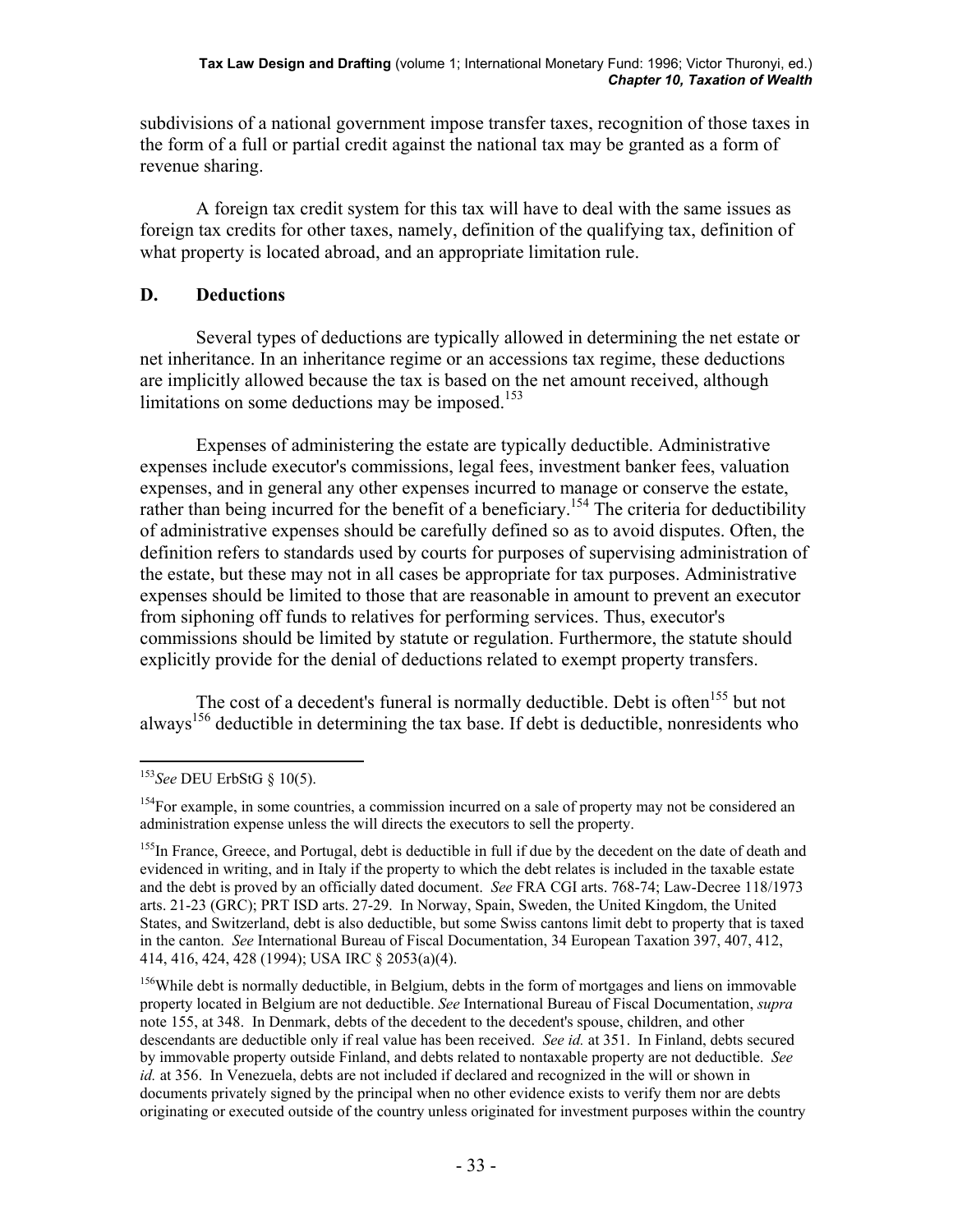own property within the country can mortgage the property so as to reduce its net value.<sup>157</sup> The problem of debt finance is endemic to any wealth transfer tax system that seeks to reach the property of a nonresident within the country. An antiabuse rule ought to apply. One alternative is a presumption that debt is used to limit the tax base, with the decedent or the estate bearing the burden of showing that the property had to be financed out of borrowed funds. A less onerous approach would be to allocate the debt ratably over the value of all of the decedent's property. This would be less arbitrary than having the statute disallow the deduction for debt for nonresidents. Or, the statute could stipulate that no deduction is allowed for debt that is either incurred or unilaterally recognized within a certain period before death.<sup>158</sup> The important concern is to show that the decedent would receive cash or assets for the debt.

 Income taxes on the decedent's income should be deductible from the tax base as a debt of the estate. If a credit for estate taxes paid in foreign jurisdictions is not allowed, then a deduction for these taxes should also be allowed as a debt of the estate.

 A deduction for transfers to charitable beneficiaries, including religious organizations, is often allowed. The theory is that the property will be devoted to public purposes. Also, under an inheritance tax regime, no individual receives an inheritance when property is transferred to charity. Nonetheless, charitable transfer exemptions raise several policy issues. These include the location of the charity, the definition of eligible charitable recipients, and the taxation of partial transfers to charities. With respect to partial transfers to charities, tax benefits that arise from both charitable lead trusts and charitable remainder trusts should be properly valued in determining whether and to what extent partial transfers to charities should be allowed.<sup>159</sup> For example, if a transfer is made to a charity for a term of years with remainder to the transferor's family, under certain actuarial and investment assumptions, the entire amount of the property would be deemed to be transferred to the charity even though after the passage of time significant assets would be available for distribution to the family members and the transfer would avoid all wealth transfer taxes. This result can be avoided by specifying appropriate valuation rules.

 While some countries allow a deduction for transfers to both local and foreign charities,<sup>160</sup> others limit the deduction to local charities.<sup>161</sup> A developing or transition

<sup>159</sup>These also raise issues under the income tax deduction for charitable contributions.

<sup>160</sup>*See, e.g.,* USA IRC § 2055(a)(2).

unless the external debt is guaranteed with pledges or mortgages on property located abroad. *See* Inheritance and Gift Taxes Law, art. 26 (VEN).

<sup>&</sup>lt;sup>157</sup>For example, widespread fraud in the transfer tax regime with respect to false claims of debt against the decedent's property prompted repeal of the largely flawed and unadministrable transfer tax in Mexico.

<sup>&</sup>lt;sup>158</sup>Belgium and several other countries have such a rule. *See supra* note 156. The unilateral recognition of debt could also be treated as a gift. Nonetheless, a possible mechanism of avoidance still occurs if the decedent incorporates activities and has the company incur the debt, thereby reducing the value of the corporate shares. Therefore, a look through rule would be necessary to police any form of abuse in valuation through the use of debt.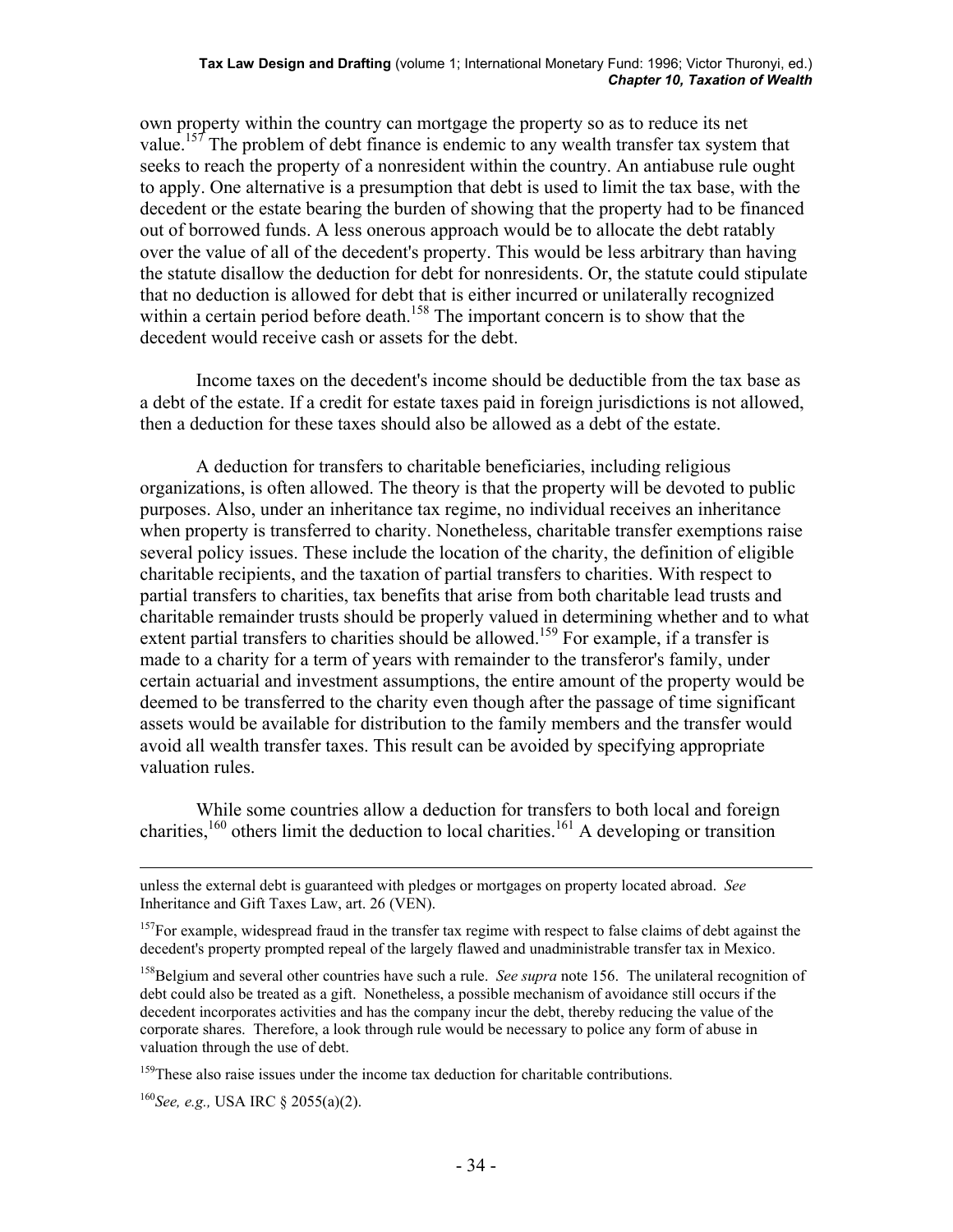country can generally limit eligibility for the deduction to charities in the country so that the benefits of the charity will accrue locally. There may be some exceptions, however, particularly for immovable property located abroad. In such a case, the property will typically be used by a charity for its charitable purposes, and it might be impossible to find a domestic charity interested in using the property.

## **E. Exclusions**

 The decision whether to include life insurance in the tax base involves several considerations. First, if the decedent had not died, then he or she would have had the opportunity to transfer value to the heirs in a form that would not be subject to transfer taxes (e.g., by allowing them to share in favorable business opportunities). To the extent that insurance compensates for this lost opportunity, the proceeds should arguably be excluded. Second, when the insurance proceeds represent the value of a person's human capital that would have been consumed during life, it is arguably unfair to include the life insurance in a transfer tax base. This argument does not apply to the portion of the life insurance proceeds that represents more than that.<sup>162</sup> On the other hand, the argument for including life insurance proceeds is that they represent a transfer of wealth. The fact that the transfer may have been smaller under other circumstances does not mean that the tax should not apply. Moreover, excluding life insurance can lead to problems of defining rules to prevent abuse.<sup>163</sup> In countries where life insurance is excluded from the gross estate, there is generally a requirement that the estate not be a beneficiary of the policy and that the decedent have not possessed within three years of death any incidents of ownership over the policy, such as the right to change beneficiaries or borrow on the cash surrender value of the policy. Such provisions complicate administration, but may be needed to prevent abuse of a rule that excludes insurance.

 If life insurance receives special treatment, then the issue arises as to how to define life insurance. In the United States, complex definitions apply to both the income tax and the estate tax.<sup>164</sup> That complexity would apply in any tax system that differentiates between life insurance and other assets, such as annuities, that are generally included in the decedent's estate. Moreover, if the statute exempts from estate taxation a certain amount of life insurance, then it can be argued that the same amount should be

<sup>164</sup>*See* USA IRC § 7702.

 <sup>161</sup>*See, e.g.,* CZE IHT (exempts legacies left to religious, cultural, educational, scientific, health, social, ecological, or sports institutions).

<sup>&</sup>lt;sup>162</sup>This would include the capital cost of the insurance policy (together with an investment return on this capital), as well as the amount that represents compensation for human capital that could have been expected to have been converted to property and passed on to the heirs.

<sup>&</sup>lt;sup>163</sup>See USA IRC § 2042 (proceeds of life insurance passing to estate or in which the decedent possessed an incident of ownership at the time of death are included in the estate, but proceeds passing directly to other beneficiaries are excluded); SGP ED  $\S 8(f)$ (property passing on the death of the deceased includes insurance proceeds where the policy is kept up by the decedent); NZL EGD § 14 (abolished 1992) (gross benefits payable on a life insurance policy are includable in dutiable estate if beneficial interest in policy is disposed of within three years of death); JPN IHT §§ 3, 12(5) (insurance proceeds includable in taxable estate with reference to portion of premiums paid by decedent, but limited exemption available).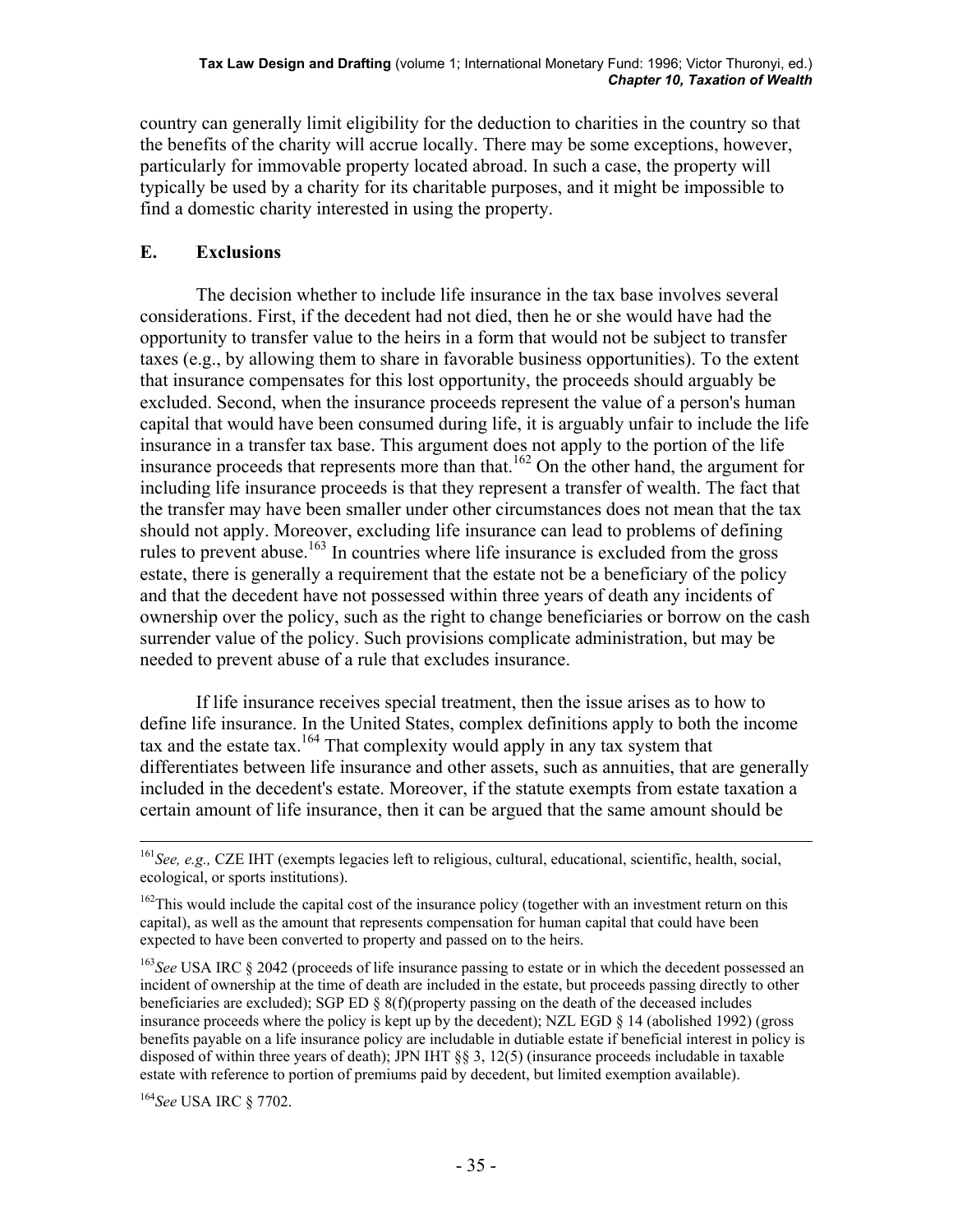allowed as an exemption for annuities arising from death benefits payable on the basis of the decedent's pension and retirement rights when the decedent does not have life insurance. As set forth above, there is little rational basis for exclusing life insurance, annuities, or death benefits. Moreover, annuities and death benefits represent pre-existing wealth (e.g., deferred compensation), and the rationales for excluding life insurance do not apply to these other items.

Many countries have special provisions for agricultural properties.<sup>165</sup> To the extent that agriculture is treated as a special asset based on public policy grounds of encouraging small agricultural holdings, a good definition of property used for agricultural purposes is required, as is an antiabuse rule aggregating holdings of agricultural property to prevent splitting such ownership among numerous persons to avoid the tax. One approach is to subject all agricultural property to tax, but to impose a lower rate on such property. Another is to assign to agricultural property the value it has in agricultural use, as opposed to the higher value it may have for development. To qualify for the lower valuation, the property would be valued for its agricultural use with the requirement that it remain in agricultural use for a specified period of time.<sup>166</sup> All such rules conplicate tax law. The preferable solution is not to adopt any special rules and to rely on the general exemption to protect small holdings.

 Some countries exclude from the wealth transfer tax base subsistence assets, such as small (and often large) businesses,<sup>167</sup> a home, and the decedent's personal effects.<sup>168</sup> succession to the deceased or donor provided the person lived in the same household with the deceased or donor for at least one year); Russia Law of 12 December 1991, *noted in Taxation and Investment in Russia,* 5 Taxation and Investment, *supra* note 165 § 9.4.3 (July 1993 Supp.) (home or apartment exempt); *Taxation and Investment in Romania*, 5 Taxation & Investment, *supra* note 165 § 9.2.3 (Apr. 1994 Supp.) (50 percent of value of home not taxed if property was used exclusively by decedent and the decedent's family, the heir was living with the decedent at time of death, and the inherited

<sup>166</sup>*See* USA IRC § 2032A.

<sup>165</sup>*See* JPN IHT § 26-2 (standing timber valued at 85 percent of market value); SVN TC (full exemption for farmers on land); Serbia and Montenegro Taxes on Property Act of 1992, *noted in Taxation and Investment in Serbia and Montenegro,* 5 Taxation and Investment in Central and Eastern European Countries § 9.2.3 (Apr. 1995 Supp.) [hereinafter Taxation & Investment] (exemption for inheritance of property used for agriculture by a farmer in the second order of succession to the deceased or donor, provided the person lived in the same household with the deceased or donor for at least five years); USA IRC § 2032A (special valuation for real property used in farming or business; continuing use requirement); GBR IHT §§ 115– 116, 124A (value of agricultural property is generally reduced by 50 percent; continuing use requirement).

<sup>167</sup>Several countries exempt businesses from transfer taxation. *See, e.g.,* CZE IHT (business property exempted); Perint jalahjaverolaki (Inheritance and Gift Tax Law) No. 378/1940 of 12 July 1940, as amended, § 63a-c (FIN) (partial relief from inheritance or gift tax where a farm or business enterprise is passed to the next generation); GBR IHT § 104 (50 percent reduction in taxable value for a business).

<sup>168</sup>*See* SGP ED § 14 (value of dwelling house excluded, up to a specified amount); PNG WPA § 134(1)(e) (exclusion for joint ownership interest in the matrimonial home); HKG EDO § 10A; Serbia and Montenegro Taxes on Property Act of 1992, *noted in Taxation and Investment in Serbia and Montenegro,* 5 Taxation and Investment *supra* note 165, § 9.2.3 (Apr. 1995 Supp.) (exemption for inheritance of apartment by person in the second order of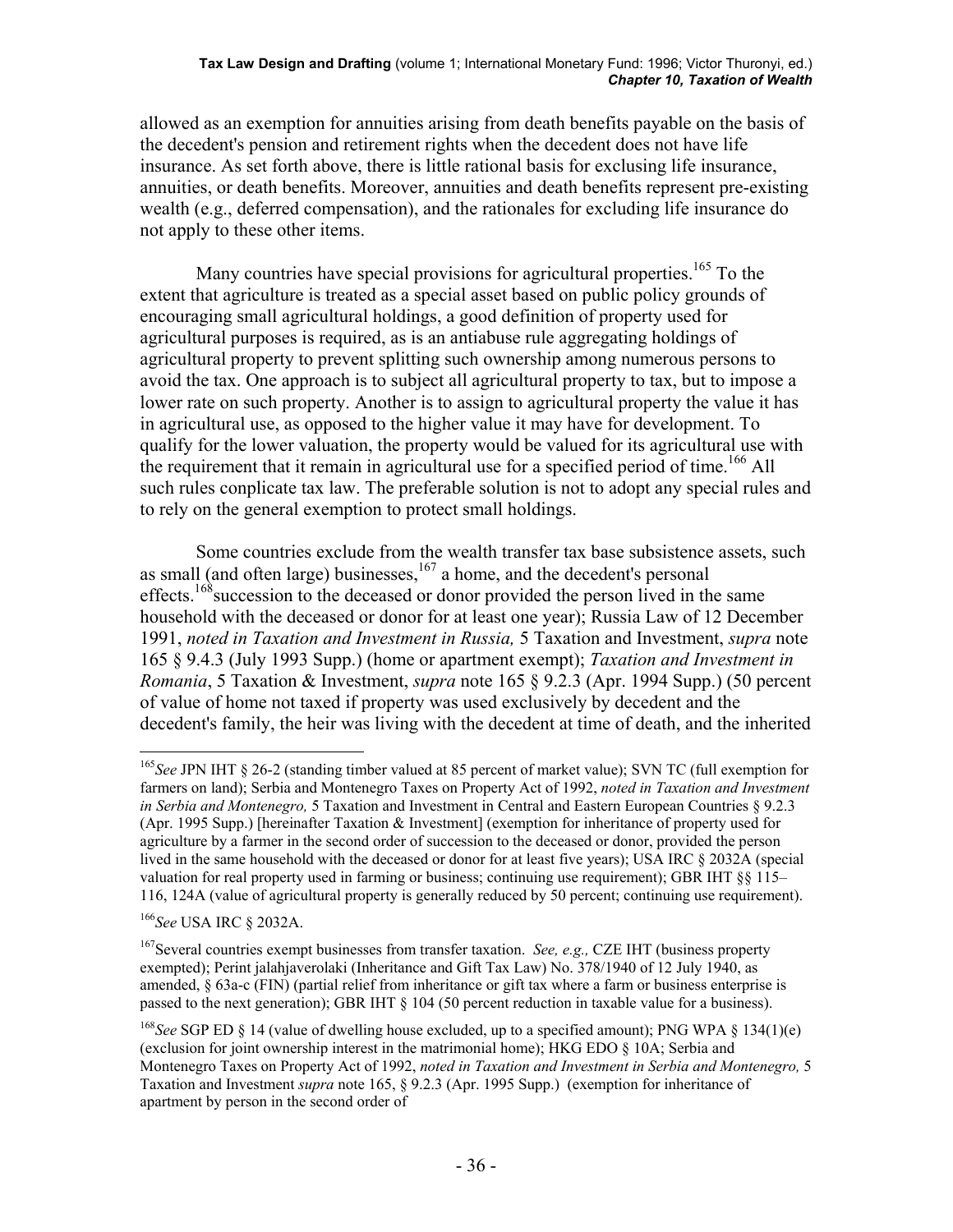property does not include borrowed personal property). Because of difficulties in defining such subsistence assets, a better approach is to provide a broad exemption from tax for a certain value of property. However, if specified property, such as a residence, is excluded, the amount of the exclusion should be limited.

Certain countries treat cultural property favorably.<sup>169</sup> This raises questions of horizontal equity as well as definitional questions as to what property should be subject to such protection. To the extent that a country allows a charitable contribution deduction for transfers of property to either the government or a charitable organization, the protection of cultural property in this manner for the public benefit is encouraged. Exemptions for cultural property that permit the property to remain in family ownership can be difficult to administer.

# **F. Valuation**

 $\overline{a}$ 

 Valuation is a key issue for wealth transfer taxes and one that involves considerable difficulties. The basic problems are that property transferred is often unique, and there is no arm's-length transaction to establish a price. These problems are shared with the net wealth tax, discussed above.

 For estate and inheritance regimes, the statute should provide that the valuation of the property is determined as of the date of death. Some statutes provide for an alternate valuation date based on a set time after the decedent's death.<sup>170</sup>after the decedent's death). Often property is valued based on the date it is sold if within one year of death. In contrast, some countries take the approach of providing the tax authority discretionary power to determine the appropriate value of the property transferred if there has been depreciation of value due to the death of the decedent, which might occur for example in the case of a closely held business. *See* SGP ED § 24(3). As with all discretionary provisions, the latitude given in tax administration should be circumscribed. Some statutes take other approaches to valuation problems caused by the fortuitousness of death in a changing market.<sup>171</sup> At the price of some complexity, the availability of an alternate valuation date helps to minimize such problems. An alternate valuation date must be elected generally for all assets.

 One way of limiting the amount subject to an estate or an inheritance duty is to dilute techniques that freeze the value of property. Freezing techniques include converting common shares into preferred shares, thereby limiting their future

<sup>&</sup>lt;sup>169</sup>*See, e.g.,* SGP ED § 15 (the Tax Commissioner may choose to remit the estate duty payable in respect of books, works of art, and so on if the commissioner finds them to be of national or artistic interest and if they are given for national purposes or to a university).

<sup>&</sup>lt;sup>170</sup>See, e.g., USA IRC § 2032 (allowing the executor to elect to value the gross estate based on a valuation date six months

<sup>&</sup>lt;sup>171</sup>*See* SWE AGL 23 A7 B, 4th para. (provides for an adjustment if a sale under normal circumstances cannot be expected to return a price corresponding to the market quotation on the date of death) (rule enacted as a response to a particular case).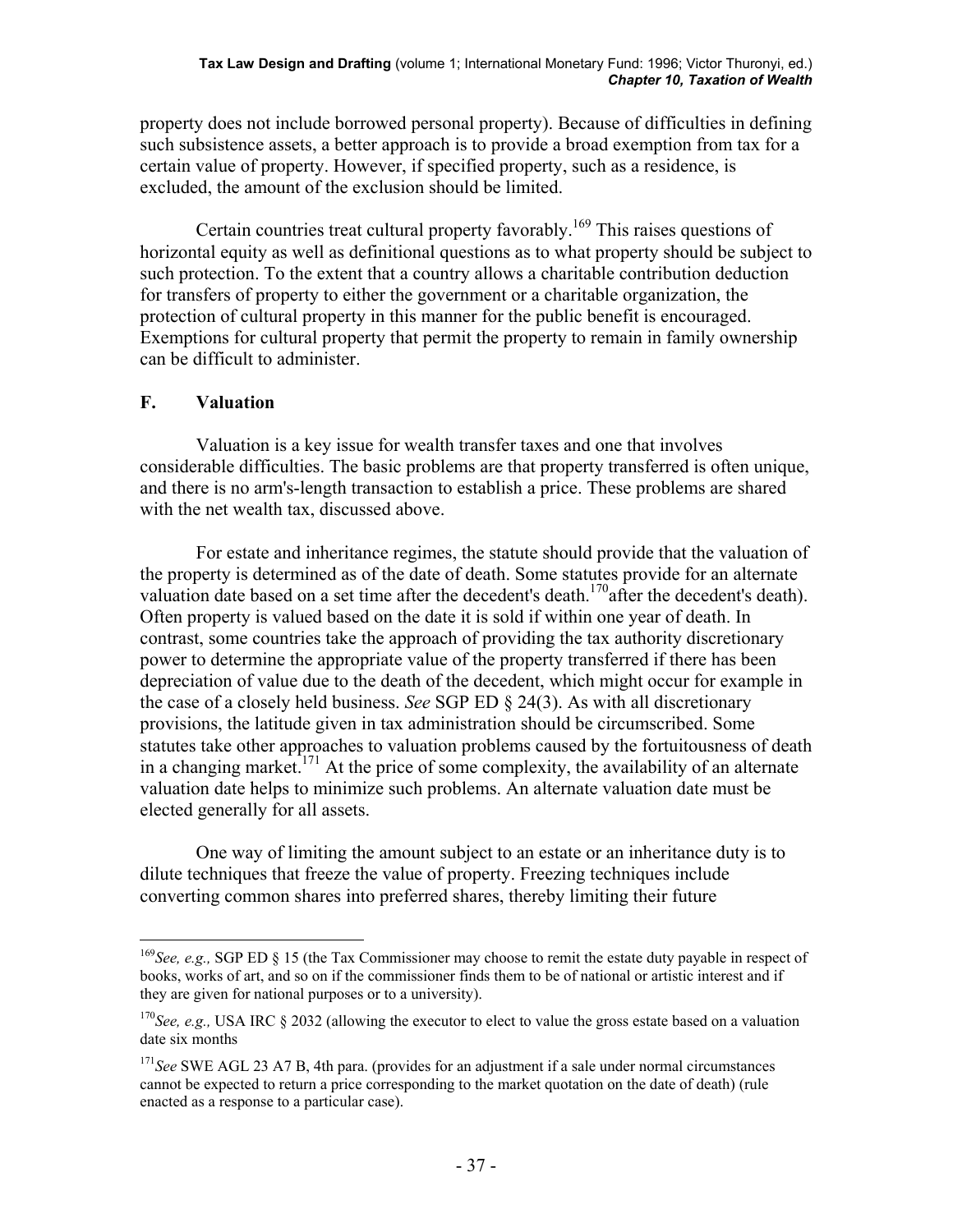appreciation. In some countries, freezing techniques have been dealt with by statute.<sup>172</sup> A developing or transition country can instead provide a bright line rule that a preferred interest that is created from a common interest shall be deemed to have a particular rate of return attributed to it for the purpose of estate tax or inheritance tax valuation. Moreover, retained controls over property should be dealt with consistently over different types of entities; that is, a retained control that would be impermissible with a trust should not be allowed with a partnership or corporation.

 Inflation, even high inflation, does not pose major problems for wealth transfer taxes, provided that a few relatively simple adjustments are made. Whether these are required will depend primarily on how high inflation is expected to be. One adjustment that may be appropriate is to the rate brackets and any other items expressed in national currency. The most appropriate mechanism would be to use any inflation adjustment mechanism under the income tax or, if one is not available, to provide for one in the inheritance or estate tax schedule.<sup>173</sup> The extent of the collection lag problem<sup>174</sup> will depend on the inflation rate and the length of time between the occurrence of death and the time the tax is due. Often, substantial time is allowed. In such a case, consideration should be given to shortening the time period or indexing for inflation the amount of tax due. Finally, an inflation adjustment may be required if there is an integrated gift tax. For example, when there is a lifetime unified credit for estate and gift tax purposes, the amount of unused credit should be adjusted for inflation each year. Such inflation adjustments should also apply to any annual gift tax exclusion. Similarly, for an accessions tax, cumulative lifetime accessions will have to be adjusted for inflation in order to apply the rate schedules.

### **G. Rate Schedule and Exempt Amount**

 The rate schedule to be established for an estate or an inheritance tax as well as for an accessions tax should take into account both an exempt amount and graduation in the rates.

 Estate taxes invariably provide a general exemption, deduction, or nonrefundable credit against tax. Usually, the amount of the estate that can pass free of tax is substantial, the policy of the tax being to reach only the largest concentrations of wealth. Thereafter, the estate is commonly subject to graduated rates, although sometimes there is a flat rate of tax after the application of a broad exemption.<sup>175</sup> A similar regime exists with respect to inheritance taxes, where there is an exemption and a graduation of rates, often depending upon the consanguinity of the decedent from whom the individual has

 $\overline{a}$  $172$ USA IRC §§ 2701-2704. In addition, split-interest transfers pose valuation problems that can also reduce the tax base.

<sup>&</sup>lt;sup>173</sup>See supra ch. 13. The same type of adjustment should be made for the net wealth tax.

<sup>174</sup>*See id.*

<sup>175</sup>*See, e.g.,* GBR IHT sched. 1.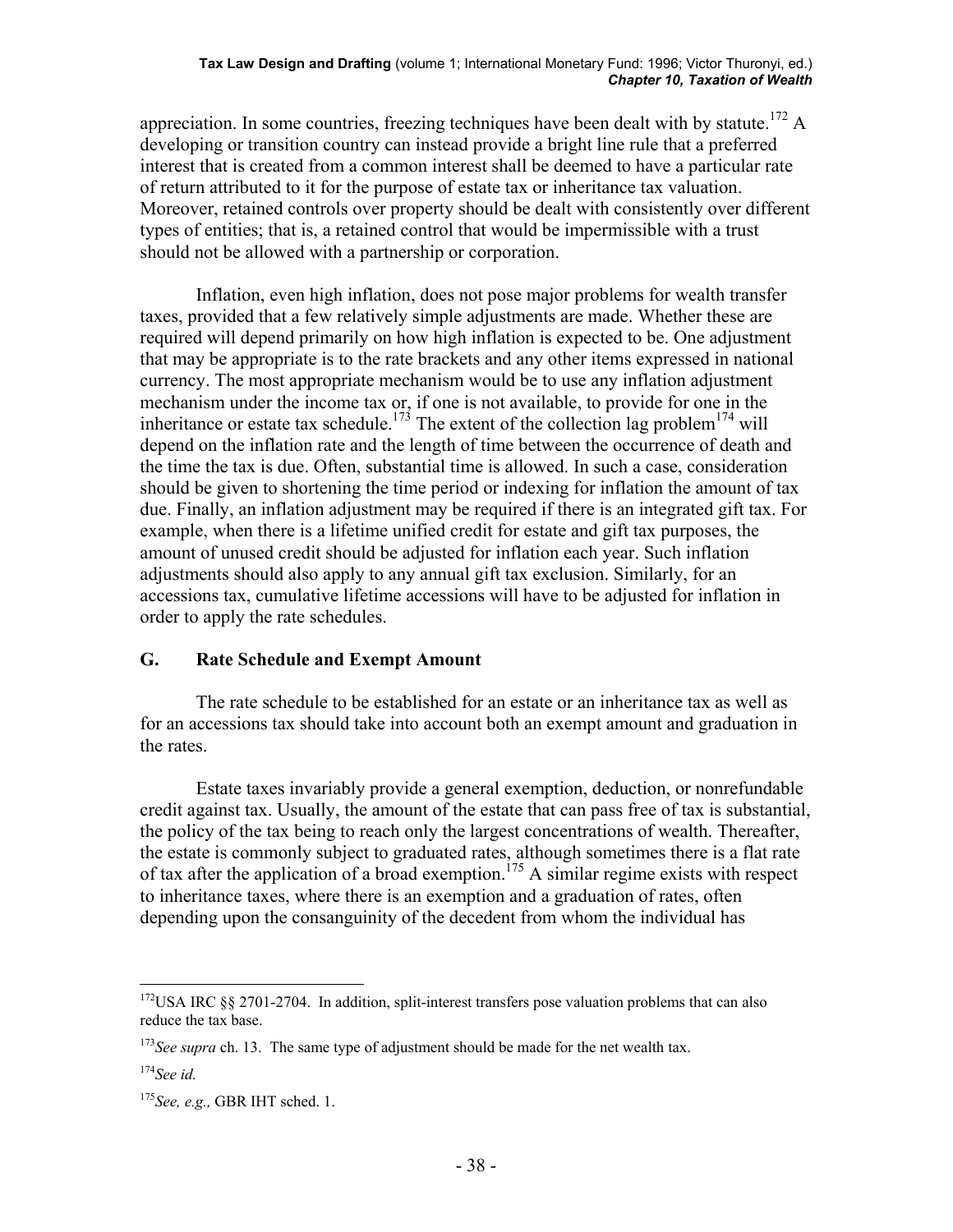received a bequest.176 Graduated rates for an inheritance or an accessions tax reflect the policy that bequests from persons who are more distantly related should bear a higher tax.<sup>177</sup> Under many regimes, bequests from spouses bear either no tax or a reduced tax.<sup>178</sup>

# **H. Administration**

 Under an estate tax regime, only one tax return is filed. More reporting may be required under an inheritance or accessions tax, although provision is generally made for an estate to file a single return that reflects the separately computed taxes on the shares of the various beneficiaries.<sup>179</sup> The tax identification numbers of recipients of property from the estate and of the estate itself should be included on the return. A filing deadline should be fixed within a particular time after death, such as six months. Small estates and inheritances should be exempt from filing because it would not be feasible for taxpayers or the tax administration to require reporting for all transfers. <sup>180</sup> Family law in many countries provides for a listing and valuation of all estates, even for the absolute poor. These listings can be used for inheritance tax purposes.

 Payment of tax would appropriately be required on the due date of the return. Special provisions can be made for extending the time of payment with an appropriate interest charge in the case of hardship, such as when the estate is primarily composed of illiquid assets (e.g., agriculture or small businesses). Eligibility for extended payment can be stated in terms of a mechanical rule based on the composition of the estate.<sup>181</sup> The statute should not be drafted to delay the tax until the asset is sold because such a provision would cause a severe lock-in problem.

 Some countries allow payment in kind of estate duties through the transfer of cultural property.<sup>182</sup> An estate tax payment could also conceivably be made through the transfer of other property that the country would deem appropriate, such as a scenic easement over property to preserve the natural environment.

<sup>&</sup>lt;sup>176</sup>In a typical regime, the inheritance and gift tax regime of the former Yugoslav Republic of Macedonia exempts transfers received by children from their parents or by spouses ("first-order heirs"), but taxes transfers to second-order heirs, *e.g.,* siblings and grandparents, at a 5 percent rate (although under certain circumstances exemptions also apply), and taxes transfers to third-order heirs, for example, cousins, aunts, and uncles, at a 10 percent rate. *See* MKD PPT § 14.

<sup>177</sup>*See supra* note 125.

<sup>&</sup>lt;sup>178</sup>See supra notes 111-18 and accompanying text.

<sup>179</sup>*See supra* text accompanying notes 132–35.

<sup>180</sup>For procedures on assessment and collection of the tax, *see* Inheritance and Gift Taxes arts. 36-45 (VEN).

<sup>181</sup>*See, e.g.,* USA IRC § 6166.

<sup>182</sup>*See, e.g.,* GBR IHT § 230 (works of art are accepted in satisfaction of tax); FRA CGI § 1716 *bis;* Ann. II § 384A (works of art, books, collectibles, or documents with a high historic or artistic value may be used to pay the inheritance tax if the government agrees).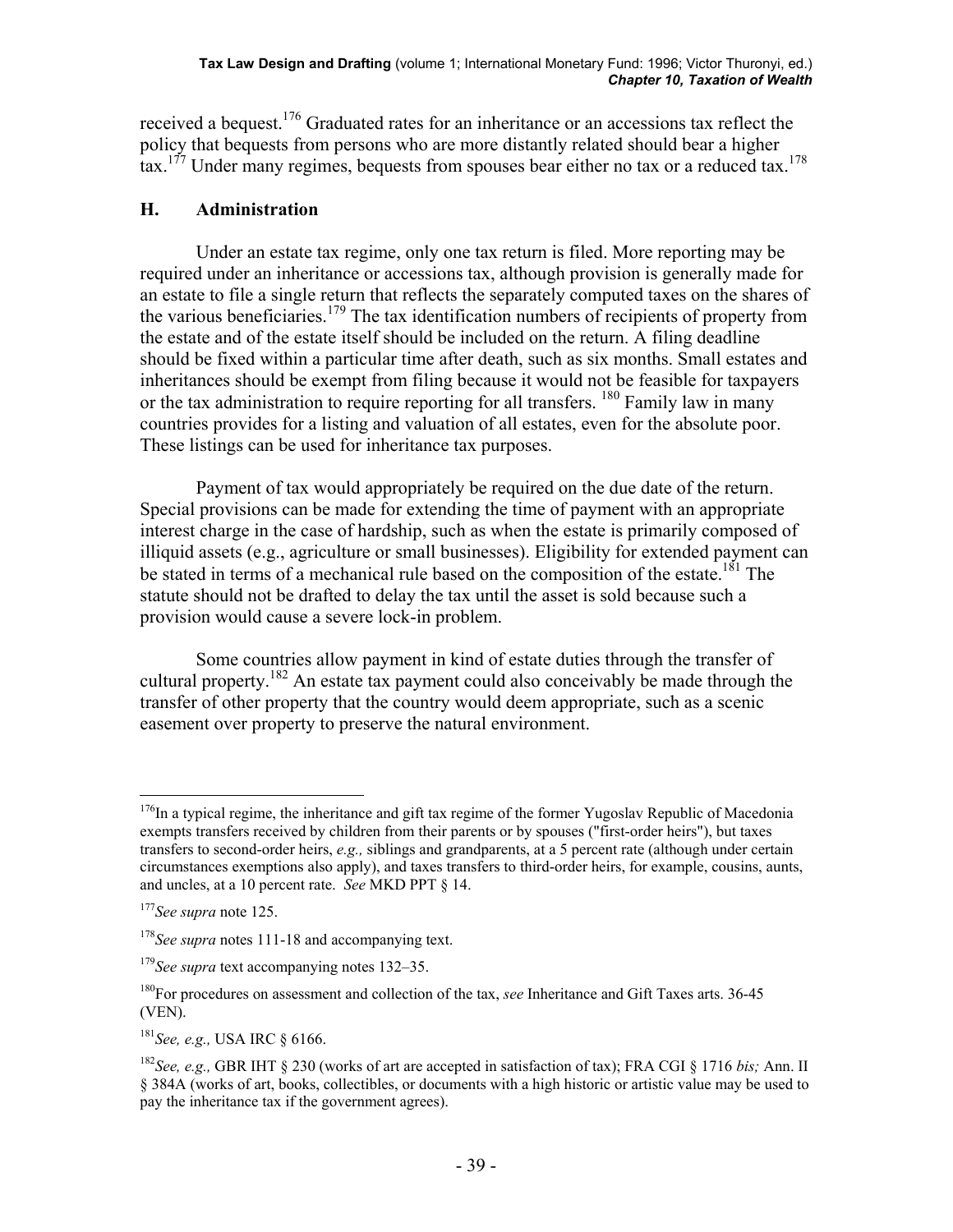The statute should address the manner in which probate assets are transferred and require a certification that the estate tax has been paid before the transfer of assets, such as immovable property listed on a registry, can be recorded.

# **I. Gift Tax**

 $\overline{a}$ 

 The most straightforward estate planning technique for the minimization of estate tax is to make lifetime transfers of property. However, taxpayer clients often do not take full advantage of this opportunity because it requires them to part with property, something that the type of taxpayer who has estate tax problems generally does not like to do. For those willing to plan, lifetime gifts can substantially erode the base of a transfer tax imposed at death. An integrated gift tax is therefore necessary to prevent avoidance of the estate, inheritance, or accessions tax. With an integrated gift tax, the property will either be taxed under the estate or inheritance regime or under the gift regime.

 Property transferred by gift is valued as of the date of the transfer. For purposes of determining the amount of the taxable gift, the amount of the gift should be grossed up by the amount of the tax to provide parity with an accessions and estate tax, but this is not always done.<sup>183</sup>

 The failure to gross up is significant. If a person's estate is subject to an estate tax of 50 percent, then the beneficiaries and the government will each receive one-half of the available estate. If a gift is taxed at a rate of 50 percent without gross up, then of the total amount transferred by the donor (gift plus gift tax), the beneficiaries get two-thirds and the government gets one-third. Thus, there is an incentive for lifetime giving.

 Other countries have adopted rules for requiring full gross up of lifetime gifts. For example, in the United Kingdom, the value transferred is the difference between the value of the transferor's estate before and after the transfer. When the transferee pays the tax on the gift, the value transferred is the full amount of the gift with no reduction for tax payable by the transferee. When the transferor pays the tax, her liability for tax on the value transferred is taken into account in determining the value of her estate immediately after the transfer so that the amount subject to tax includes both the amount of the transfer to the beneficiary and the gift tax due on the gift. *See* Gift Tax Act, ch. 7 §§ 19(1), 20(2), 38, sched. 10, para. 1(1)-(2) (GBR). In Germany the inheritance tax is generally applied on a tax-inclusive basis, the transferee being liable for the tax. If the donor or testator pays the inheritance tax, then this amount is added to the taxable amount of the inheritance. *See* DEU ErbStG § 10(2). However, there is an incomplete gross up in that

<sup>&</sup>lt;sup>183</sup>In some gift tax systems such as in the United States, the tax is computed only on the net amount that actually passes to the beneficiary. This is true regardless of whether the donor or the donee pays the gift tax. If the donor pays the tax, the tax is simply calculated on the value of the property that actually passes to the donee. A donee who agrees to pay the tax is considered as relieving the donor of liability and as giving partial consideration for the gift, which reduces the amount of the gift that is subject to tax. Thus, the tax is calculated on the net gift amount received by the donee rather than the grossed-up amount, regardless of who pays the tax. The only exception in the United States on the failure to gross up is in the case of lifetime transfers made within three years of the transferor's death. Both the gift and the gift tax paid are brought back into the donor's estate. *See* USA IRC § 2035(c), (d).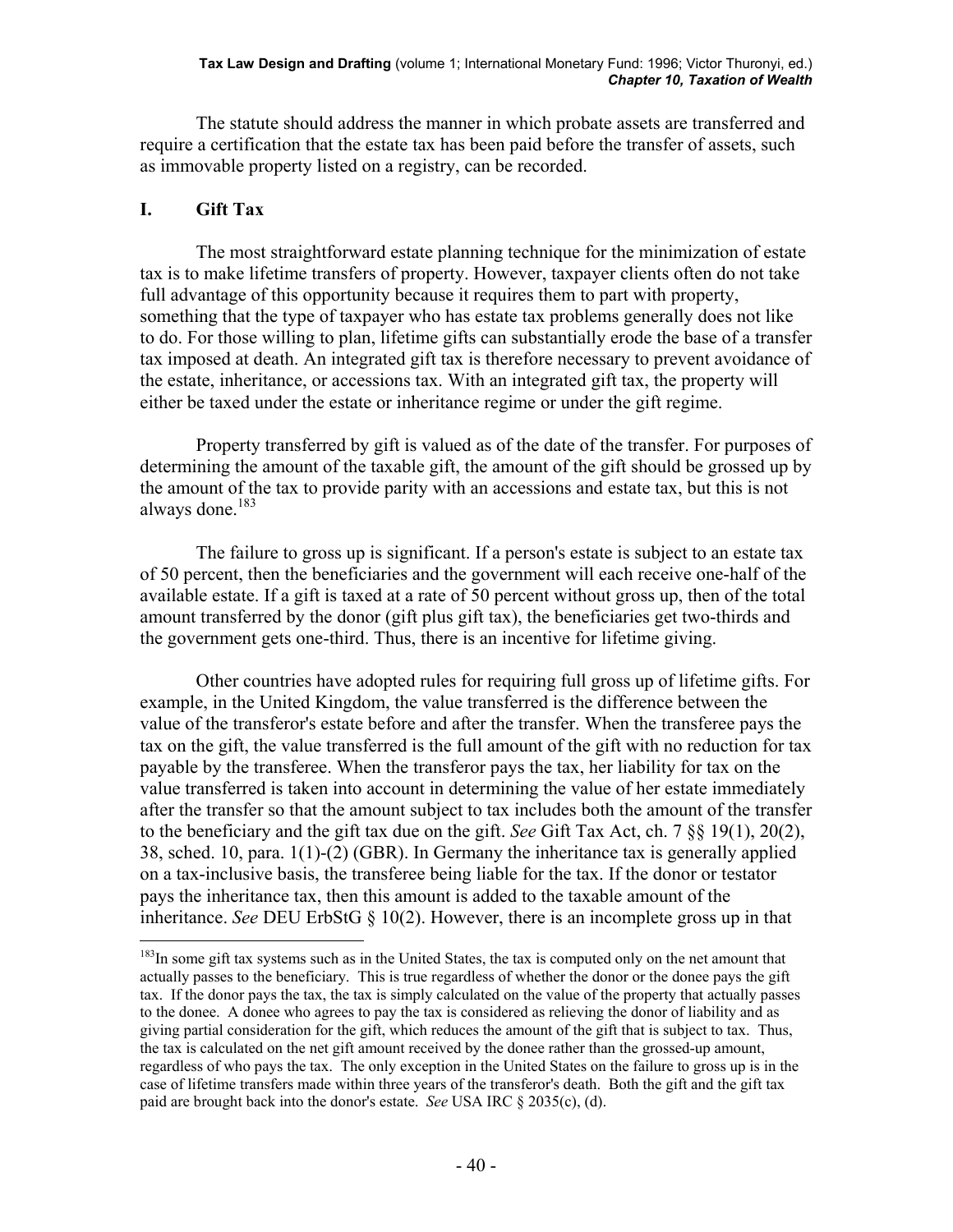the tax on this amount is not taken into account, thereby leaving some advantage to the assumption of tax by the donor. *See* Jens Peter Meincke, Erbschaftsteuer- und Schenkungsteuergesetz Kommentar 340 (10th ed. 1994). Moreover, because the timing of a tax is important, there must be definitions with respect to when taxable property transfers occur. Several countries address this issue directly in the statute.<sup>184</sup> while others deal with it through judicial interpretations of the law. As noted below, some statutes include gifts in the taxable estate if they are made shortly before death. Two approaches compatible with a gift tax system are to cumulate inheritances with gifts that have been previously received from the deceased,<sup>185</sup> or to tax gifts under an inheritance or accessions regime.186

# *1. Inclusion of Certain Gifts in Taxable Estate*

 Often, statutes provide that transfers shortly before death will be subject to death tax if a decedent surrenders, whether or not for value, her or his right to receive any benefits from property in which the decedent has retained an interest or transfers property within a certain period before death. Generally, such transfers will be treated as not having been made for death tax purposes if made within three years of the decedent's death.<sup>187</sup> Thus, estate and inheritance tax statutes include transfers in which the decedent has a retained interest, transfers made within three years of death, or property where a decedent transfers a retained interest within three years of death. In some countries, the time period for gifts made in contemplation of death is less than three years.<sup>188</sup> This is because of the valuation difference that can occur for gift and estate tax purposes. When property is included in the estate and has also been subject to gift tax, the amount of the gift is not added back, but the full value of the property at the time of death is, with credit given for any previous gift tax paid. Moreover, the amount of the gift tax paid is also added back to the gross estate.

# *2. Definition of Gift*

<sup>184</sup>*See, e.g.,* USA IRC § 2501(a)(7); DEU ErbStG § 9.1 No. 2; Gift Duty Assessment Act, 1941-73, § 12 (AUS)(abolished 1979) (specifying when a gift is deemed to be made).

 $185$  For example, Chile's inheritance tax operates in part as an accessions regime with respect to gifts or inheritances from the same donor. *See* CHL IHAD art. 23 (consolidations of gifts and bequests made by the same donor to the same transferee for purposes of applying the progressive gift or inheritance tax rates).

<sup>186</sup>This is somewhat the approach that has been adopted in Ireland. *See* Capital Acquisitions Tax, 1976 (IRL); Inheritance and Settled Property Tax, 1993 (IRL). The Irish inheritance tax regime has been recently supplemented with a 2 percent probate tax on estates.

<sup>187</sup>*See* HKG ED § 37(3); SGP ED § 8(c)(five-year period); JPN IHT art. 19; PNG WPA § 134(1)(d)(i).

<sup>&</sup>lt;sup>188</sup>For example, in Venezuela immovable property that at the time of the beginning of the estate has been sold by the principal by documents not registered in the public register is included in the estate, except for sales shown by authentic documents authorized at least two years prior to death. Assets sold for a consideration in the year prior to death to any person who is a legal successor are also included in the decedent's gross estate. *See* Inheritance and Gift Taxes Law, art. 18 (VEN).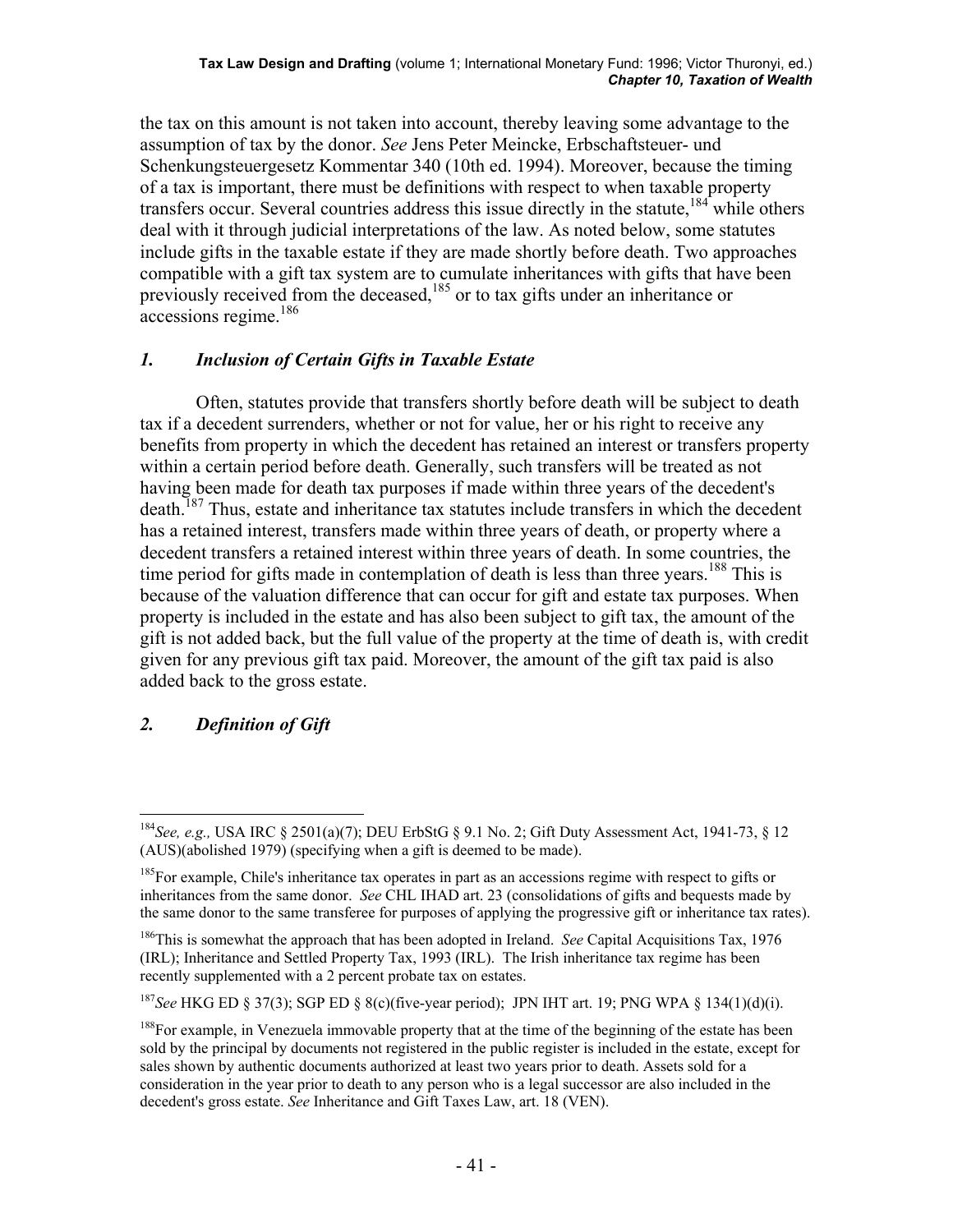#### **Tax Law Design and Drafting** (volume 1; International Monetary Fund: 1996; Victor Thuronyi, ed.) *Chapter 10, Taxation of Wealth*

 Most statutes define a gift as occurring when, without consideration or for inadequate consideration, one person transfers property to another,  $^{189}$  discharges the other person from a debt or other contractual obligation, or releases an actionable claim.<sup>190</sup> Furthermore, a person will be deemed to have made a gift by causing title to property to be vested in him- or herself and another person jointly without adequate consideration.<sup>191</sup> Some statutes expressly exclude from the definition of "gift" any property passing by will<sup>192</sup> and gifts *causa mortis*,<sup>193</sup> both of which would be taxed under the estate or inheritance tax.

At least one country taxes gifts made by a controlled company<sup>194</sup> where the transfer is (1) to or for the benefit of any person related to the controlling person, or (2) to any company that is under the control of a person related to the controlling person.<sup>195</sup> In some countries, corporations have been held directly liable for gift tax.<sup>196</sup> In the United States,<sup>197</sup> the regulations make clear that gifts to corporations are gifts to the individual shareholders and that gifts from corporations are gifts from the individual shareholders. A better drafting approach would be to deal with such transactions in the statute rather than in regulations.

### *3. When Gift Is Complete*

 The issue of when a gift is complete assumes increasing importance to the extent that the transfer tax system falls short of integration, that is, when it fails to provide equivalent treatment for lifetime gifts and transfers at death. As a policy matter, a perfectly integrated system, which would eliminate questions of completion of gifts, would be preferable. Furthermore, uniform valuation rules would also solve problems with valuation distortions through split-interest gifts and gifts by which the grantor retains an income or other interest.

 $\overline{a}$ 

<sup>193</sup>*See, e.g.,* Gift Tax Act, 1958, § 5(xi) (IND); Inland Revenue Act, 1980, § 54(h) (AUS) (abolished 1979).

 $194$ In New Zealand a controlled company is defined as "any company that, at the time when the disposition of property is made, is controlled by or on behalf of any one person (in this section referred to as the controlling person), whether directly or indirectly, and whether through holding a majority of the shares in the company or in any other company, or in any other manner whatever." NZL EGD § 65(1).

 $195$ *Id.* § 65(2)(a)-(b). Payment of the gift duty assessed by the donor-controlled company, however, does not constitute an additional gift. *Id.* § 65(2), at 273.

 $196$ In Sweden closely held corporations have been held liable to gift tax when they have received undervalued property and the court has found that those directing these operations have intended to benefit the owners of the recipient corporation. Christer Silfverberg, *Gäva till aktiebolag ur inkomst-och voskattesynvinkel*, 1993 Skattenytt 693-701.

<sup>197</sup>Treas. Reg. § 25.2511-1(h)(1) (USA).

<sup>189</sup>*See, e.g.,* USA IRC § 2512(b); DEU ErbStG § 7.1 No. 1.

<sup>190</sup>*See, e.g.,* USA IRC § 2511; DEU ErbStG § 7.1 No. 2; Gift Tax Act, 1958, § 4(c) (IND); Inland Revenue Act, 1980, § 53(d) (LKA) (abolished 1993).

<sup>191</sup>*See, e.g.,* Gift Tax Act, 1958, § 4(d) (IND); Inland Revenue Act, 1980, § 53(c) (LKA) (abolished 1993).

<sup>192</sup>*See, e.g.,* NZL EGD § 2(2).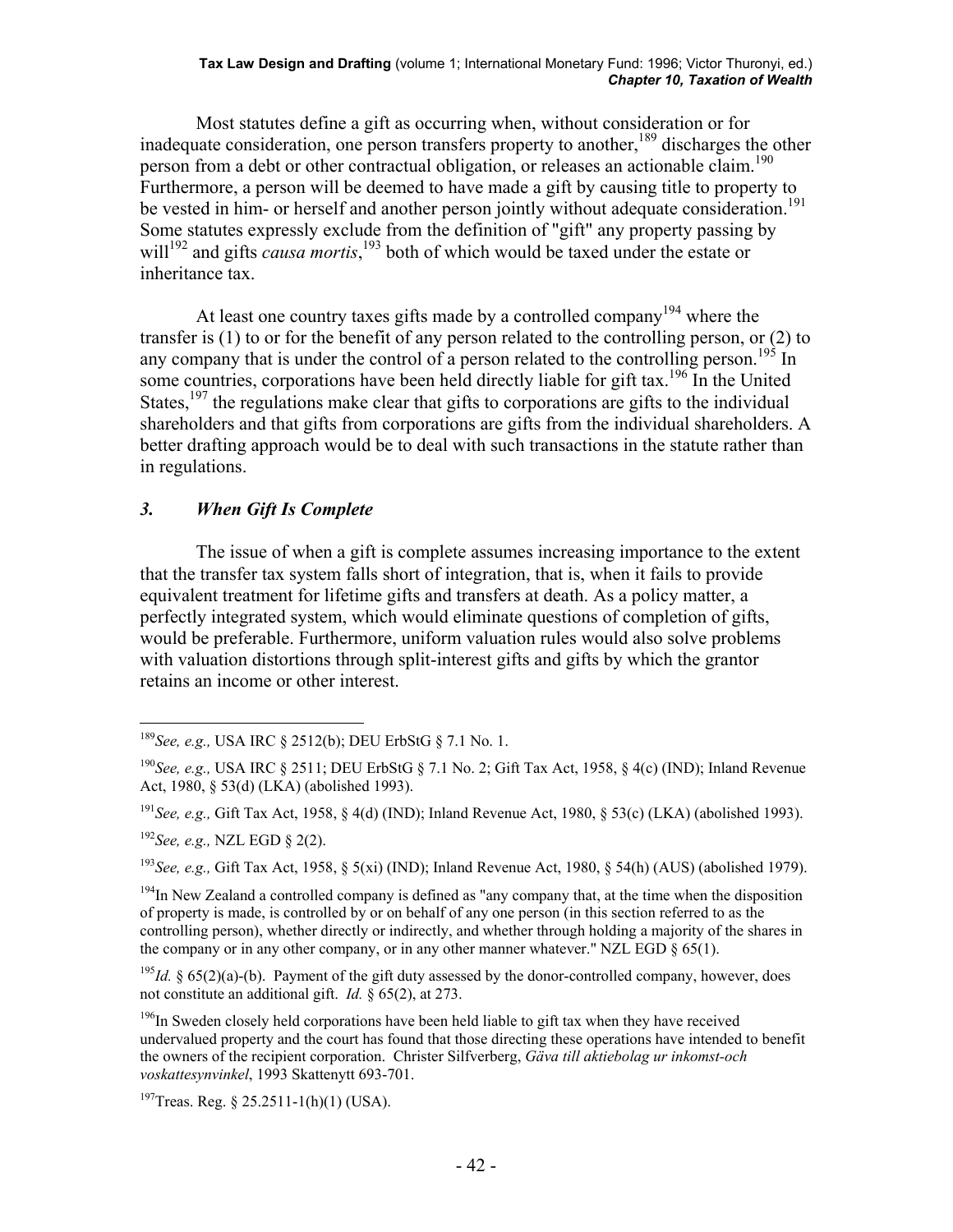The following transactions give rise to issues of whether gifts are complete. First, gifts made within a certain period prior to death often appear to be substitutes for testamentary transfers and may be made in an attempt to benefit from the less comprehensive or reduced tax on lifetime giving.

 Second, in some countries, a gift is treated as presently effective when made even though the gift has strings attached to it.<sup>198</sup> For example, a transferor may reserve to himor herself the right to possess or enjoy the property or receive the income from it for the transferor's life or some other period that has not yet expired when the transferor dies. In the United States, this type of transfer would result in an immediate gift tax on the remainder interest. Moreover, the entire value of the property including the remainder interest would be included in the transferor's estate when he or she dies.<sup>199</sup> Thus, the United States makes it hard to complete a gift when the transferor maintains a beneficial interest in the property transferred. The United Kingdom also has a hard-to-complete rule for transfers when the transferor retains an income or enjoyment interest. In addition, a U.S. rule stipulates that transfers under which the transferor can no longer enjoy the property but where he or she can exercise some control over who will enjoy the property does not constitute a completed gift.200*But see* Commissioner v. Warner, 127 F.2d 913 (9th Cir. 1942) (gift occurs if the beneficial interests have become fixed with respect to who is entitled to the property, so that the transferor has retained control only over the timing of the enjoyment). Where the retained interest is in the nature of a remainder, the statute adds back only the value of the remainder interest that is held by the decedent. The alternative is to have a rule such as in the United Kingdom whereby, if a transferor retains control over the enjoyment of transferred property (excluding enjoyment of the property by the transferor), the transfer would normally be the creation of a "settlement" of property with no interest in possession, and a tax would be collected at the time of the creation of the settlement. A statute treating such a settlement as a gift must take into account the valuation of property and the consequences of the grantor's changing the disposition of the property.

 Third, revocable transfers do not result in a completed gift. Thus, revocable transfers of property result in the inclusion in full of the value of the property in the

<sup>199</sup>*See* USA IRC § 2036(a)(1).

<sup>&</sup>lt;sup>198</sup>Inland Revenue Act, 1980, § 53(e) (LKA) (abolished 1993) ("the gift of any property subject to a reservation in favor of the donor or any other person shall be deemed to take effect when it is made and not when the interest created by the reservation is extinguished"). The statute does not define "reservation." Presumably, it refers to a life estate retained by the donor or a life estate created by the donor in favor of another. However, absent a precise definition, it could also be construed to mean a reservation in the donor of a power to revoke the gift or to change the persons entitled to possession or enjoyment of the gift (if, for example, the gift was in trust). Hence, the gifted property could potentially be subjected to double taxation since the gift duty would be assessed on a gift that was incomplete when it was made, and the estate duty would be assessed at the donor's death since the donor effected a transfer with retained powers.

 $^{200}$ Thus, if the transferor retains the right to designate who can enjoy the property she has transferred, or if the transferor can change the enjoyment of the property through a power to alter or amend the terms of the prior transfer, no taxable gift occurs. *See* USA IRC §§ 2036(a)(2), 2038(a)(1).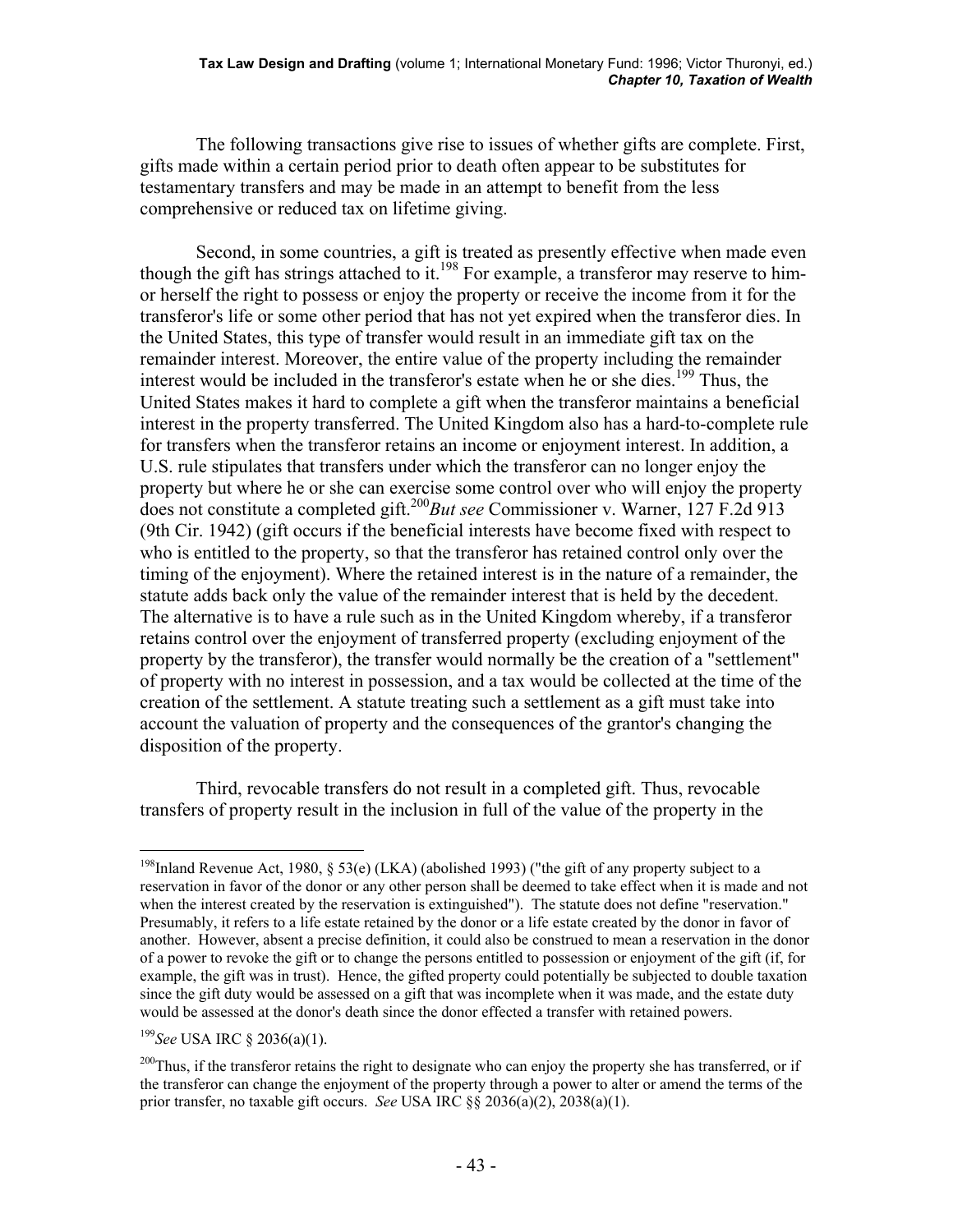decedent's estate because revocability indicates continuing dominion and control over property.<sup>201</sup> Issues arise as to whether powers that may be exercised under a standard such as the health, maintenance, and support of a beneficiary constitute a retained interest. A simple rule would stipulate that the donor will be treated as retaining an interest when discretion exists as to the payment of proceeds. This would encourage the use of third-party fiduciaries but would perhaps increase costs for smaller estates. Life insurance is a common example of property in which the transferor commonly retains an interest, because the owner of the policy can normally change the beneficiary unless he or she expressly gives up this power.

 Fourth, retained powers to withdraw property from a trust should be treated the same as a retained power to alter the beneficial enjoyment of the property. Failure to do so creates a method for avoidance.<sup>202</sup> Fifth, transfers taking effect at death may mean that if a beneficiary can obtain possession or enjoyment of property only by surviving the donor, then the property will be included in the donor's estate. Notwithstanding this inclusion, the property transferred subject to the survivorship requirement is a taxable gift of the contingent interest. A *de minimis* rule may also apply, to allow minimal interests to be disregarded.<sup>203</sup>

# *4. Jurisdictional Issues*

 Jurisdictional issues are the same as for taxes on transfers at death, except that the administrative problems of identifying taxable gifts are greater because there are many more potential donors in any given year than there are decedents. A comprehensive gift tax regime should apply to all gifts of property, wherever located, to and from residents. This principle is difficult to apply, especially when the recipient is a nonresident. Gifts of property within the country to nonresidents should also be included within the base. There are obvious difficulties with collection of the tax in such cases.

### *5. Integration with Estate, Inheritance, or Accessions Regimes*

 A gift tax should be integrated with the estate or accessions regimes. An integrated regime involves a cumulation of lifetime gifts and transfers at death for purposes of applying the graduated rate schedule. Under an integrated regime, it is not necessary to provide that gifts made within a specific period before death are included in the estate or inheritance tax regime as is done in some countries.<sup>204</sup> Such inclusion is

1

<sup>201</sup>*See* USA IRC § 2038.

<sup>&</sup>lt;sup>202</sup>In the United States cases make a distinction between a retained power and a right to invade the corpus and make withdrawals, with the latter power not treated as a retained power. *See* Estate of Kisling v. Commissioner, 32 F.3d 1222 (8th Cir. 1994) (holding that the terms of a trust permitted the decedent to invade the corpus and make withdrawals without terminating the trust where the exercise of the powers to make transfers of the withdrawn assets was treated as distinct from powers over the remaining trust corpus).

<sup>&</sup>lt;sup>203</sup>For example, in the United States if the donor's retained reversionary interest has a value of 5 percent or less of the value of the property immediately before death, the property will not be included in the donor's estate. *See* USA IRC § 2037(a)(2).

<sup>204</sup>*E.g.,* USA IRC § 2001.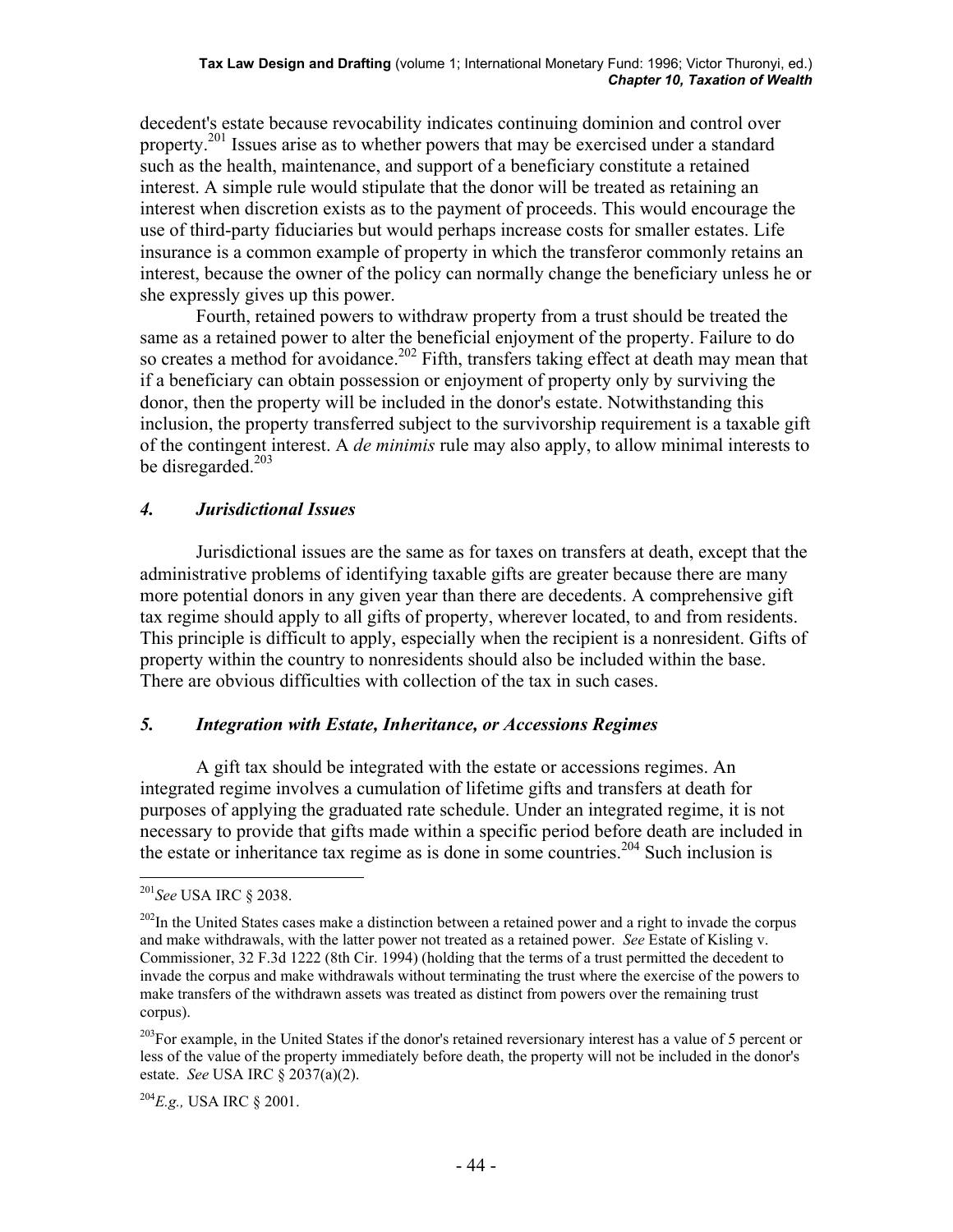redundant and complicates administration unnecessarily. However, under certain circumstances, the failure to add back gifts made within a certain period before death limits the total amount of the tax collected.<sup>205</sup>

# *6. Exemptions*

 Many gift tax regimes deal with small gifts by granting the donor an annual gift exemption.<sup>206</sup> This exemption can erode the tax base.<sup>207</sup> At a minimum, one should consider making the amount very small or putting a cumulative cap on the total amount of exempted gifts. The small gift rationale is based on the administrative concern that it is difficult to monitor certain transfers of property that are usually of a small value. Under that view, there should be no exclusion for any gift of registered property, including life insurance, because in these cases there are public records of transfer.

 The annual exemption is generally expressed in terms of the gift of a present rather than a future interest in property. Complications arise in distinguishing between present and future interests. If a legal but somewhat illusory right is given to the beneficiary of a future interest to claim a present interest in property, the amount that could have been claimed may be treated as a transfer of a present interest for purposes of the exclusion.208 Therefore, a well-drafted statute should limit the right to the annual exclusion to actual transfers of a present interest. A simplified form of drafting the statute would eliminate from the annual exclusion any transfers in trust.

 Gifts made for the maintenance or education of the donor's relatives are generally also exempt.<sup>209</sup> A definition of support needs to be provided in the statute so that the gift tax base is not eroded by support payments. For example, support could be defined as transfers of in-kind consumption in addition to minimal amounts of currency.

<sup>1</sup> <sup>205</sup>Sales of property by the estate of a celebrity are a perfect example. The property gifted before death would presumably have a transfer tax value based on the fair market value of such property, which may or may not have an increased value due to the celebrity status of the owner. However, after death the same property may have an increased value because of the celebrity status of the owner, as is illustrated by the auction experience in the United States with the estates of Rudolf Nureyev and Jacqueline Kennedy Onassis.

<sup>206</sup>*See, e.g.,* NZL EGD § 71 (\$200 annual exemption per donee); USA IRC § 2503(b) (referred to as annual exclusion).

<sup>207</sup>For example, in the United States, a husband and wife may give \$20,000 a year each free of gift tax. *See* USA IRC § 2503(b).

<sup>&</sup>lt;sup>208</sup>The existence of a legal power to claim the amount transferred is considered sufficient to support the annual exclusion under the U.S. statute. *See* Crummey v. Commissioner, 397 F.2d 82 (9th Cir. 1968). In addition, each contingent beneficiary is also able to be counted for the annual exclusion if such beneficiary has such a right. *See* Estate of Cristofani v. Commissioner, 97 T.C. 74 (1991).

 $^{209}$ NZL EGD § 72 (exemption applies to all relatives as long as the amount of the gift is not excessive).